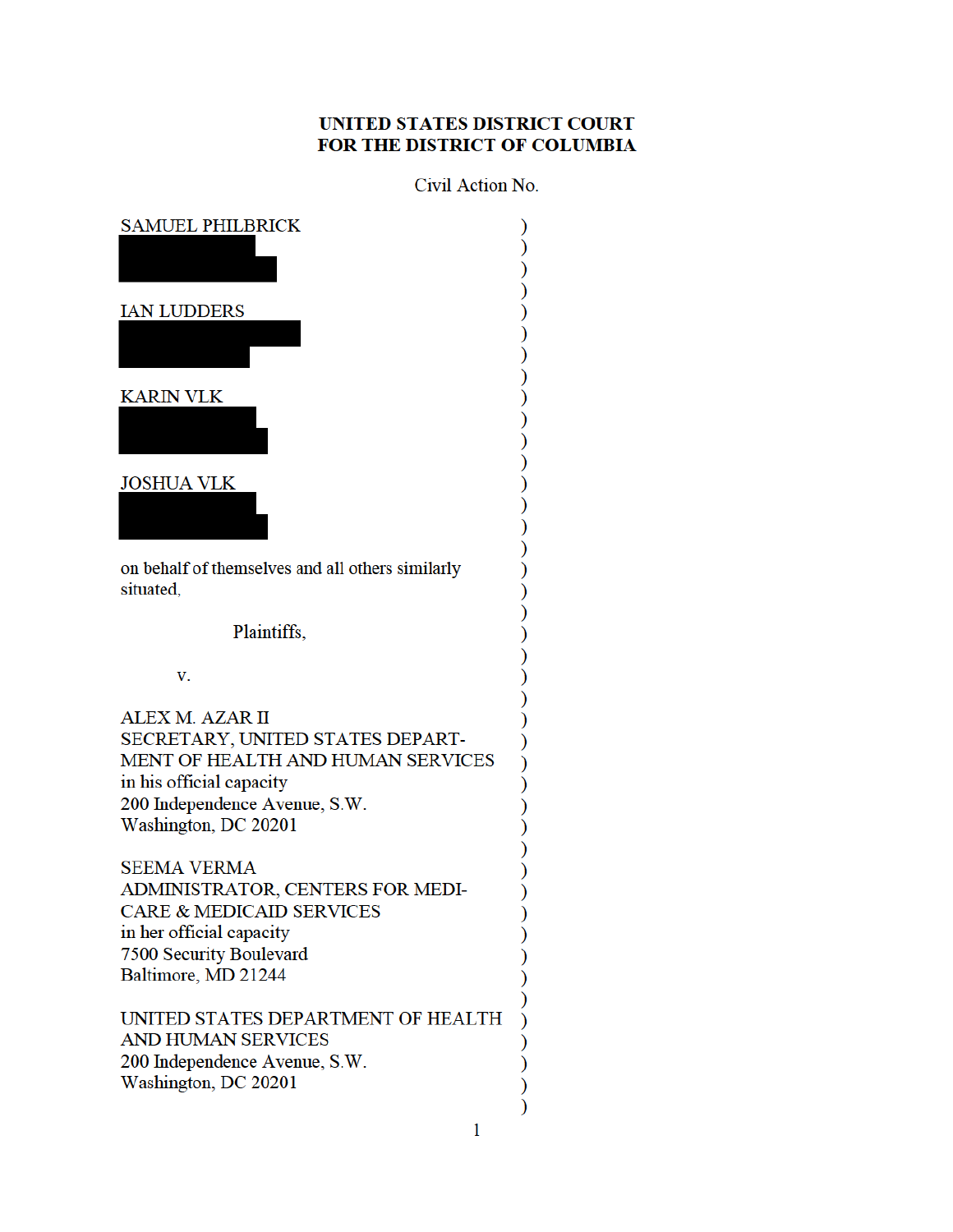Defendants.

# **CLASS ACTION COMPLAINT FOR DECLARATORY AND INJUNCTIVE RELIEF \_\_\_\_\_\_\_\_\_\_\_\_\_\_\_\_\_\_\_\_\_\_\_\_\_\_\_\_\_\_\_\_\_\_\_\_\_\_\_\_\_\_\_\_\_\_\_\_\_\_\_\_\_\_\_\_\_\_\_\_\_\_\_\_\_\_\_\_**

**\_\_\_\_\_\_\_\_\_\_\_\_\_\_\_\_\_\_\_\_\_\_\_\_\_\_\_\_\_\_\_\_\_\_\_\_\_\_\_\_\_\_\_\_\_\_\_\_\_\_\_\_\_\_\_\_\_\_\_\_\_\_\_\_\_\_**

) ) ) ) ) )

### **PRELIMINARY STATEMENT**

1. This case challenges the ongoing efforts of the Executive Branch to bypass the legislative process and act unilaterally to fundamentally transform Medicaid, a cornerstone of the social safety net. Purporting to invoke a narrow statutory waiver authority that allows experimental projects "likely to assist in promoting the objectives" of Medicaid, the Executive Branch has instead effectively rewritten the statute, ignoring congressional restrictions, overturning a halfcentury of administrative practice, and threatening irreparable harm to the health and welfare of the poorest and most vulnerable in our country.

2. The Medicaid Act establishes a health insurance program that provides coverage to more than 75 million people in the United States. Medicaid enables states to provide a range of federally specified preventive, acute, and long-term health care services to individuals "whose income and resources are insufficient to meet the costs of necessary medical services." 42 U.S.C. § 1396-1. The core populations covered by Medicaid include low-income children; pregnant women; the aged, blind, or disabled; and, as added by the Affordable Care Act ("ACA"), nondisabled, childless adults with incomes less than 133% of the federal poverty level ("FPL") (currently \$16,612 for an individual; \$22,490 for a family of two) ("the Medicaid expansion population").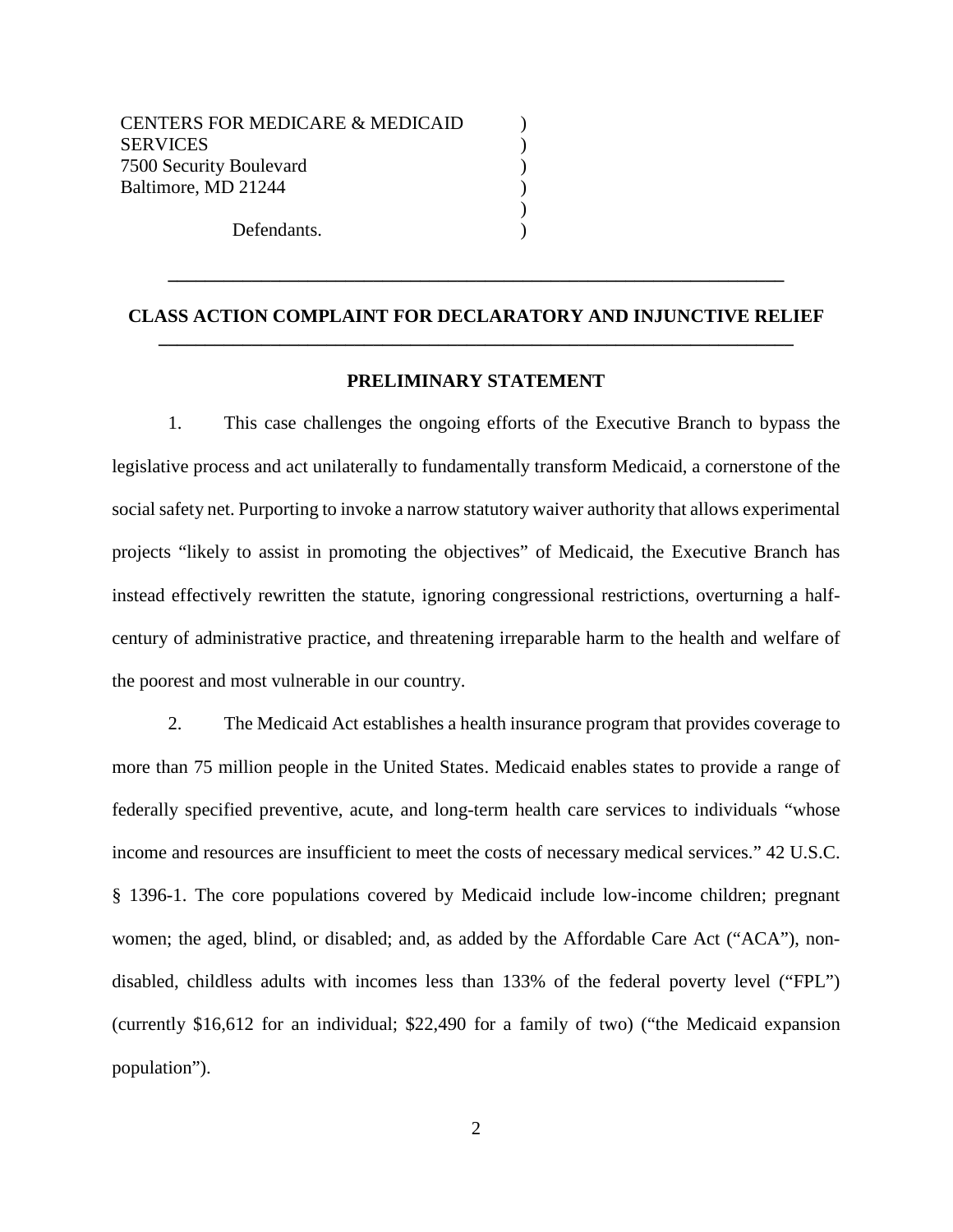3. The Medicaid program offers a deal for states. If a state chooses to participate, the federal government will contribute the lion's share of the cost of providing care. In return, the state agrees to pay the remaining portion of the costs of care and to follow all federal requirements, including those regarding the scope of coverage and eligibility for the program. States may not impose additional eligibility requirements other than those set forth in the Medicaid Act, and states must cover all individuals that fit within a covered population group.

4. The Social Security Act, of which the Medicaid Act is a part, does permit the Secretary of Health and Human Services ("Secretary" or "HHS") to waive certain federal Medicaid requirements, but only in narrow circumstances—when necessary to allow a state to carry out an experimental or pilot program that is likely to promote the objectives of the Medicaid Act.

5. New Hampshire obtained such a waiver to change the way that the State provided coverage to the Medicaid expansion population group. Beginning January 1, 2016, New Hampshire provided coverage to this group by paying the premiums for private health plans offered through the federal Marketplace established by the ACA. This program was called "New Hampshire Health Protection Program (NHHPP) Premium Assistance." The approval extended through December 31, 2018.

6. In August 2016, New Hampshire asked the Secretary of HHS to amend the NHHPP Premium Assistance Program to condition participants' Medicaid coverage on their compliance with work requirements. Consistent with previous agency actions, in November 2016, HHS denied New Hampshire's request, finding that it "could undermine access, efficiency, and quality of care provided to Medicaid beneficiaries and do[es] not support the objectives of the Medicaid program." Letter from Vikki Wachino, Dir., Ctr. for Medicaid & CHIP Servs., to Jeffrey A. Meyers, Comm'r, N.H. Dep't of Health & Human Servs. (Nov. 1, 2016),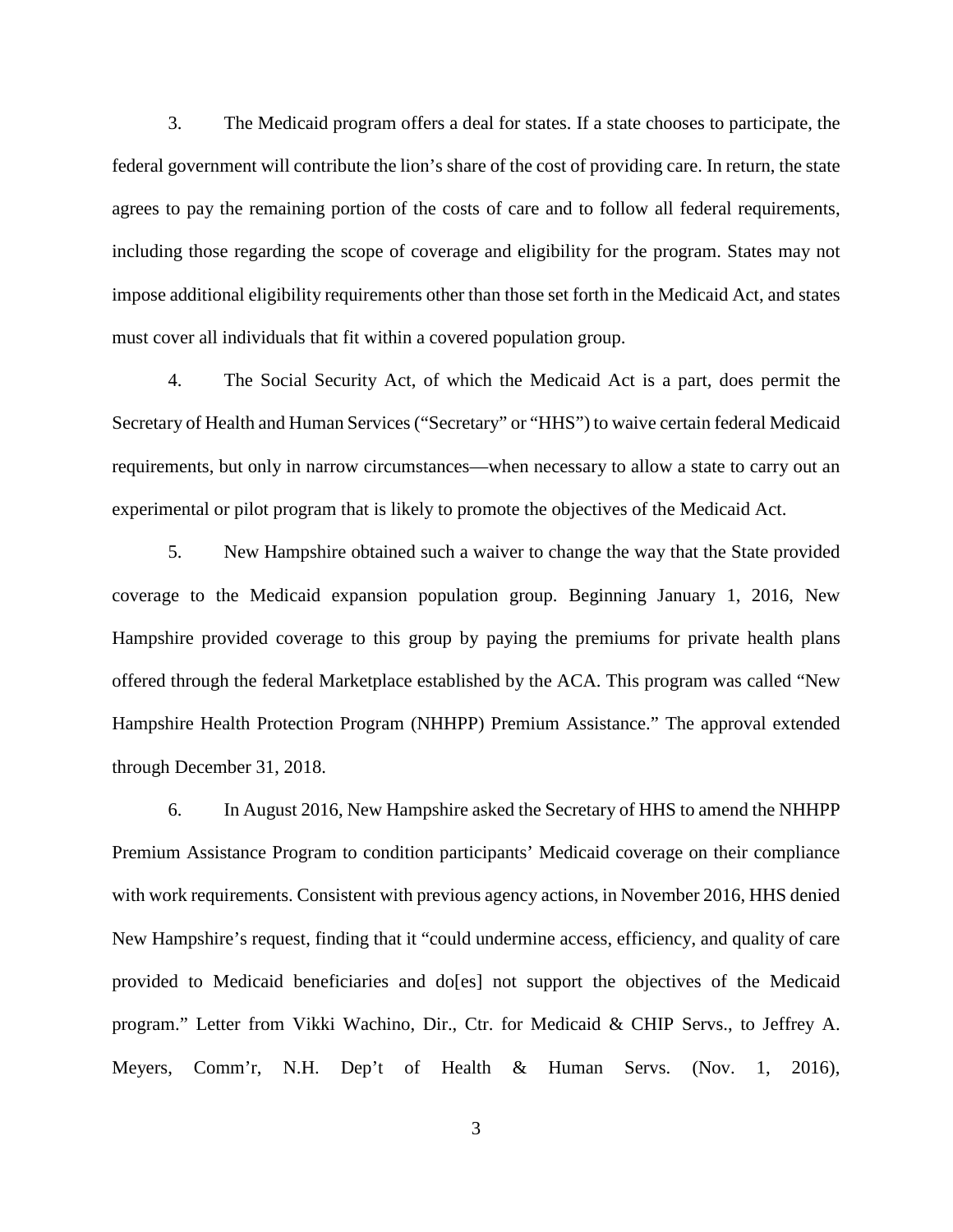https://www.medicaid.gov/Medicaid-CHIP-Program-Information/By-

Topics/Waivers/1115/downloads/nh/health-protection-program/nh-health-protection-programpremium-assistance-cms-response-110116.pdf (last visited Mar. 20, 2019).

7. Early in 2017, the current HHS abruptly reversed course, signaling to states that it would revise its use of the waiver authority in Medicaid as part of President Trump's vow to "explode" the ACA and its Medicaid expansion. On October 24, 2017, New Hampshire again asked the Secretary of HHS to amend the NHHPP Premium Assistance Program to condition Medicaid coverage on a work requirement.

8. While this request was pending, HHS announced a new Medicaid waiver policy in a January 2018 letter to State Medicaid Directors ("State Medicaid Letter"). Reversing previous agency guidance, and consistent with the Administration's expressed vow to "fundamentally transform Medicaid," the State Medicaid Letter announced HHS's intention to, for the first time, approve waiver applications that condition Medicaid recipients' coverage on compliance with work requirements and established the "guidelines" for states to obtain approval of such applications.

9. On May 7, 2018, citing the State Medicaid Letter, the Secretary approved the NHHPP Premium Assistance Program Amendment, adding work requirements as a condition of Medicaid eligibility. The approval provided that implementation could not begin before January 1, 2019. However, the timeframe of the waiver was not extended, so the Secretary's approval lasted only through December 31, 2018. Then, on November 30, 2018, the Secretary approved an extension of the work requirements through December 31, 2023, in a program titled "Granite Advantage." The Granite Advantage approval also permitted the state to deny retroactive coverage to Medicaid recipients.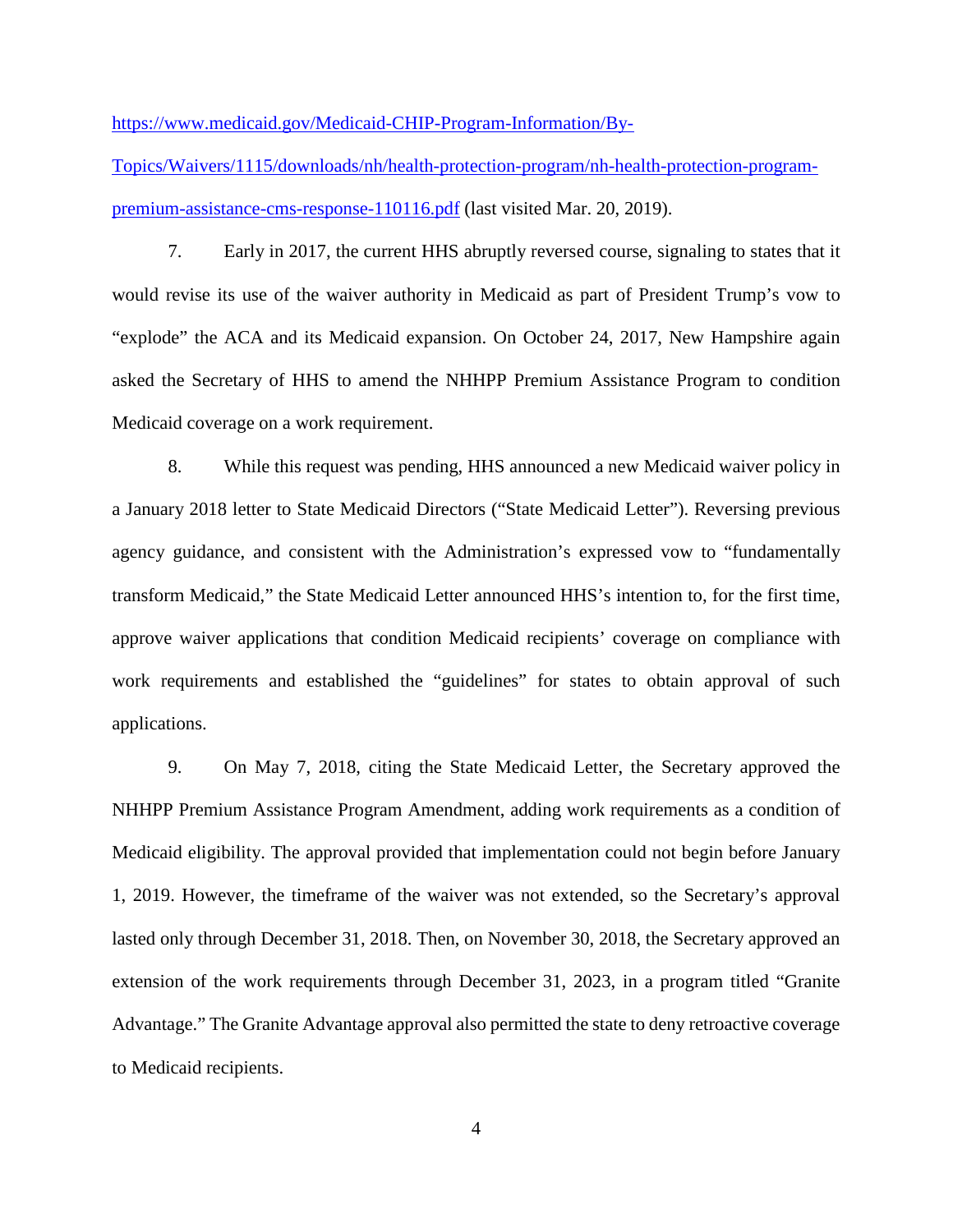10. The State is currently implementing the waiver. Retroactive coverage ended on January 1, 2019. Individuals must begin completing work activities in June 2019, and their coverage can be terminated for noncompliance beginning August 1, 2019.

11. The approved waiver will harm Plaintiffs and individuals throughout the State who need a range of health services, including check-ups, mental health services, insomnia treatments, vision services, surgeries, and medications. Without access to Medicaid coverage, Plaintiffs will be forced to forgo treatment for their conditions or will incur significant medical debt when their conditions become so severe that they have no choice but to seek treatment in acute care and emergency department settings. Without retroactive coverage, when Plaintiffs experience gaps in coverage they will be forced to skip medical treatment or incur out of pocket expenses and medical debt.

12. The State Medicaid Letter and subsequent approval of New Hampshire's applications are unauthorized attempts to re-write the Medicaid Act, and the use of the Social Security Act's waiver authority to "transform" Medicaid is an abuse of that authority. The Defendants' actions here thus violate both the Administrative Procedure Act and the Constitution, and they cannot survive.

#### **JURISDICTION AND VENUE**

13. This is a class action for declaratory and injunctive relief for violations of the Administrative Procedure Act, the Social Security Act, and the United States Constitution.

14. The Court has jurisdiction over Plaintiffs' claims pursuant to 28 U.S.C. §§ 1331 and 1361, and 5 U.S.C. §§ 702 to 705. This action and the remedies it seeks are further authorized by 28 U.S.C. §§ 1651, 2201, and 2202, and Federal Rule of Civil Procedure 65.

15. Venue is proper under 28 U.S.C. § 1391(b)(2) and (e).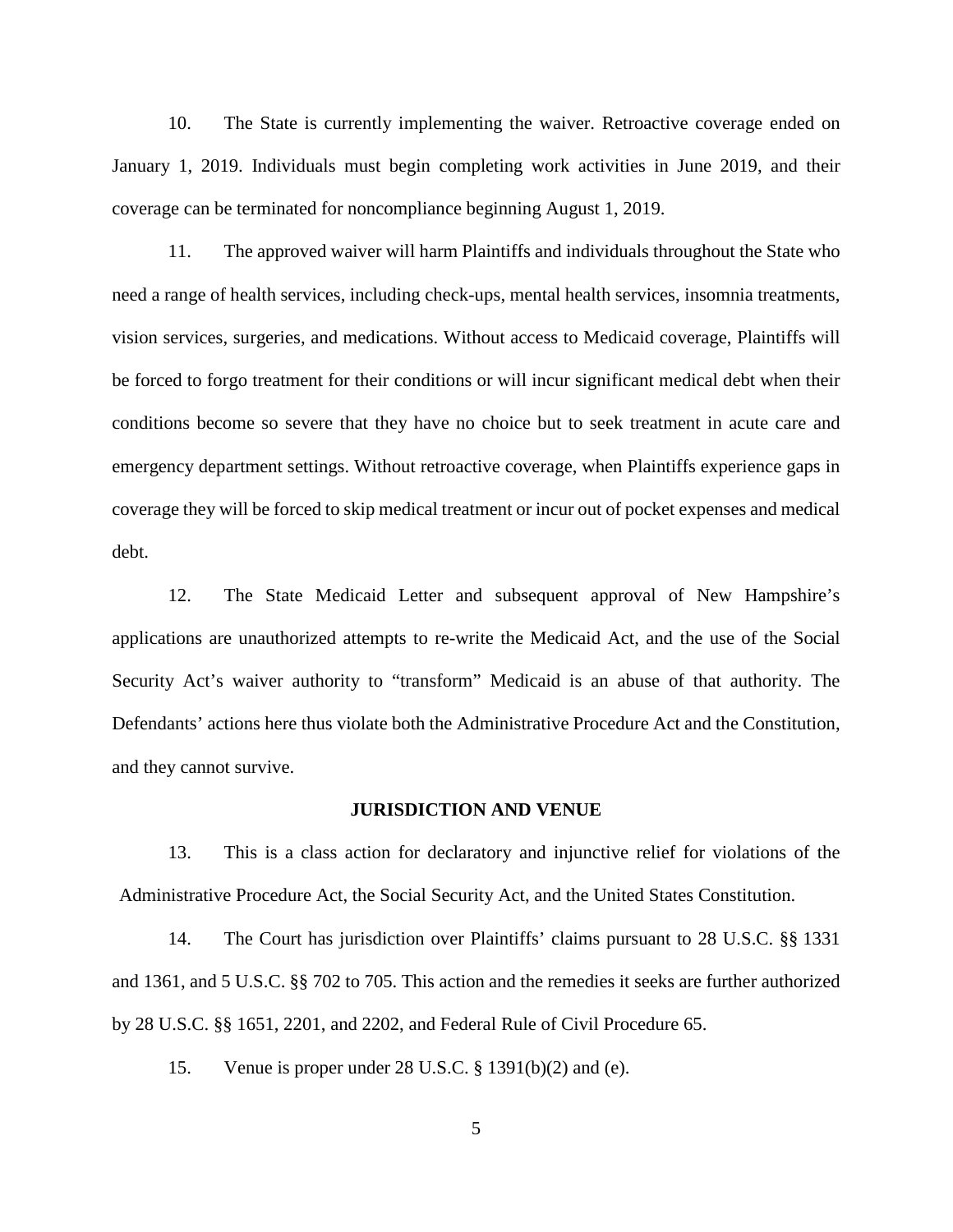#### **PARTIES**

16. Plaintiff Samuel Philbrick is 26 years old and lives in Henniker, New Hampshire. Mr. Philbrick is enrolled in the New Hampshire Medicaid program.

17. Plaintiff Ian Ludders is 40 years old and lives in Unity, New Hampshire. Mr. Ludders is enrolled in the New Hampshire Medicaid program.

18. Plaintiff Karin VLK is 36 years old and lives in Laconia, New Hampshire. Mrs. VLK is enrolled in the New Hampshire Medicaid program.

19. Plaintiff Joshua VLK is 30 years old and lives in Laconia, New Hampshire. Mr. VLK is enrolled in the New Hampshire Medicaid program.

20. Defendant Alex M. Azar II is the Secretary of the United States Department of Health and Human Services and is sued in his official capacity. Defendant Azar has overall responsibility for implementation of the Medicaid program, including responsibility for federal review and approval of state requests for waivers pursuant to Section 1115 of the Social Security Act.

21. Defendant Seema Verma is Administrator of the Centers for Medicare & Medicaid Services ("CMS") and is sued in her official capacity. Defendant Verma is responsible for implementing the Medicaid program in the manner required by federal law, including as amended by the ACA.

22. Defendant HHS is a federal agency with responsibility for overseeing implementation of provisions of the Social Security Act, of which the Medicaid Act is a part.

23. Defendant CMS is the agency within HHS with primary responsibility for overseeing federal and state implementation of the Medicaid Act as required by federal law.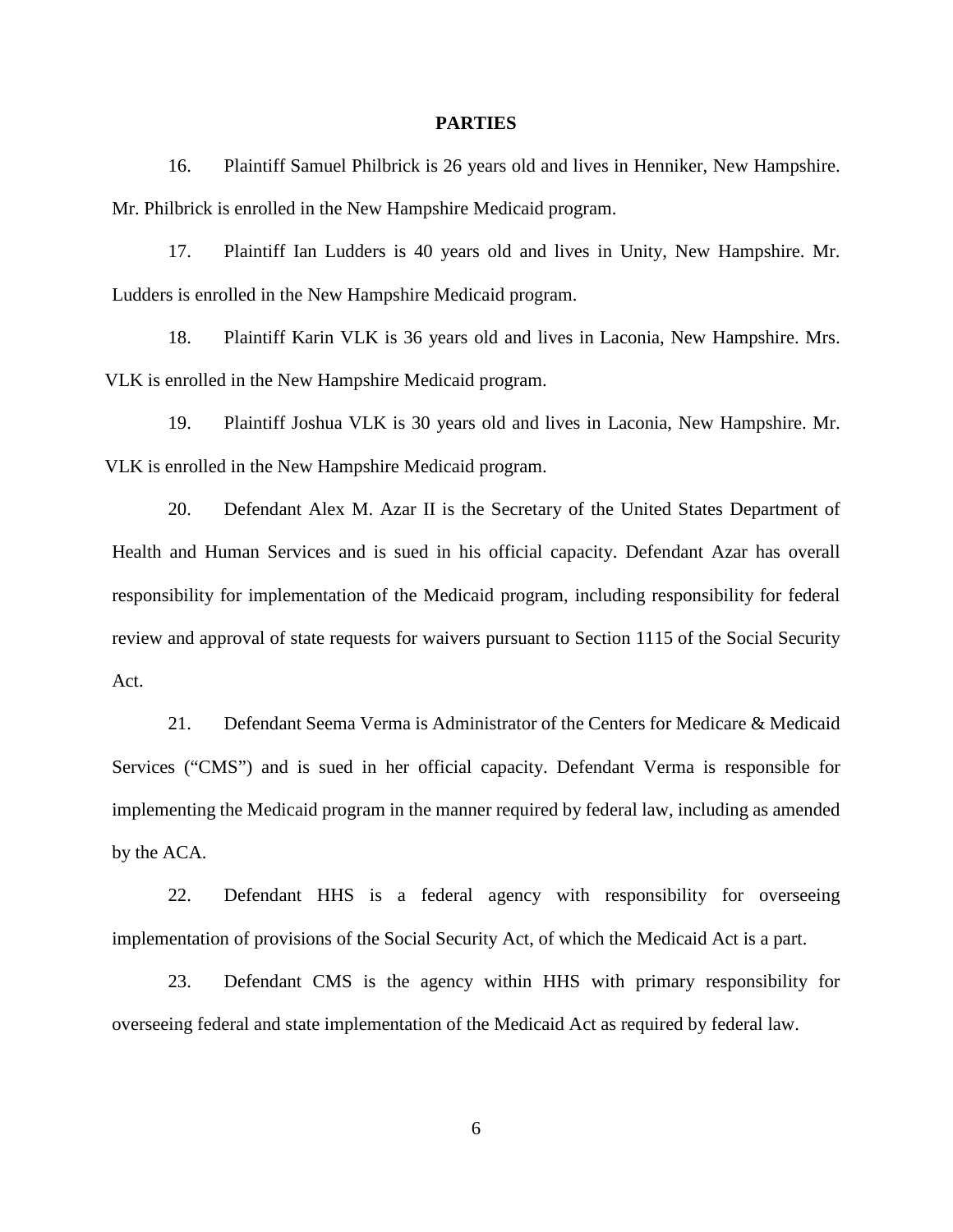#### **CLASS ACTION ALLEGATIONS**

24. Plaintiffs bring this suit both individually and on behalf of a statewide class of persons similarly situated pursuant to Federal Rules of Civil Procedure 23(a) and (b)(2). The class consists of all residents of New Hampshire enrolled in the New Hampshire Granite Advantage program on or after January 1, 2019.

- 25. The prerequisites of Federal Rule of Civil Procedure 23(a) are met in that:
	- a. The class is so numerous that joining all members is impracticable. The State has estimated that tens of thousands of adults will be enrolled in Granite Advantage as of January 1, 2019 and in each year of the Section 1115 project. *See* Letter from Christopher T. Sununu, Gov. of N.H., to Alex M. Azar II, Sec'y, U.S. Dep't of Health & Human Servs. 9 (July 23, 2018) ("Granite Advantage Application"), https://www.medicaid.gov/Medicaid-CHIP-Program-Information/By-

Topics/Waivers/1115/downloads/nh/nh-health-protection-program-premium-

assistance-pa4.pdf (last visited Mar. 20, 2019). According to New Hampshire's Medicaid Director, more than 25,000 Medicaid beneficiaries will need to comply with the work requirements and at least 10,000 more will be required to report on their exempt status each month. Statement of Henry Lipman, Dir., N.H. Medicaid, N.H. Rulemaking Hearing on the N.H. Granite Advantage Health Care Program (Mar. 5, 2019). The class members are geographically dispersed throughout the State, have limited financial resources by virtue of their Medicaid eligibility, and are unlikely to institute individual actions;

b. There are questions of fact and law, particularly as to the legality of the Defendants' policies and decisions with respect to issuance of the State Medicaid Letter and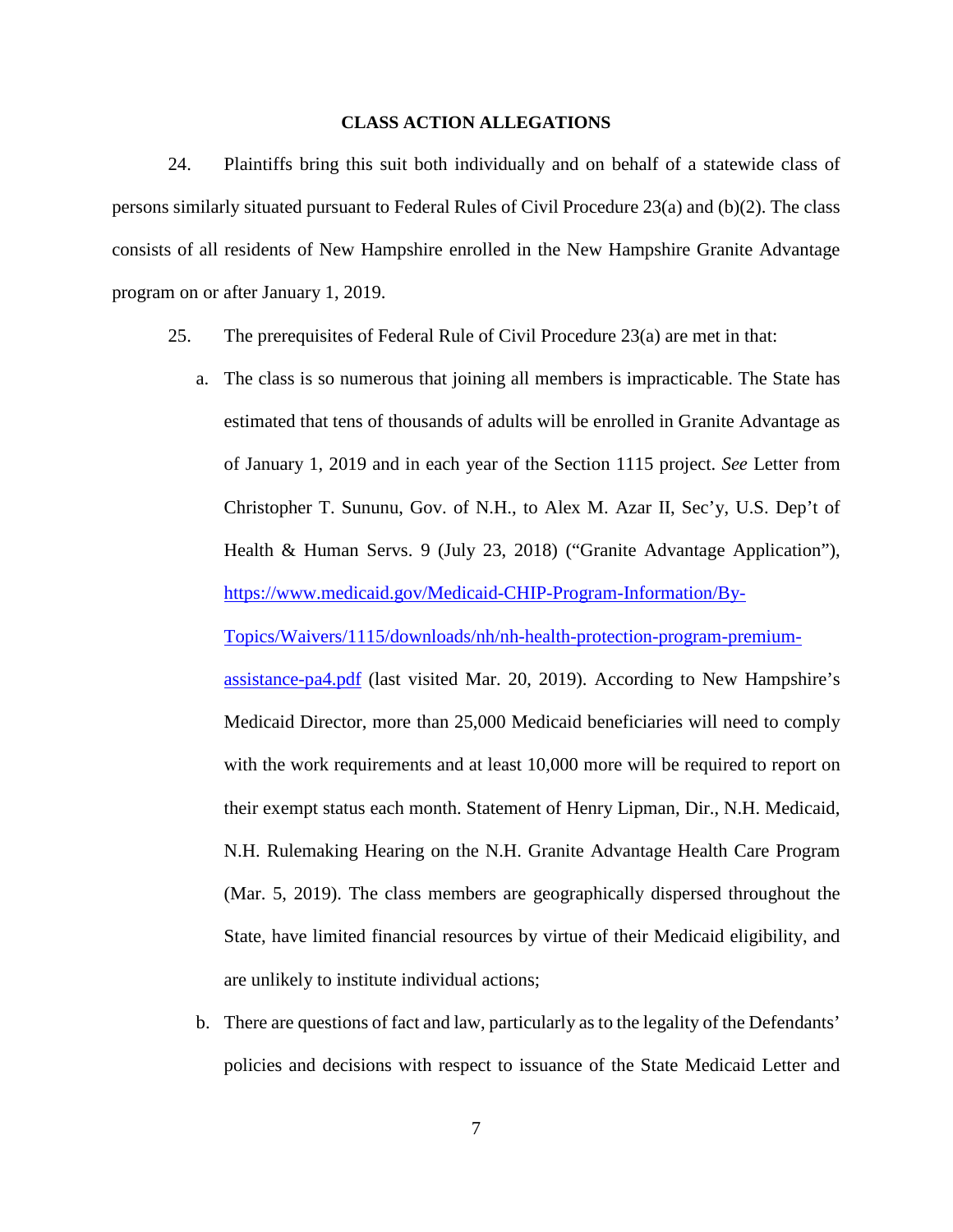approval of the Granite Advantage waiver, that are common to all members of the class;

- c. The claims of the named plaintiffs are typical of the claims of the class; and
- d. The named plaintiffs and their counsel will fairly and adequately protect the interests of the class. Each plaintiff is an adult resident of New Hampshire who is enrolled in the Granite Advantage program and will be subject to the requirements of the Granite Advantage waiver.

26. The requirements of Federal Rule of Civil Procedure 23(b)(2) are met in that the Defendants have acted or refused to act on grounds that apply generally to the class, making final declaratory and injunctive relief appropriate with respect to the class as a whole.

### **BACKGROUND AND FACTUAL ALLEGATIONS**

#### **A. The Medicaid Program**

27. Title XIX of the Social Security Act establishes the cooperative federal-state medical assistance program known as Medicaid. *See* 42 U.S.C. §§ 1396 to 1396w-5. Medicaid's stated purpose is to enable each state, as far as practicable, "to furnish [] medical assistance" to individuals "whose income and resources are insufficient to meet the costs of necessary medical services" and to provide "rehabilitation and other services to help such families and individuals attain or retain capability for independence or self-care." *Id*. § 1396-1.

28. The statute defines "medical assistance" to include a range of health care services that participating states must cover or are permitted to cover. *Id.* § 1396d(a).

29. Although states do not have to participate in Medicaid, all have chosen to do so.

30. Each participating state must maintain a comprehensive state Medicaid plan for medical assistance that the Secretary has approved. *Id*. § 1396a.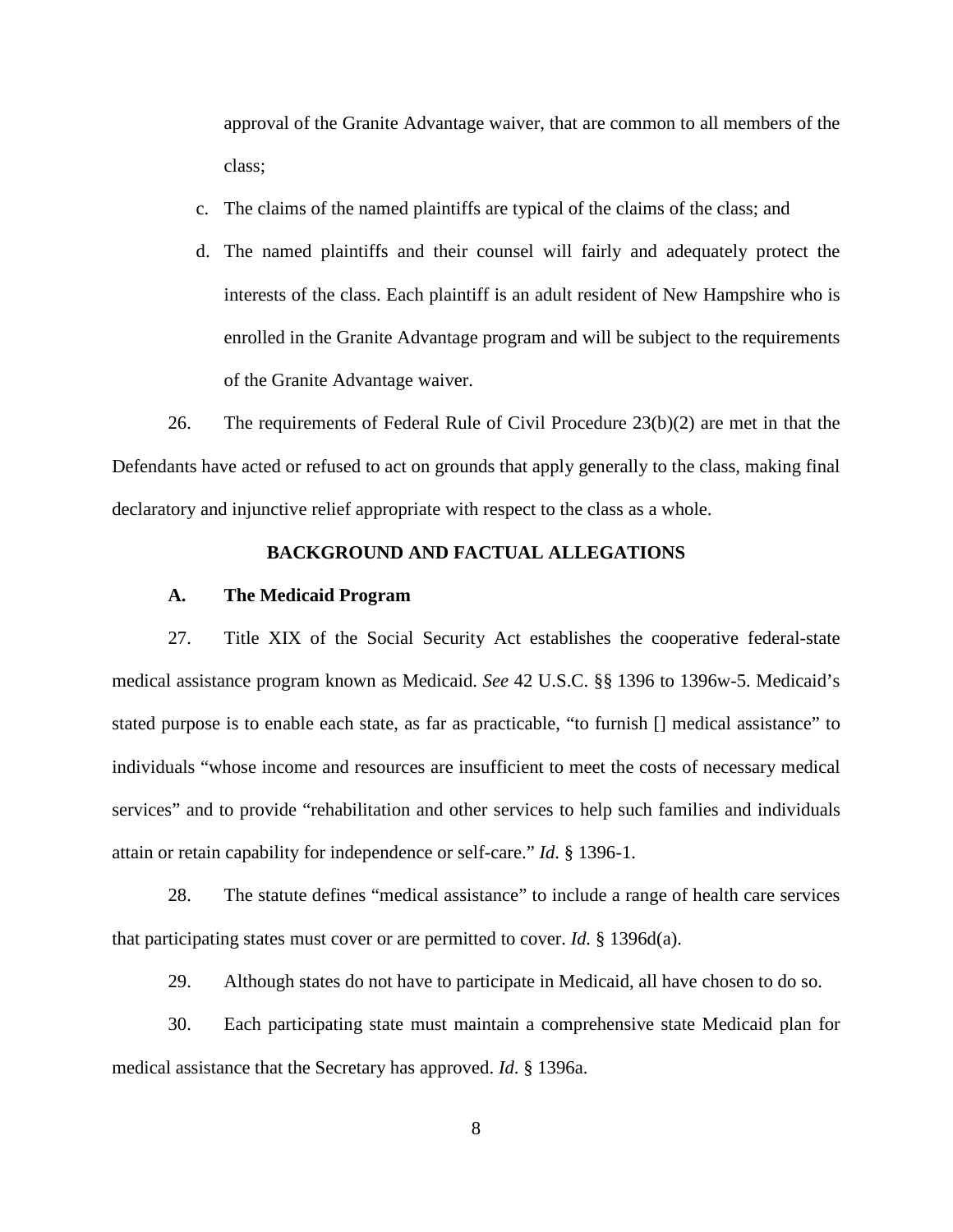31. The state Medicaid plan must describe the state's Medicaid program and affirm its commitment to comply with the requirements imposed by the Medicaid Act and its associated regulations.

32. States and the federal government share responsibility for funding Medicaid. Section 1396b requires the Secretary to pay each participating state the federal share of "the total amount expended . . . as medical assistance under the State plan." *Id*. §§ 1396b(a)(1), 1396d(b). The federal reimbursement rate is based on the state's relative per capita income.

### **B. Medicaid Eligibility and Coverage Requirements**

33. Using household income and other specific criteria, the Medicaid Act sets forth who is eligible to receive Medicaid coverage. *Id.* § 1396a(a)(10)(A), (C). The Act identifies required coverage groups as well as options for states to extend Medicaid to additional population groups. *Id.*

34. To be eligible for federal Medicaid funding, states must cover, and may not exclude from Medicaid, individuals who: (1) are part of a mandatory population group; (2) meet the minimum financial eligibility criteria applicable to that population group; (3) are residents of the state in which they apply; and (4) are U.S. citizens or certain qualified immigrants. *Id.* §§ 1396a(a)(10)(A), 1396a(b)(2), (3); 8 U.S.C. §§ 1611, 1641.

35. The mandatory Medicaid population groups include children; parents and certain other caretaker relatives; pregnant women; and the elderly, blind, and disabled. 42 U.S.C.  $§ 1396a(a)(10)(A)(i).$ 

36. In 2010, Congress passed, and the President signed, comprehensive health insurance reform legislation, the Patient Protection and Affordable Care Act ("ACA"). Pub. L. No. 111-148, 124 Stat. 119 (2010), as amended by the Health Care and Education Reconciliation Act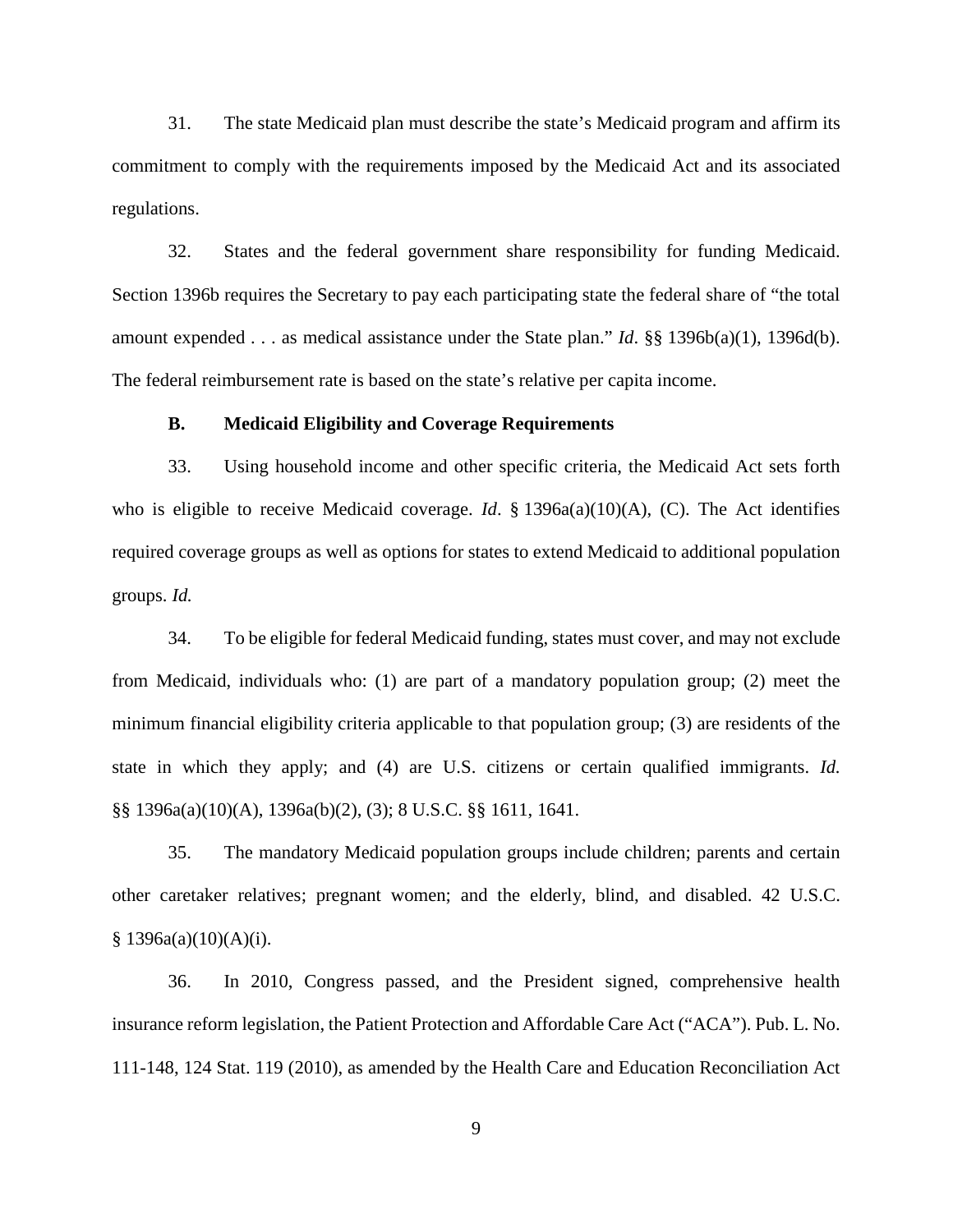of 2010, Pub. L. No. 111-152, 124 Stat. 1029. "The Act aims to increase the number of Americans covered by health insurance and decrease the cost of health care." *Nat'l Fed'n of Indep. Bus. v. Sebelius*, 567 U.S. 519, 538 (2012).

37. As part of the effort to ensure comprehensive health insurance coverage, Congress amended the Medicaid Act to add an additional mandatory population group. Effective January 1, 2014, the Medicaid Act requires participating states to cover adults who are under age 65, are not eligible for Medicare, do not fall within another Medicaid eligibility category, and have household incomes below 133% FPL. 42 U.S.C. § 1396a(a)(10)(A)(i)(VIII), (e)(14). This group is often called the "expansion population," and it includes adults in a variety of family circumstances: parents living with children (whose incomes exceed the state-established limit for the mandatory parent/caretaker relative population group); parents of older children who have left the home; and adults without children.

38. States receive enhanced federal reimbursement rates for medical assistance provided to the Medicaid expansion population: 94% federal dollars in 2019, and 90% for 2020 and each year thereafter. *Id.* § 1396d(y).

39. The Supreme Court's decision in *National Federation of Independent Business v. Sebelius* barred HHS from terminating Medicaid funding to states that choose not to extend Medicaid coverage to the expansion population. 567 U.S. 519 (2012).

40. States that cover the expansion population submit state plan amendments electing to provide this coverage. To date, 37 states (including DC) have approved state plans covering the expansion population.

41. New Hampshire has an approved state Medicaid plan that covers the expansion population.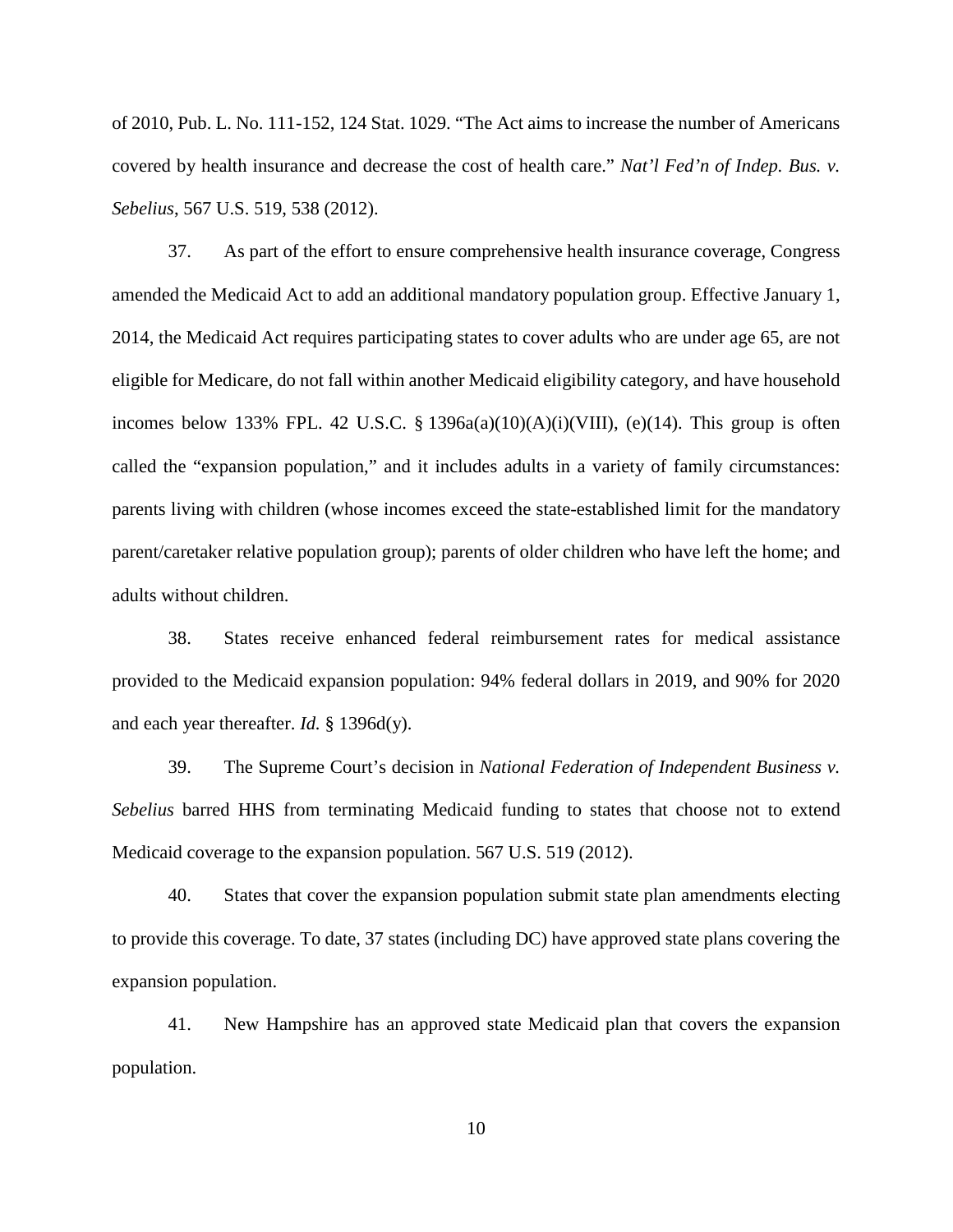42. Once a state elects to expand coverage to the expansion population, it becomes a mandatory coverage group. *See* 42 U.S.C. § 1396a(a)(10)(A)(i)(VIII).

43. As noted above, the Medicaid Act allows states to extend Medicaid eligibility to certain optional population groups, including: children and pregnant women with incomes between 133% and 185% of FPL, *see id.* § 1396a(a)(10)(A)(ii)(IX), limited-income aged, blind, and/or disabled individuals receiving home and community-based services, *id.* § 1396a(a)(10)(A)(ii)(VI), and "medically needy" individuals who would fall within a mandatory population but for excess income or resources, *id.* § 1396a(a)(10)(C).

44. The Medicaid Act requires a participating state to cover *all* members of a covered population group. In other words, the state may not cover subsets of a population group described in the Medicaid Act. *Id.* § 1396a(a)(10)(B). This requirement applies to optional and mandatory population groups. Thus, if a state elects to cover an optional group, it must cover all eligible individuals within that group. *Id.* 

45. States cannot impose additional eligibility requirements that are not explicitly allowed by the Medicaid Act. *See id.* § 1396(a)(10)(A).

46. In addition to addressing *who* is eligible for medical assistance, the Medicaid Act mandates *how* states must make and implement eligibility determinations to ensure that all eligible people who apply are served and get coverage.

47. States must determine eligibility and provide medical assistance to all eligible individuals with "reasonable promptness." 42 U.S.C. § 1396a(a)(8); 42 C.F.R. § 435.912(c)(3) (requiring states to determine eligibility within 90 days for individuals who apply on the basis of disability and 45 days for all other individuals). An individual may apply for and enroll in Medicaid at any time. 42 U.S.C. § 1396a(a)(8); 42 C.F.R. § 435.906.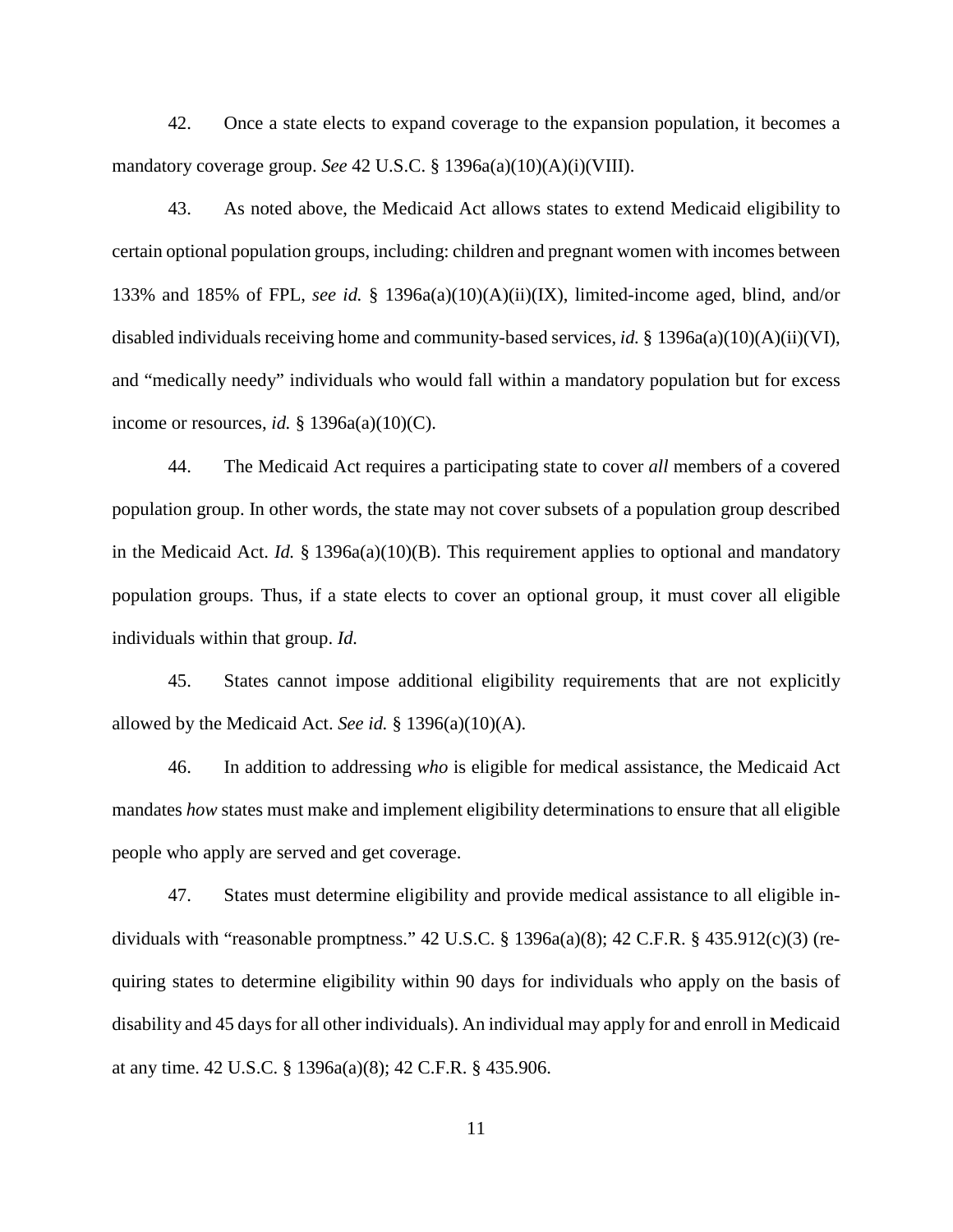48. The Medicaid Act has also always required states to provide retroactive coverage to ensure that people can obtain timely care and avoid incurring medical debts. Social Security Amendments of 1965, Pub. L. No. 89-97, § 1905(a), 79 Stat. 286, 351 (codified at 42 U.S.C. §§ 1396a(a)(34), 1396d(a)); *see also* S. Report No. 92-1230, 92nd Congress, 2nd Session, pg. 209 (1972) (noting the purpose of retroactive coverage is to protect individuals "who are eligible for [M]edicaid but do not apply for assistance until after they have received care, either because they did not know about the [M]edicaid eligibility requirements or because the sudden nature of their illness prevented their applying."). Specifically, states must provide medical assistance for care provided in or after the third month before the month of application, as long as the enrollee would have been eligible for Medicaid at the time the services were received. 42 U.S.C. §§ 1396a(a)(34),  $1396d(a)$ .

49. The Medicaid Act requires states to "provide such safeguards as may be necessary to assure that eligibility . . . and such care and services will be provided, in a manner consistent with simplicity of administration and the best interests of the recipients." *Id.* § 1396a(a)(19).

### **C. The Secretary's Section 1115 Waiver Authority**

50. Section 1115 of the Social Security Act, codified at 42 U.S.C. § 1315, grants the Secretary authority to waive a state's compliance with certain requirements of the Medicaid Act under certain conditions.

51. The Secretary may grant a Section 1115 Medicaid waiver only in the case of an "experimental, pilot, or demonstration project which . . . is likely to assist in promoting the objectives" of the Medicaid Act. *Id*. § 1315(a).

52. The Secretary may only waive requirements of Section 1396a for Section 1115 projects relating to Medicaid. *Id*. § 1315(a)(1).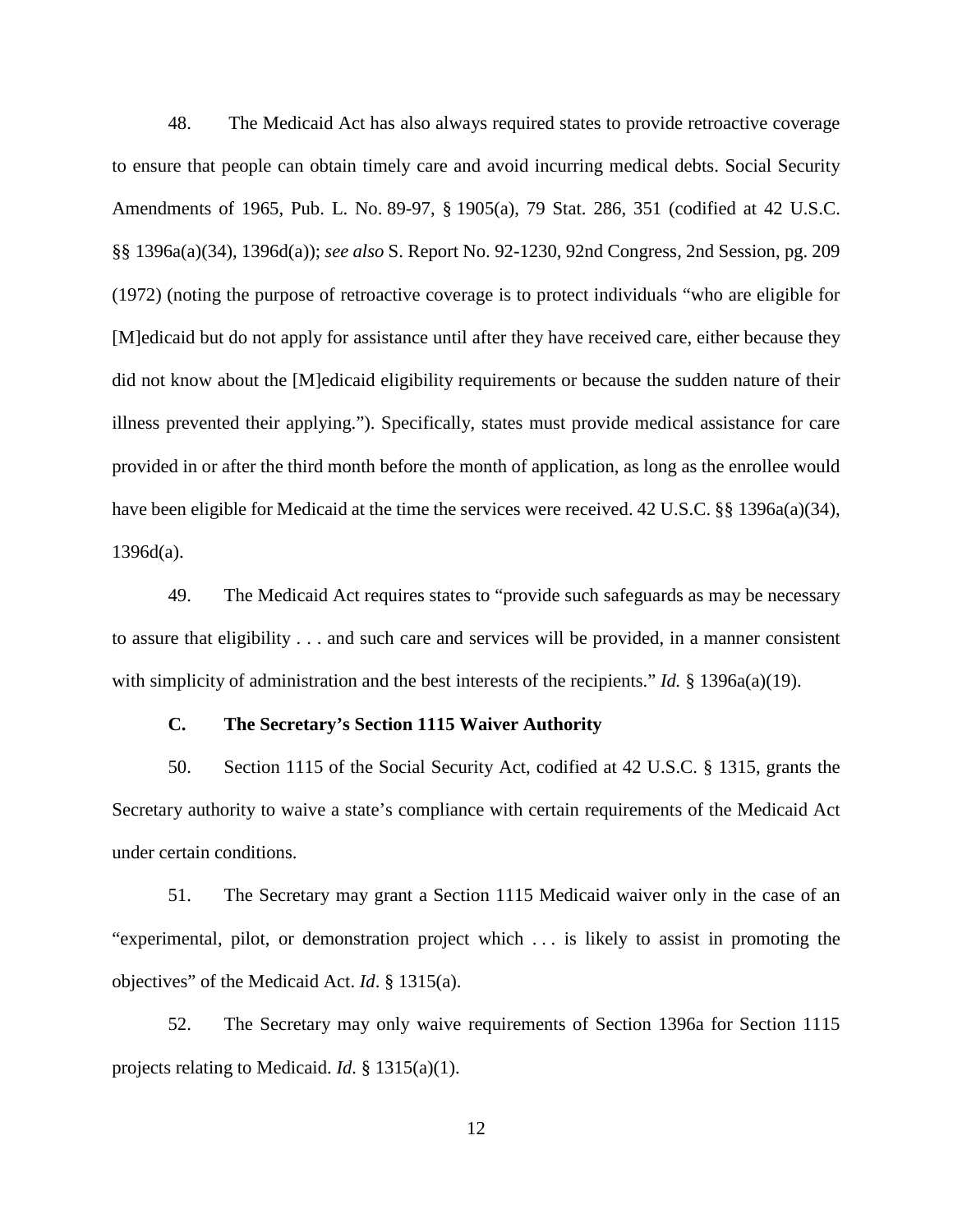53. The Secretary may not waive compliance with requirements that Congress has placed outside of Section 1396a.

54. The Secretary may grant a Section 1115 waiver only to the extent and for the period necessary to enable the state to carry out the experimental, pilot, or demonstration project. *Id*.

55. The costs of such a project, upon approval, are included as expenditures under the State Medicaid plan. *Id.* § 1315(a)(2).

56. The Secretary must follow certain procedural requirements before he may approve a Section 1115 project. *Id*. § 1315(d); 42 C.F.R. §§ 431.400 to 431.416. In particular, after receiving a complete application from a state (following a state-level public comment period), the Secretary must provide a 30-day public notice and comment period. 42 U.S.C. § 1315(d); 42 C.F.R. § 431.416.

57. The Secretary does not have the authority under Section 1115 to waive compliance with other federal laws, such as the United States Constitution, the Americans with Disabilities Act, or other federal statutes.

58. For example, the Fair Labor Standards Act ("FLSA") requires that all individuals, including individuals receiving public benefits, be compensated at least the minimum wage in exchange for hours worked. *See* 29 U.S.C. § 206(a)(1)(C); Dep't of Labor, *How Workplace Laws Apply to Welfare Recipients* at 2 (1997), https://nclej.org/wpcontent/uploads/2015/11/LaborProtectionsAndWelfareReform.pdf (last visited Mar. 20, 2019). Notably, the Supplemental Nutrition Assistance Program ("SNAP") and Temporary Assistance for Needy Families ("TANF") statutes specifically refer to work requirements and further describe how the benefits interact with the FLSA minimum wage protections. *See* 7 U.S.C. § 2029(a)(1) (SNAP); 42 U.S.C. § 607 (TANF). There are no such references or descriptions in the Medicaid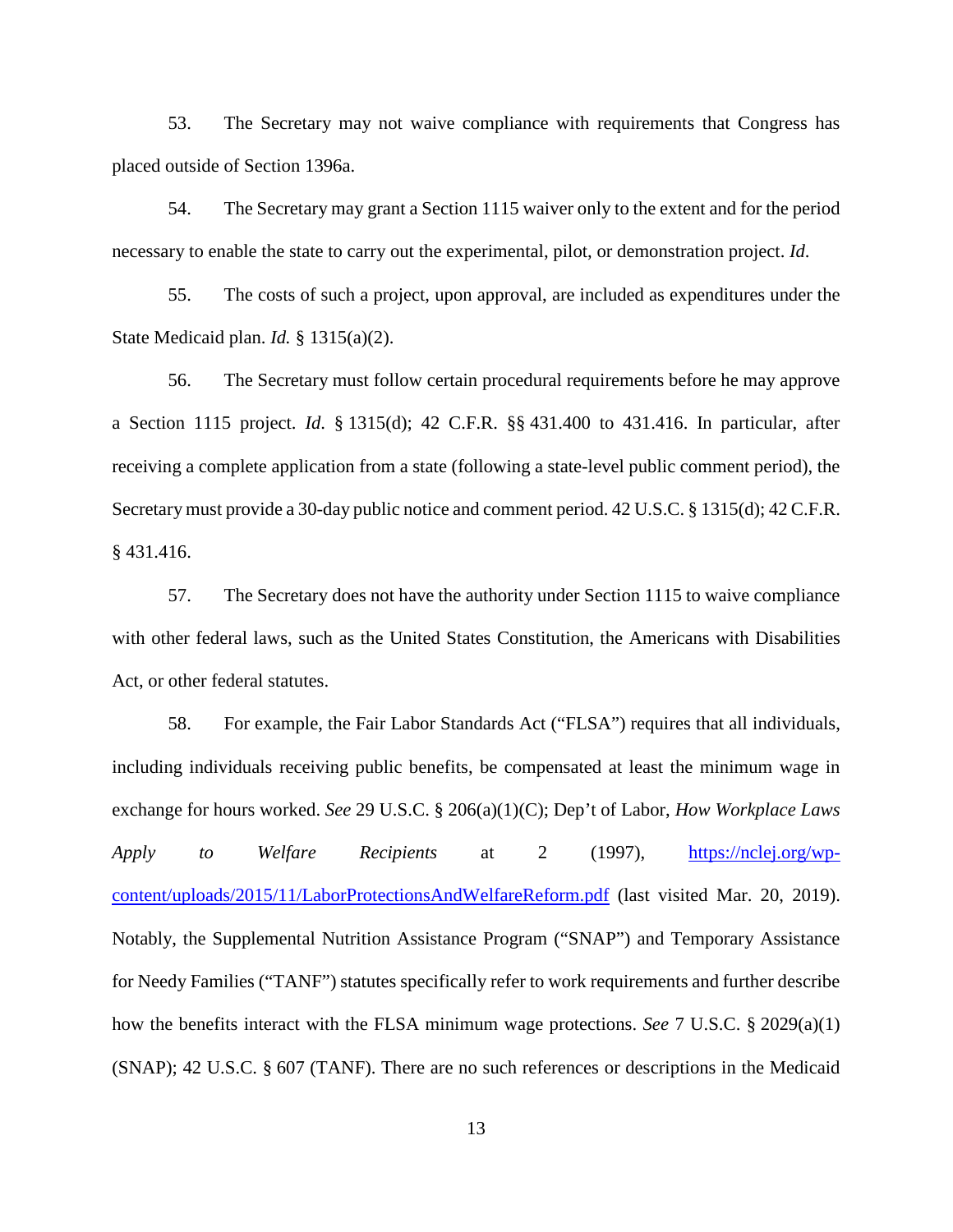Act. According to the Department of Labor, medical assistance, unlike SNAP and TANF cash benefits, may not be substituted for a wage. *See How Workplace Laws Apply to Welfare Recipients* at 4.

#### **D. Medicaid in New Hampshire**

59. New Hampshire, like all other states, has elected to participate in Medicaid. *See* N.H. Rev. Stat. Ann. §§ 167:63; 161:4-a(X). The New Hampshire Department of Health & Human Services ("NHDHHS") administers the program at the state level.

60. The federal government typically reimburses New Hampshire for 50% of the cost of providing medical assistance through its Medicaid program. *See* 81 Fed. Reg. 80078-79 (Nov. 15, 2016) (fiscal year 2018); 82 Fed. Reg. 55383-85 (Nov. 21, 2017) (fiscal year 2019); 83 Fed. Reg. 61157-01 (Nov. 28, 2018) (fiscal year 2020).

61. Effective July 1, 2014, New Hampshire amended its state Medicaid plan to include the Medicaid expansion population, *i.e.*, adults who are under age 65; who do not fit into another Medicaid (or Medicare) eligibility category; and who have household income below 133% of FPL. *See* New Hampshire State Plan Amendment 14-0004, https://www.medicaid.gov/State-resourcecenter/Medicaid-State-Plan-Amendments/Downloads/NH/NH-14-0004.pdf (last visited Mar. 20, 2019). The expansion is also referred to as the New Hampshire Health Protection Program (NHHPP).

62. As noted above, New Hampshire receives enhanced federal reimbursement for medical assistance provided to the expansion population: 94% federal dollars in 2019, and 90% for 2020 and each year thereafter. 42 U.S.C. § 1396d(y).

63. The Medicaid expansion in New Hampshire covers over 50,000 people in any given month. *See* N.H. Dep't of Health & Human Servs., *New Hampshire Medicaid Enrollment*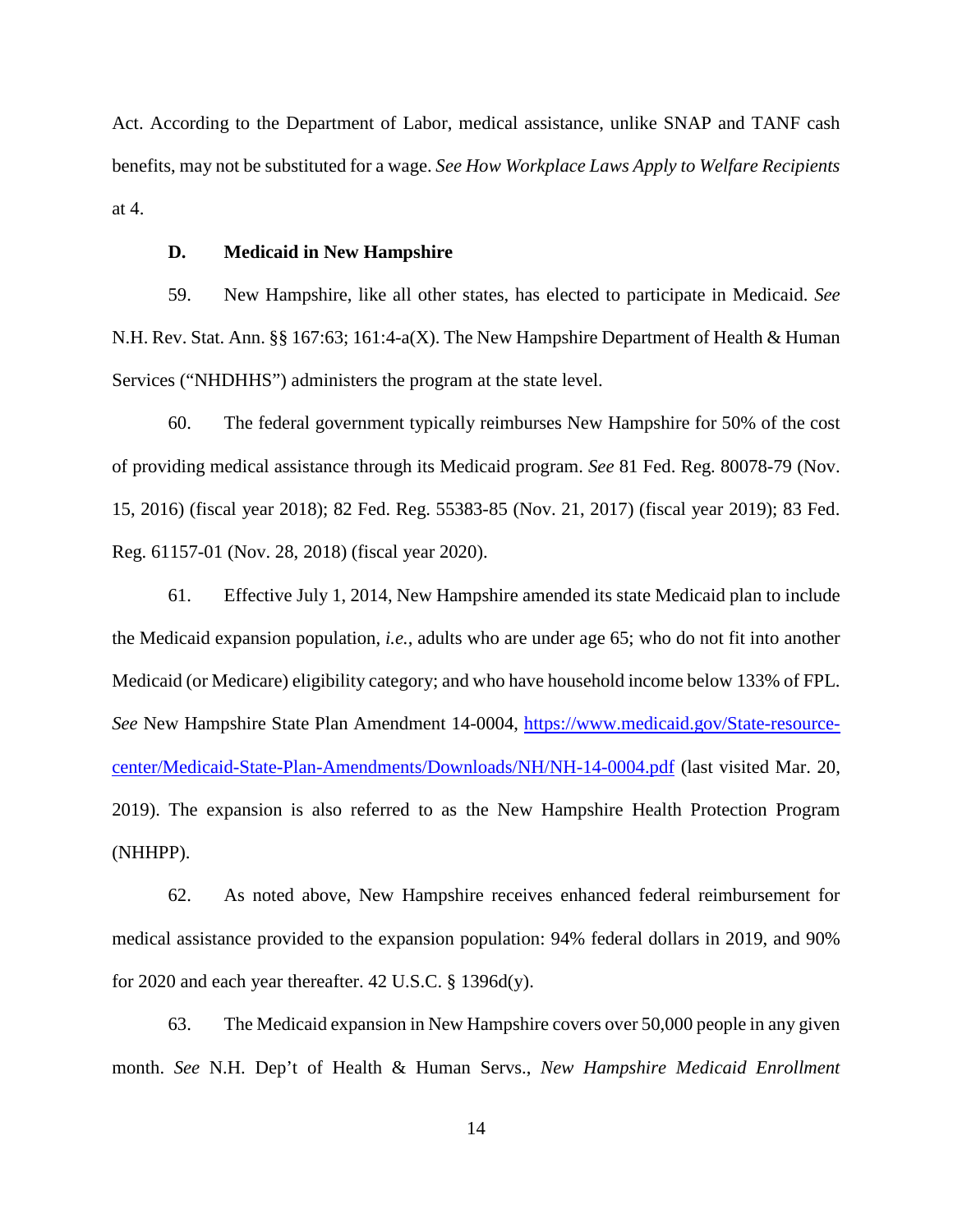*Demographic Trends and Geography (January 2019)* 2 (Feb. 4, 2019), https://www.dhhs.nh.gov/ombp/medicaid/documents/nhhpp-enroll-demo-013119.pdf (last visited Mar. 20, 2019) (reporting enrollment for "NHHPP Eligibility Group"). Since the State first expanded, over 130,000 individuals have been enrolled at some point in time. New Hampshire Fiscal Pol'y Inst., *Medicaid Expansion in New Hampshire and the State Senate's Proposed Changes* 3 (Mar. 30, 2018), http://nhfpi.org/wp-content/uploads/2018/03/Issue-Brief-Medicaid-Expansion-in-New-Hampshire-and-the-State-Senates-Proposed-Changes.pdf (last visited Mar. 20, 2019).

64. After Medicaid expansion, New Hampshire's uninsured rate fell from 10.7% in 2013 to 5.8% in 2017. New Hampshire Insurance Dep't, *2017 Final Report of the Health Care Premium and Claim Cost Drivers* 4 (Dec. 1, 2017), https://www.nh.gov/insurance/reports/documents/2018-nhid-annual-hearing-final-report.pdf (last visited Mar. 20, 2019).

65. Large numbers of individuals in the expansion population have used their Medicaid coverage, receiving critical preventive care and treatment. As of September 2017, 25,800 individuals had obtained preventive care visits, while 10,500 had received screening for cervical cancer; 6,600, for breast cancer; and 4,700, for colorectal cancer. Moreover, 41,600 people received mental health services; 23,400 received cardiovascular treatment; 16,000 received services for asthma or chronic obstructive pulmonary disease; 11,000 received substance use disorder services; 6,100 received diabetes treatment; 1,300 received cancer treatment services. N.H. Dep't of Health & Human Servs., *New Hampshire Health Protection Program* 3-4 (Sept. 27, 2017), https://www.dhhs.nh.gov/ombp/pap/documents/dhhs-pap.pdf (last visited Mar. 20, 2019).

66. In 2015, after implementing the Medicaid expansion, New Hampshire applied for a Section 1115 waiver called "New Hampshire Health Protection Program (NHHPP) Premium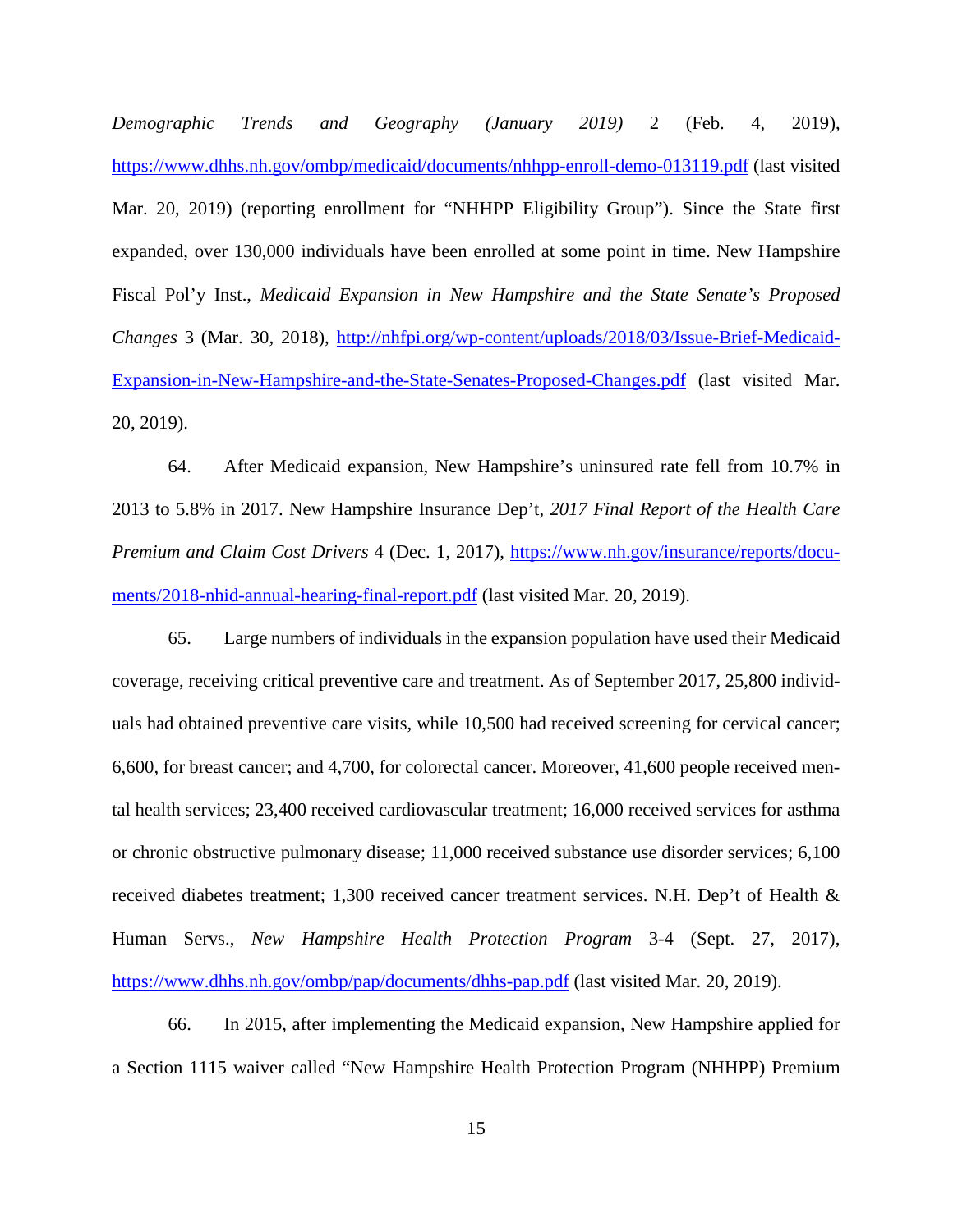Assistance" ("Premium Assistance Program") to change the way it provided coverage to the expansion group. The Secretary approved a two-year waiver, from January 1, 2016 through December 31, 2018. (*See* Letter from Andrew Slavitt, Acting Adm'r, Ctrs. for Medicare & Medicaid Servs., to Nicholas A. Toumpas, Comm'r, N.H. Dep't of Health & Human Servs. (Mar. 4, 2015) ("Premium Assistance Program") (Exh. A, hereto).

67. Through this Premium Assistance Program, the State provided coverage to most of the expansion population by enrolling them in the private, qualified health plans offered on the Marketplace and paying their premiums. *Id.* at Special Terms and Conditions ¶ 26. Because the private plans do not cover all of the services that the Medicaid Act requires New Hampshire to provide, enrollees continue to receive some services directly through the State Medicaid program. *See id.* at Special Terms and Conditions ¶¶ 36-38.

68. Individuals identified as medically frail were exempted from the Premium Assistance Program.

69. The State's application also sought to waive retroactive coverage. The Secretary imposed conditions on the State before allowing this waiver, permitting the State to terminate retroactive coverage only if: (1) the State submitted data establishing that "there is seamless coverage that does not result in gaps in coverage prior to the time that a Medicaid application is filed, for individuals in the populations affected by the demonstration" and providing "a description of its renewal process and data related to that process, as well as any relevant data related to coverage continuity to evaluate whether individuals are losing coverage upon renewal"; and (2) CMS determined "that sufficient data has been provided to establish that retroactive coverage prior to the date of application is not necessary to fill gaps in coverage." *Id.* at Special Terms and Conditions  $\P$  21.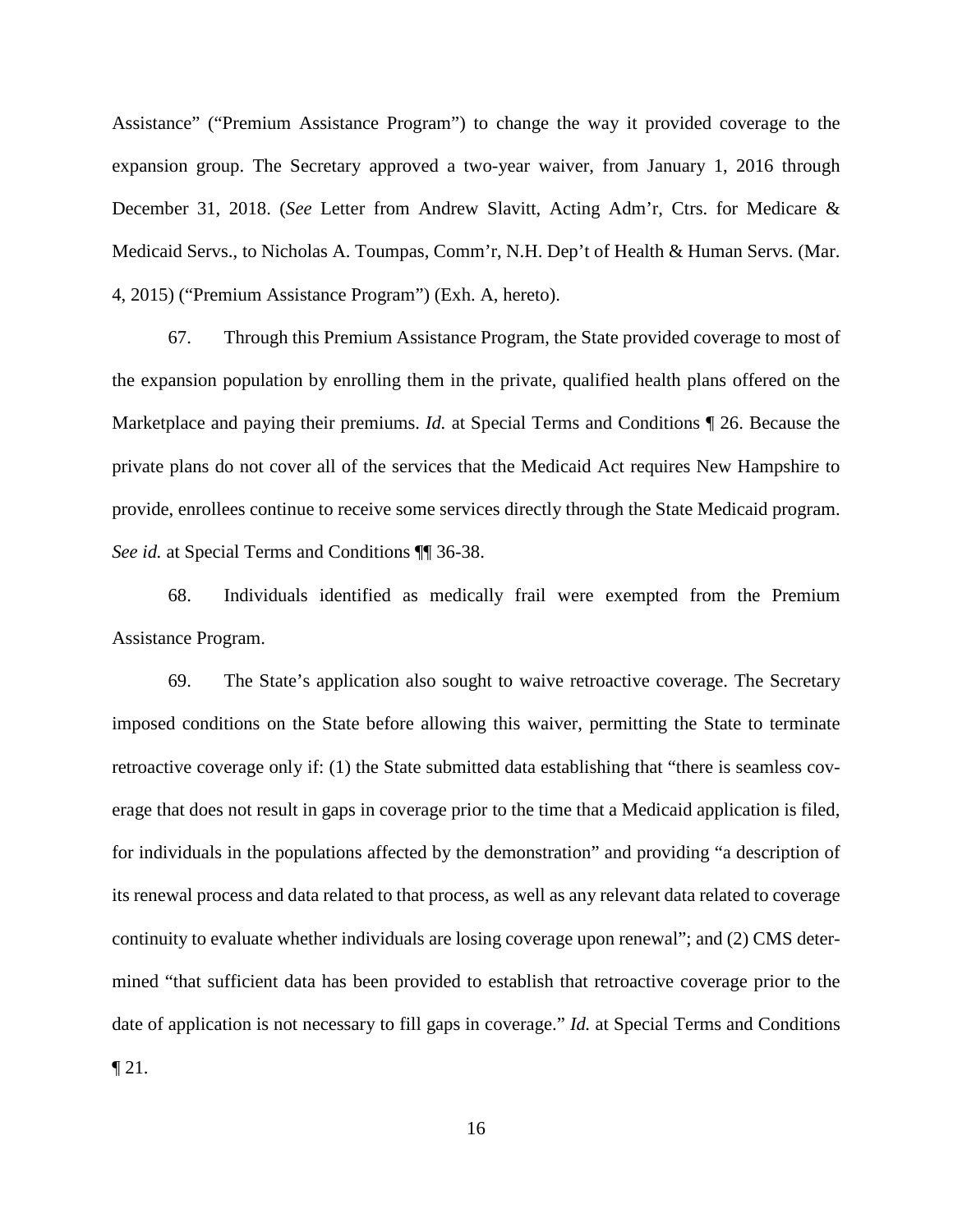70. CMS has never made a determination that New Hampshire provided sufficient data to "establish that retroactive coverage prior to the date of application is not necessary to fill gaps in coverage."

## **E. The New Hampshire Health Protection Program Premium Assistance Amendment**

71. On or about August 10, 2016, New Hampshire submitted a request to HHS to amend the Premium Assistance Program to, among other things, include a work requirement as a condition of eligibility in order to "increase personal responsibility." *See* Letter from Jeffrey A. Meyers, Comm'r, N.H. Dep't of Health & Human Servs., to Jennifer Kostesich, Project Officer, Div. of Medicaid Expansion Demonstrations, Ctrs. for Medicare & Medicaid Servs. (Aug. 10, 2016), https://www.medicaid.gov/Medicaid-CHIP-Program-Information/By-Topics/Waivers/1115/downloads/nh/health-protection-program/nh-health-protection-program-premium-assistance-state-application-081016.pdf (last visited Mar. 20, 2019).

72. CMS denied New Hampshire's request to impose the work requirement, stating in part that the proposal "could undermine access, efficiency, and quality of care provided to Medicaid beneficiaries and do[es] not support the objectives of the Medicaid program." Letter from Vikki Wachino, Dir., Ctr. for Medicaid & CHIP Servs., to Jeffrey A. Meyers, Comm'r, N.H. Dep't of Health & Human Servs. (Nov. 1, 2016), https://www.medicaid.gov/Medicaid-CHIP-Program-Information/By-Topics/Waivers/1115/downloads/nh/health-protection-program/nh-health-protection-program-premium-assistance-cms-response-110116.pdf (last visited Mar. 20, 2019).

73. On or about October 24, 2017, Governor Sununu again submitted a request to the Secretary to amend the Premium Assistance Program to include work requirements. Letter from Christopher T. Sununu, Gov. of N.H., to Eric D. Hargan, Acting Sec'y, U.S. Dep't of Health &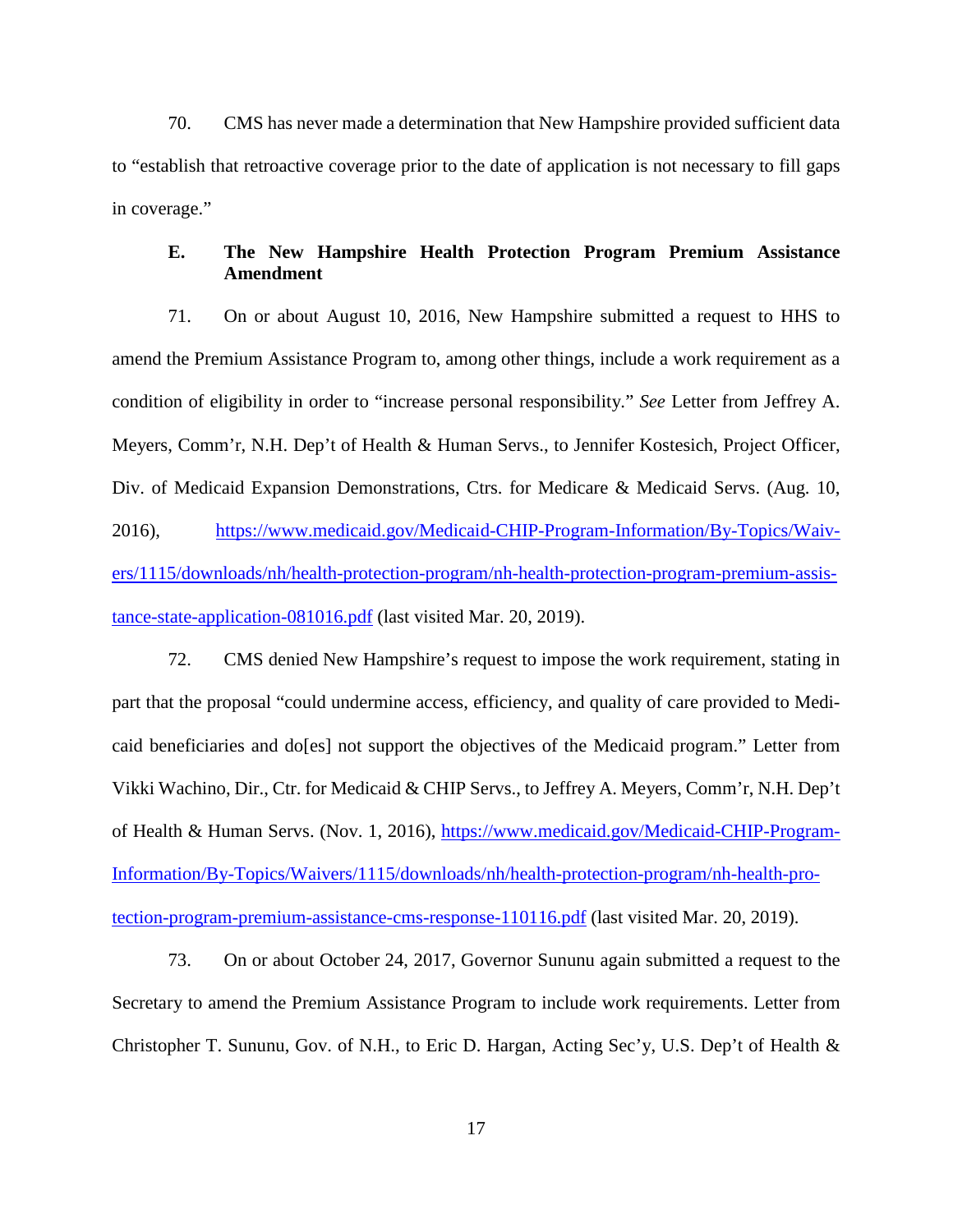Human Servs. (Oct. 24, 2017), https://www.medicaid.gov/Medicaid-CHIP-Program-Information/By-Topics/Waivers/1115/downloads/nh/nh-health-protection-program-premium-assistance-pa3.pdf (last visited Mar. 20, 2019), ("Premium Assistance Amendment").

74. According to New Hampshire, the work requirements were intended to "encourage unemployed and underemployed adults to proceed to full employment," so that "residents graduate from safety net programs and attain or return [to] a financially stable life." *Id.* at 12.

75. The State's request did not provide an estimate of the number of individuals who would lose coverage as a result of the work requirement.

76. CMS held a public comment period on the proposed Premium Assistance Amendment from November 2, 2017 to December 2, 2017. *See* Medicaid.gov, New Hampshire Health Protection Program Premium Assistance – 2017 Amendment, https://public.medicaid.gov/connect.ti/public.comments/view?objectId=1893571 (last visited Mar. 20, 2019).

77. On May 7, 2018, the Secretary approved the Premium Assistance Amendment, pursuant to Section 1115 and effective through the end of 2018. *See* Letter from Seema Verma, Adm'r, Ctrs. for Medicare & Medicaid Servs., to Henry D. Lipman, Medicaid Dir., N.H. Dep't of Health & Human Servs. (May 7, 2018), https://www.medicaid.gov/Medicaid-CHIP-Program-Information/By-Topics/Waivers/1115/downloads/nh/health-protection-program/nh-health-protectionprogram-premium-assistance-appvl-2018-amdmnt-20180507.pdf (last visited Mar. 20, 2019), (hereinafter "Premium Assistance Amendment Approval").

78. Although the Premium Assistance Amendment Approval only extended through December 31, 2018, it did not grant New Hampshire permission to implement the work requirement until on or after January 1, 2019.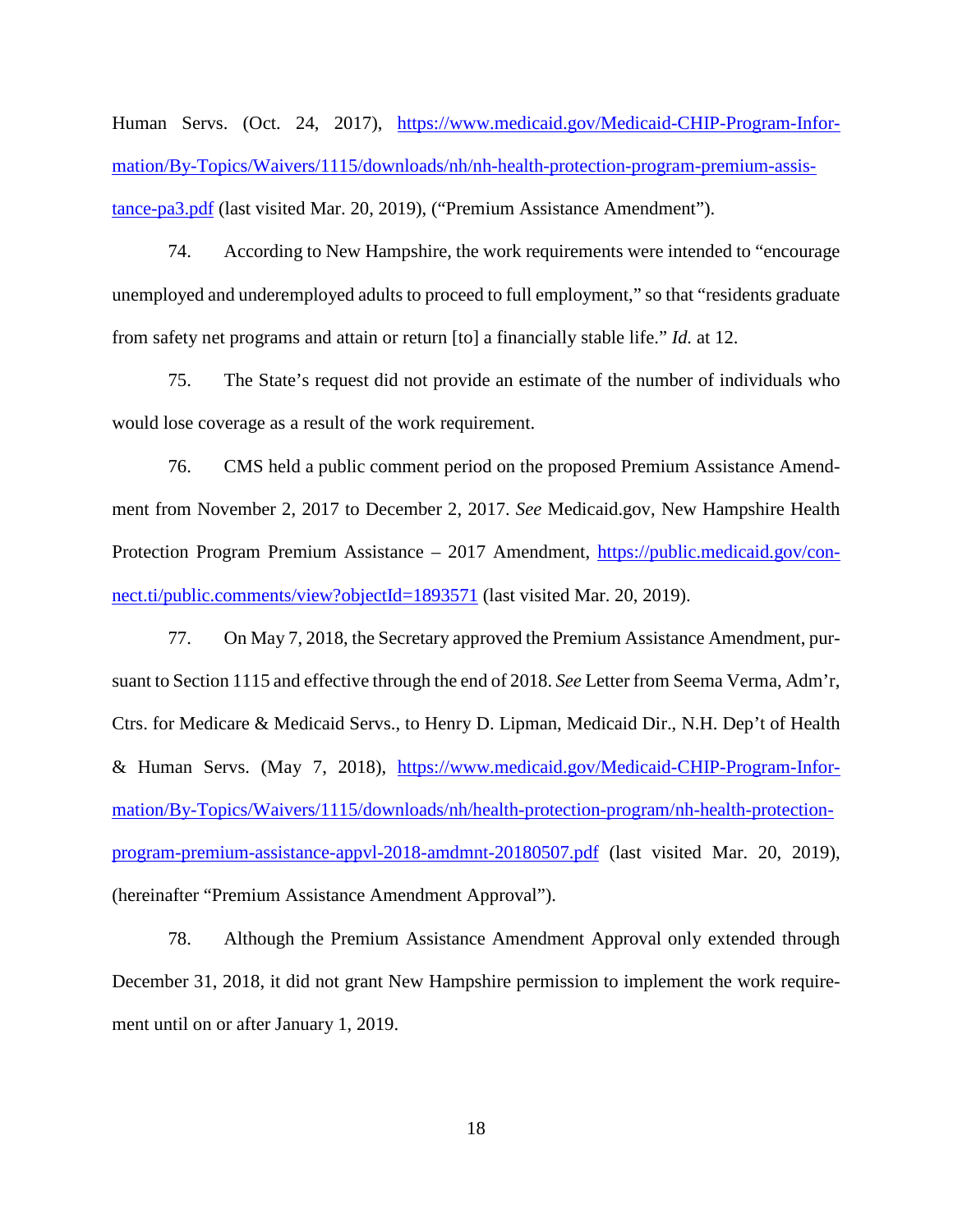### **F. The Granite Advantage Application**

79. On or about July 23, 2018, Governor Sununu submitted another request to the Secretary, requesting permission to extend and amend the existing NHHPP Premium Assistance waiver in order to implement a new program called "Granite Advantage." Letter from Christopher T. Sununu, Gov. of N.H., to Alex M. Azar II, Sec'y, U.S. Dep't of Health & Human Servs. (July 23, 2018), https://www.medicaid.gov/Medicaid-CHIP-Program-Information/By-Topics/Waivers/1115/downloads/nh/nh-health-protection-program-premium-assistance-pa4.pdf (last visited Mar. 20, 2019), (hereinafter "Granite Advantage Application").

80. The Granite Advantage Application did not seek to extend the previous Section 1115 waivers that allowed the State to use the premium assistance model to cover the expansion population. *Id.* at 2-3.

81. Instead, on or about August 6, 2018, New Hampshire submitted a State Plan Amendment to cover the Medicaid expansion population through Medicaid managed care plans starting January 1, 2019. The Secretary approved the State Plan Amendment on September 13, 2018. *See* New Hampshire State Plan Amendment 18-0009, *Managed Care - Addition of Granite Advantage Program,* https://www.medicaid.gov/State-resource-center/Medicaid-State-Plan-Amendments/Downloads/NH/NH-18-0009.pdf (last visited Mar. 20, 2019); *see also* Granite Advantage Application at 2.

82. In the Granite Advantage waiver application, New Hampshire requested authority to extend the work requirements for a five-year period and to eliminate retroactive coverage. *See*  Granite Advantage Application at 19-20 (listing requested waivers).

83. Governor Sununu described the goal of the work requirements to "lift thousands of Granite Staters towards independence and self-sufficiency." *Id*. at 1.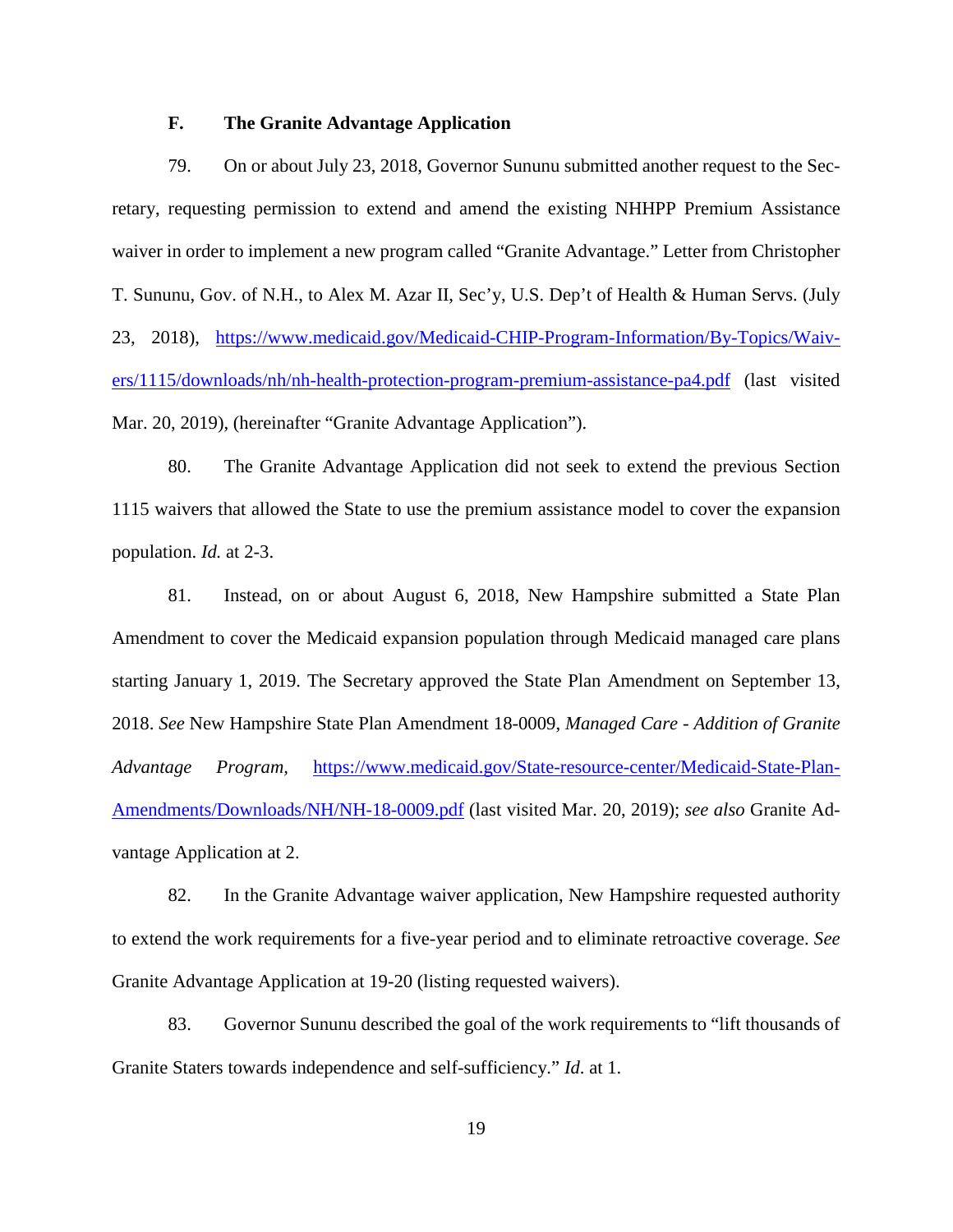84. The State's request did not provide an estimate of the number of individuals who would lose coverage as a result of the work requirement. Likewise, New Hampshire did not indicate the number of individuals who would incur medical costs due to the elimination of retroactive coverage or the amount of those costs. The State did not include any data regarding the availability of seamless coverage in New Hampshire without retroactive coverage.

85. CMS held a public comment period on the Granite Advantage Application from August 3, 2018 to September 2, 2018. *See* Medicaid.gov, New Hampshire Health Protection Program Premium Assistance Pending Application - Extension Application, https://public.medicaid.gov/connect.ti/public.comments/viewQuestionnaire?qid=1897891 (last visited Mar. 20, 2019).

86. On November 30, 2018, the Secretary approved the Granite Advantage Application, effective through 2023. *See* Letter from Mary C. Mayhew, Deputy Adm'r & Dir., Ctrs. for Medicare & Medicaid Servs. to Henry D. Lipman, Medicaid Dir., N.H. Dep't of Health & Human Servs. (Nov. 30, 2018), https://www.medicaid.gov/Medicaid-CHIP-Program-Information/By-Topics/Waivers/1115/downloads/nh/nh-granite-advantage-health-care-program-ca.pdf (last visited Mar. 20, 2019) (hereinafter "Granite Advantage Approval").

87. The Granite Advantage Approval granted New Hampshire permission to implement the work requirement on or after January 1, 2019.

88. The Granite Advantage Approval also waived the three-months' retroactive coverage requirement so that Medicaid coverage starts on the date of application. Neither the State's application nor the Secretary's approval explained how the State had met the condition CMS had previously set forth—that New Hampshire provide data sufficient to establish that the State had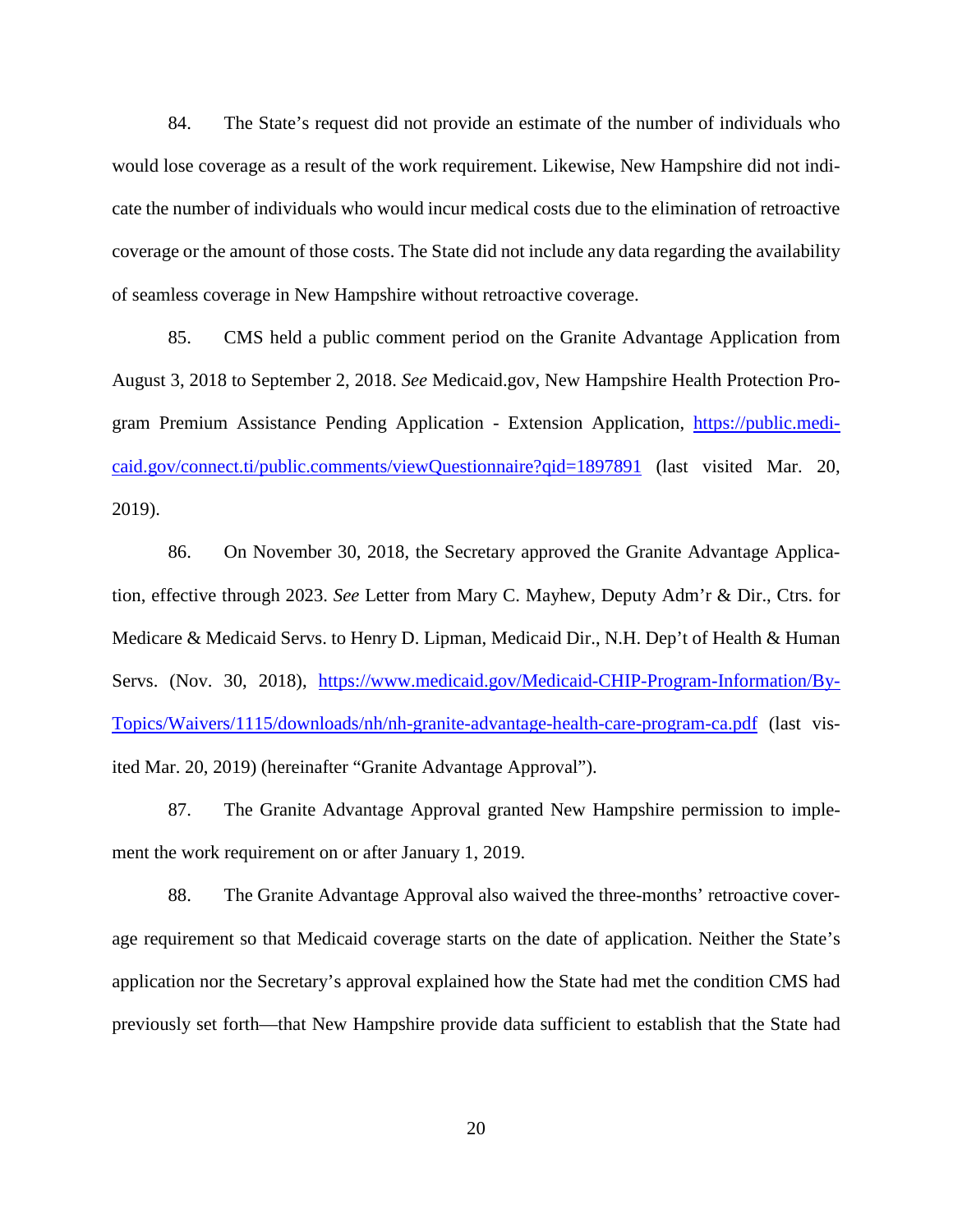implemented seamless coverage. *See* Granite Advantage Application; Granite Advantage Approval.

89. HHS's approval of Granite Advantage did not provide an estimate of the number of individuals who would lose coverage as a result of the project.

### Work and Community Engagement Requirements

90. The Premium Assistance Approval and Granite Advantage Approval added a new condition of eligibility that is not permitted under the Medicaid Act: Enrollees ages 19 to 64 must engage in 100 hours of specified employment or community engagement activities every month and may not carry forward extra hours from one month to the next. Granite Advantage Approval, at Special Terms and Conditions ¶¶ 16, 18, 20-21.

91. This work requirement does not apply to pregnant women, medically frail individuals, or individuals with a disability or other condition that prevents them from working. *Id.* ¶ 19. In addition, enrollees who meet certain other criteria are exempt from the requirement, such as having a child under age six, participating in a state-certified drug court program, being exempt from a work requirement in SNAP or TANF, and caring for a child with a disability. *Id.*

92. Enrollees who are not exempt must report their work activities each month.

93. Individuals can also obtain limited "good cause" exceptions to reduce the required number of hours they must complete each month. Individuals may request good cause for events like the birth or death of a family member, a family emergency, experiencing domestic violence, severe weather, and homelessness. To request good cause exceptions, individuals must generally calculate the extent of the exemption by multiplying the number of days the event prevented them from completing the requirements by 8 hours for each day.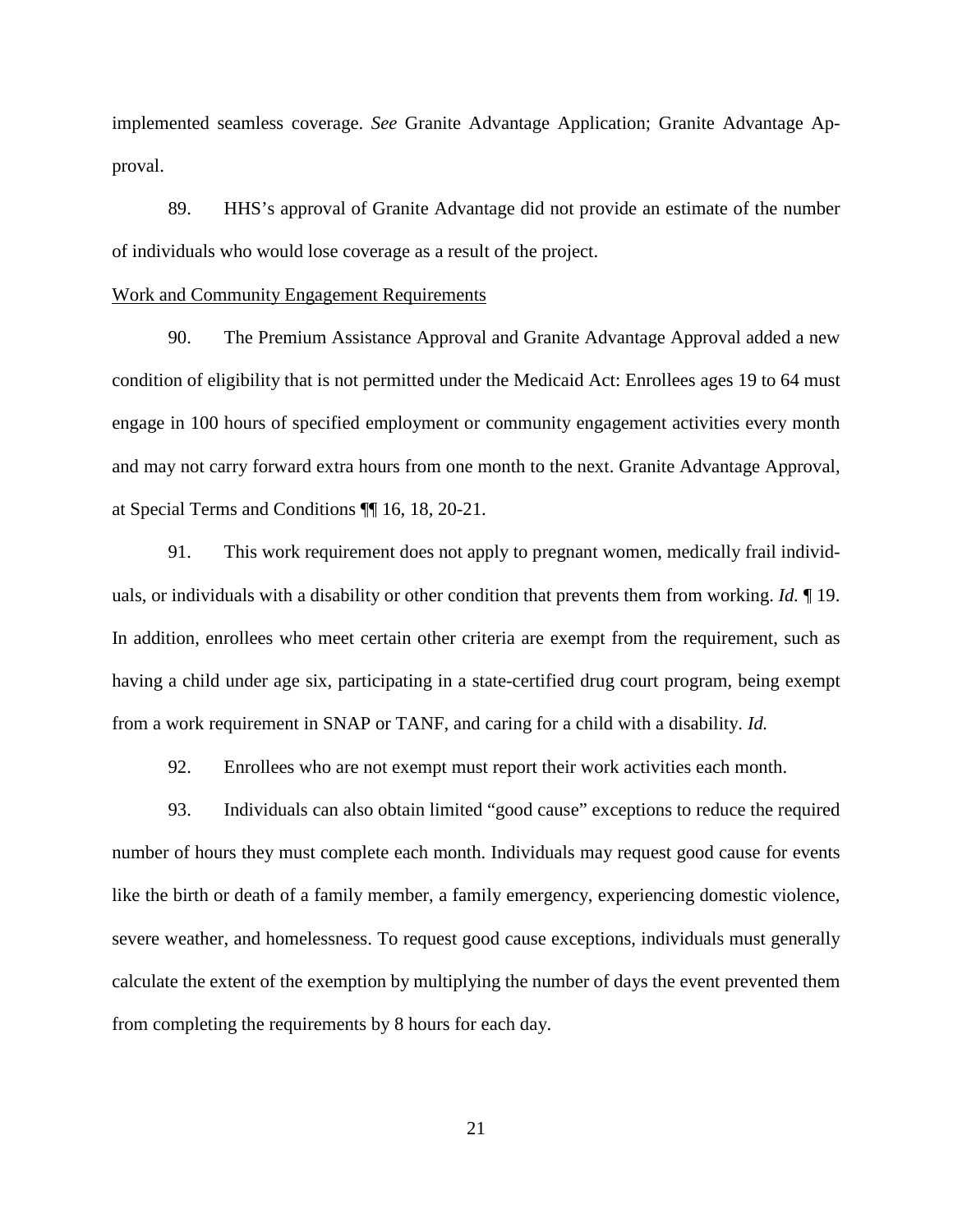94. If enrollees subject to the work requirement do not meet it, the State will allow the individual to "cure" the missing hours (that is, to make up the missing hours) in the following month. *Id.*  $\P$  22(b). If an individual does not "cure" the missing hours in the following month, their coverage will be "suspended." *Id.* ¶ 22.

95. When an individual's coverage is "suspended," they can reactivate coverage without submitting a new application. But the State will prohibit an individual whose coverage has been "suspended" from re-activating their coverage unless they satisfy the deficiency in the missing hours, demonstrate that one of the narrow "good cause" exceptions would have applied at the time of noncompliance, or show that they qualify for an exemption or a different Medicaid eligibility group. *Id.*

96. As approved by CMS, beginning May 1, 2020, the "repeated consecutive use of the opportunity to cure . . . for an entire one-year eligibility period is prohibited." *Id.* ¶ 22(c). The State did not request this additional restriction on eligibility, and the public did not have an opportunity to comment on it. The Secretary did not define what it means to have "repeated consecutive use of the opportunity to cure."

97. If an individual is not in compliance with the work requirements on their annual redetermination date, the State will terminate coverage. *Id.* ¶ 22(e).

98. The State has begun implementation of the work and community engagement requirements. The State sent notices to Granite Advantage enrollees describing the new requirements. The State has also sent notices to individuals identifying who must comply with the requirements and who is automatically exempt. Individuals who are not exempt must begin complying with the requirements starting June 1, 2019.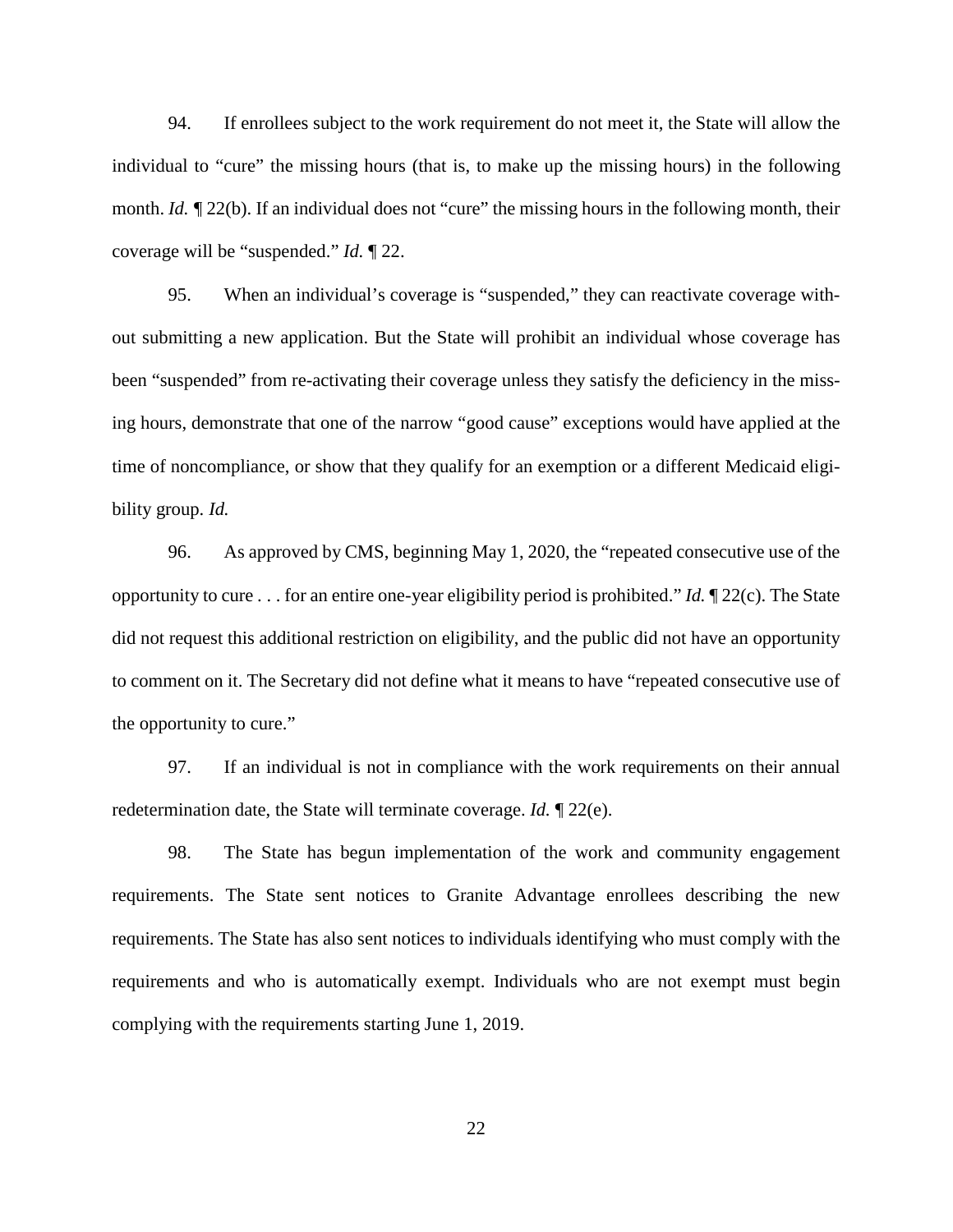### Retroactive Eligibility

99. The Medicaid Act requires States to provide that

in the case of any individual who has been determined to be eligible for medical assistance . . . such assistance will be made available to him for care and services included under the plan and furnished in or after the third month before the month in which he made application . . . for such assistance if such individual was . . . eligible for such assistance at the time such care and services were furnished.

42 U.S.C. § 1396a(a)(34).

100. Separately, Section 1396d(a) defines "medical assistance" to include coverage for services received by eligible individuals during the three-month period prior to the month of application. *Id.* § 1396d(a).

101. There is no authority for the Secretary to grant a waiver of Section 1396d(a).

102. Under the Granite Advantage Approval, retroactive coverage as required by the statute is terminated. Instead, the State will only pay for services received on or after the date of application. Granite Advantage Approval, *supra*, at Special Terms and Conditions ¶ 17.

103. New Hampshire stopped providing retroactive coverage as of January 1, 2019.

# **G. Action Taken by the Defendants to Allow Work Requirements**

104. Prior to 2017, CMS's website stated that the purpose of Section 1115 waivers is to "demonstrate and evaluate policy approaches such as:

- Expanding eligibility to individuals who are not otherwise Medicaid or CHIP eligible;
- Providing services not typically covered by Medicaid; or
- Using innovative service delivery systems that improve care, increase efficiency, and reduce costs."

Medicaid.gov, *About Section 1115 Demonstrations*, https://www.medicaid.gov/medicaid/section-1115-demo/about-1115/index.html (last visited September 5, 2017). The "general criteria" CMS used when assessing waiver applications included whether the demonstration would: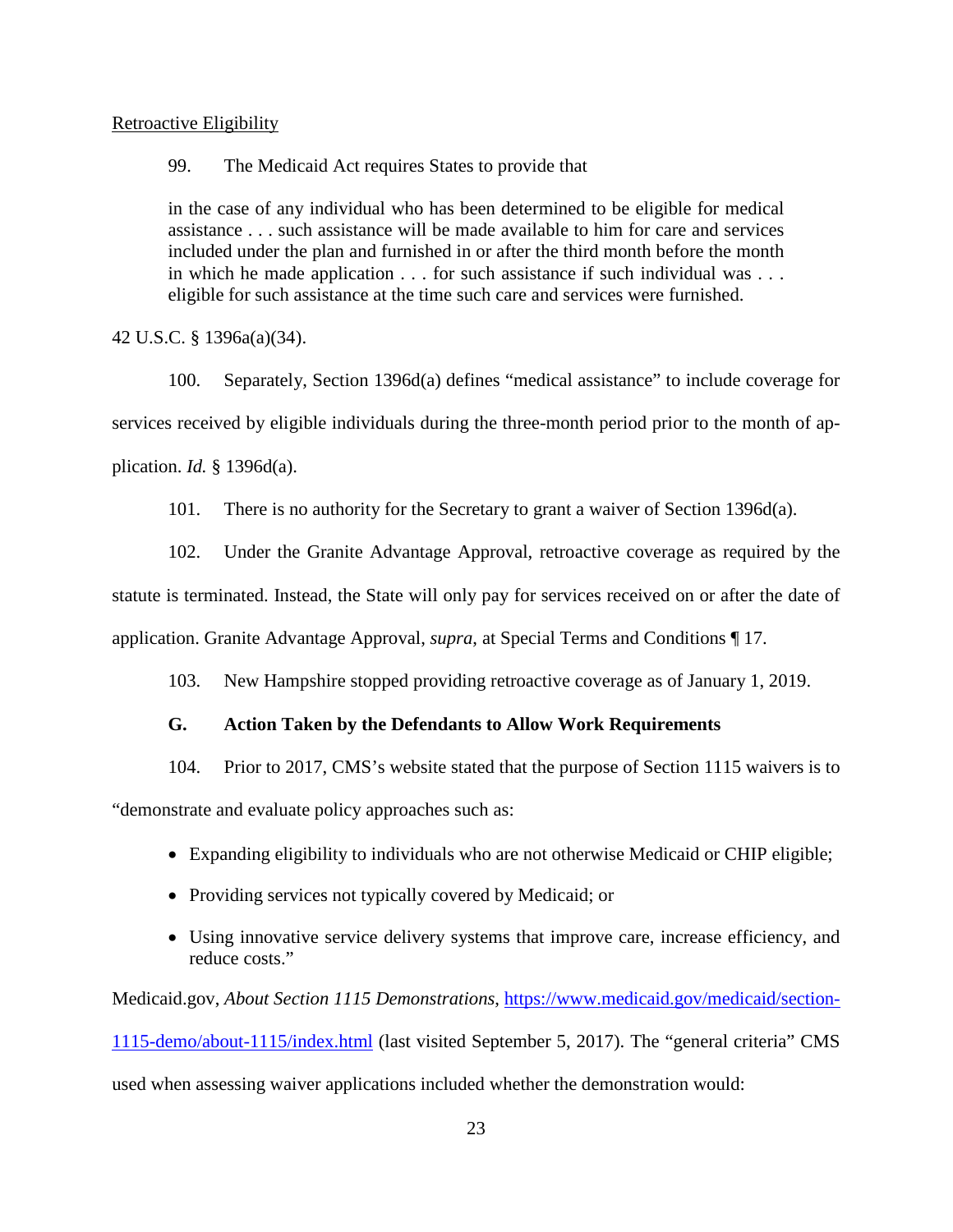- 1. increase and strengthen overall coverage of low-income individuals in the state;
- 2. increase access to, stabilize, and strengthen providers and provider networks available to serve Medicaid and low-income populations in the state;
- 3. improve health outcomes for Medicaid and other low-income populations in the state; or
- 4. increase the efficiency and quality of care for Medicaid and other low-income populations through initiatives to transform service delivery networks.
- *Id.*

105. Prior to 2017, CMS recognized that work requirements do "not support the objectives of the [Medicaid] program" and "could undermine access to care." Letter from Andrew M. Slavitt, Acting Adm'r, Ctrs. for Medicare & Medicaid Servs., to Thomas Betlach, Dir., Az. Health Care Cost Containment System (Sept. 30, 2016); *see* Sec'y of Health & Human Services Sylvia Burwell, Hearing on The President's Fiscal Year 2017 Budget, Responses to Additional Questions for the Record, U.S. House of Rep. Energy & Commerce Health Subcommittee at 35 (Feb. 24, 2016), https://docs.house.gov/meetings/IF/IF14/20160224/104521/HHRG-114-IF14-Wstate-BurwellS-20160224-SD002.pdf (last visited Mar. 20, 2019).

106. As noted above, consistent with that understanding, in 2016, CMS denied New Hampshire's request to impose a work requirement in Medicaid, stating in part that the proposal "do[es] not support the objectives of the Medicaid program." Letter from Vikki Wachino, Dir., Ctr. for Medicaid & CHIP Servs., to Jeffrey A. Meyers, Comm'r, N.H. Dep't of Health & Human Servs. (Nov. 1, 2016), https://www.medicaid.gov/Medicaid-CHIP-Program-Information/By-Topics/Waivers/1115/downloads/nh/health-protection-program/nh-health-protection-program-premium-assistance-cms-response-110116.pdf (last visited Mar. 20, 2019).

107. The current HHS abruptly reversed course to authorize work requirements in Medicaid as part of President Trump's vow to "explode" the ACA and its Medicaid expansion. Amy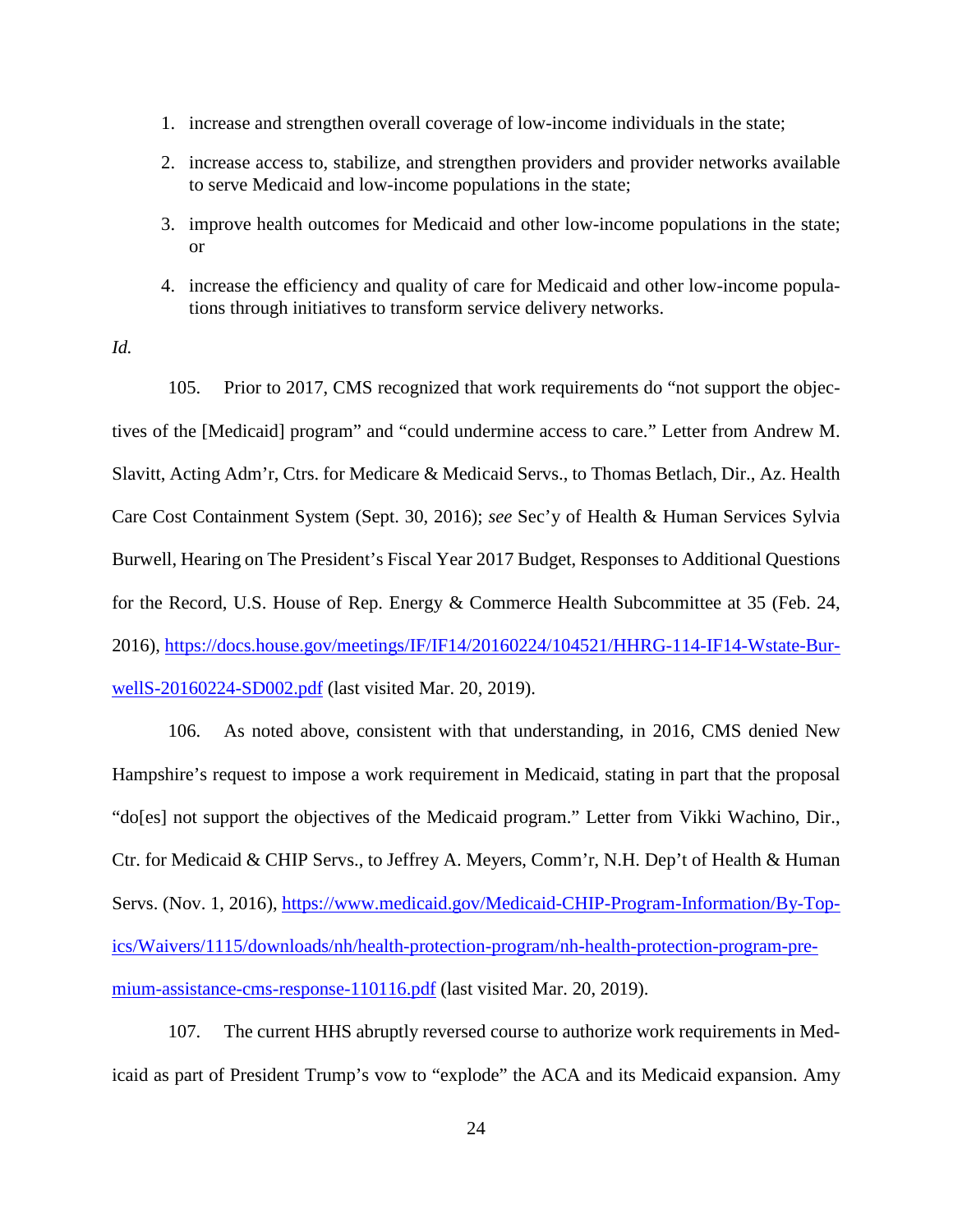Goldstein & Juliet Eilperin, *Affordable Care Act Remains "Law of the Land," but Trump Vows to Explode It*, Wash. Post, Mar. 24, 2017, https://wapo.st/2Do6m8v (last visited Mar. 20, 2019).

108. When he took office, President Trump signed an Executive Order calling on federal agencies to undo the ACA "[t]o the maximum extent permitted by law." Executive Order 13765, *Minimizing the Economic Burden of the Patient Protection and Affordable Care Act Pending Repeal,* 82 Fed. Reg. 8351 (Jan. 20, 2017), https://www.federalregister.gov/documents/2017/01/24/2017-01799/minimizing-the-economic-burden-of-the-patient-protection-andaffordable-care-act-pending-repeal (last visited Mar. 20, 2019).

109. On March 14, 2017, Defendant Seema Verma was sworn in as the Administrator of CMS. Defendant Verma and former Secretary Price immediately issued a letter to state governors announcing CMS's disagreement with the purpose and objectives of the Medicaid Act, stating that "[t]he expansion of Medicaid through the Affordable Care Act ('ACA') to non-disabled, working-age adults without dependent children was a clear departure from the core, historical mission of the program." *See* Sec'y of Health & Human Servs., Dear Governor Letter, at 1, https://www.hhs.gov/sites/default/files/sec-price-admin-verma-ltr.pdf (last visited Mar. 20, 2019).

110. Since then, Defendant Verma has made repeated public statements criticizing the expansion of Medicaid to "able-bodied individual[s]," advocating for lower enrollment in Medicaid and outlining plans to "reform" Medicaid through agency action. Casey Ross, *Trump health official Seema Verma has a plan to slash Medicaid rolls. Here's how*, Stat News, Oct. 26, 2017, https://www.statnews.com/2017/10/26/seema-verma-medicaid-plan/ (last visited Mar. 20, 2019).

111. For instance, on June 27, 2017, Defendant Verma wrote an opinion piece in the Washington Post observing that "U.S. policymakers have a rare opportunity, through a combination of congressional and administrative actions, to fundamentally transform Medicaid." Seema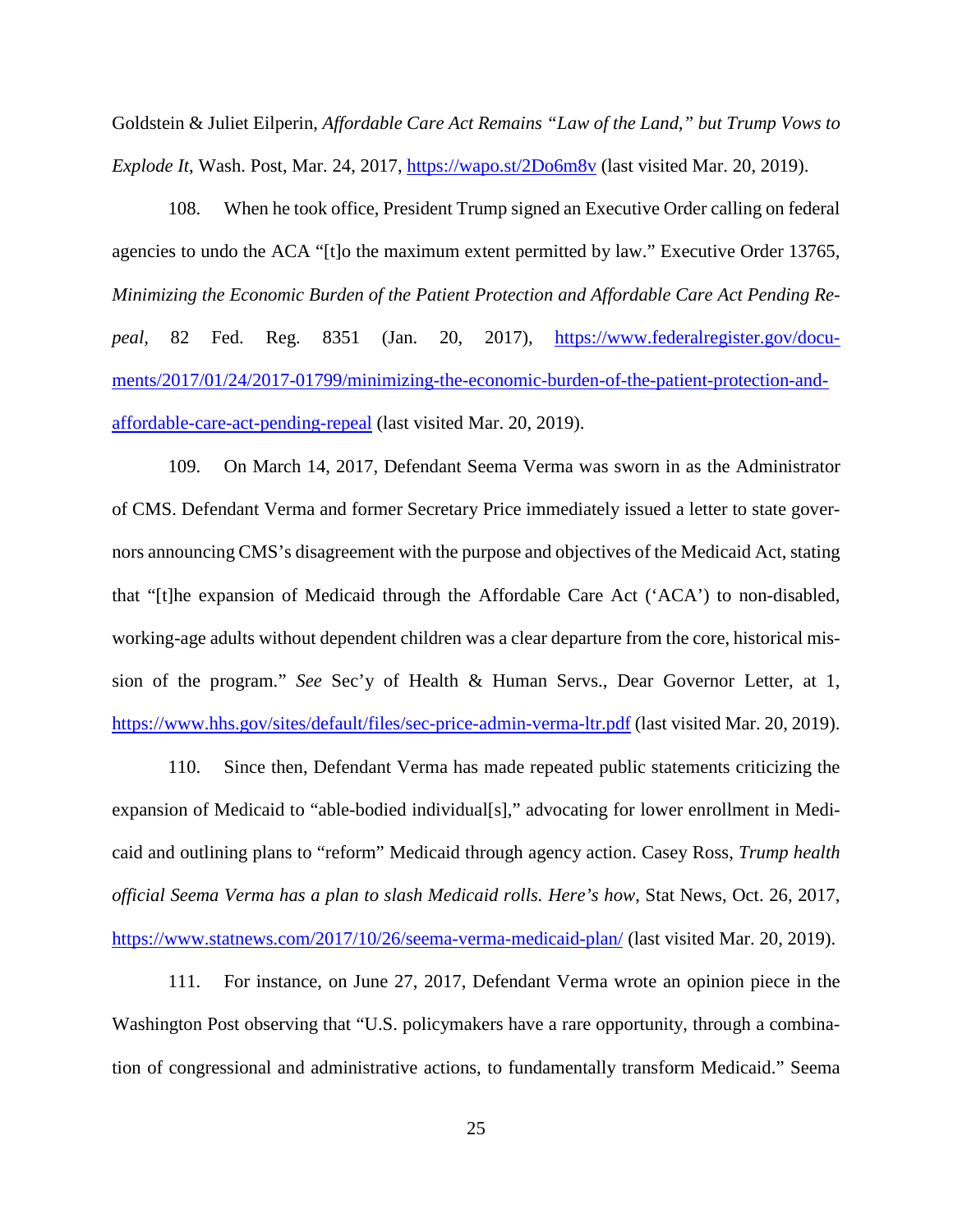Verma, *Lawmakers have a rare chance to transform Medicaid. They should take it*, Wash. Post, June 27, 2017, https://wapo.st/2yQ9XIE (last visited Mar. 20, 2019).

112. On November 7, 2017, at a speech before the National Association of Medicaid Directors, Defendant Verma declared that the ACA's decision to "move[] millions of workingage, non-disabled adults into" Medicaid "does not make sense" and announced that CMS would resist that change by approving state waivers that contain work requirements. Speech: Remarks by Administrator Seema Verma at the National Association of Medicaid Directors (NAMD) 2017 Fall Conference, CMS.Gov (Nov. 7, 2017), https://go.cms.gov/2PELxLW (last visited Mar. 20, 2019).

113. On November 10, 2017, Defendant Verma gave an interview in which she declared that one of the "major, fundamental flaws in the Affordable Care Act was putting in able bodied adults," declaring that Medicaid was "not designed for an able bodied person" and announcing that CMS is "trying" to "restructure the Medicaid program." Wall Street Journal, *The Future of: Health Care* (Nov. 10, 2017), https://on.wsj.com/2AMeGMW (last visited Mar. 20, 2019).

114. In early November 2017, CMS revised its website to invite states to submit Section 1115 waivers that would:

- 1. Improve access to high-quality, person-centered services that produce positive health outcomes for individuals;
- 2. Promote efficiencies that ensure Medicaid's sustainability for beneficiaries over the long term;
- 3. Support coordinated strategies to address certain health determinants that promote upward mobility, greater independence, and improved quality of life among individuals;
- 4. Strengthen beneficiary engagement in their personal healthcare plan, including incentive structures that promote responsible decision-making;
- 5. Enhance alignment between Medicaid policies and commercial health insurance products to facilitate smoother beneficiary transition; and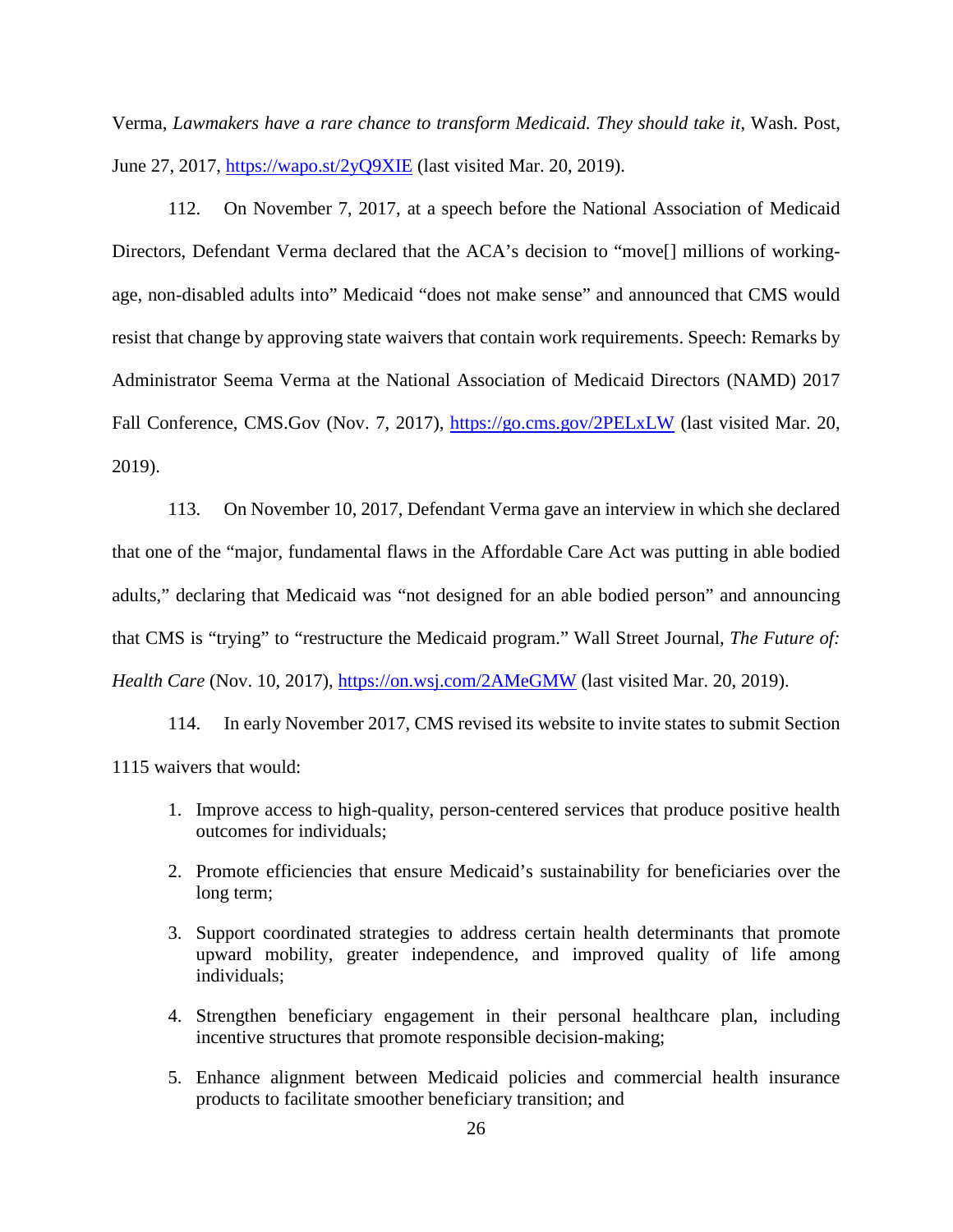6. Advance innovative delivery system and payment models to strengthen provider network capacity and drive greater value for Medicaid.

Medicaid.gov, *About Section 1115 Demonstrations*, https://www.medicaid.gov/medicaid/section-1115-demo/about-1115/index.html (last visited Mar. 20, 2019).

115. On January 11, 2018, Defendant CMS issued the State Medicaid Letter, titled "Opportunities to Promote Work and Community Engagement Among Medicaid Beneficiaries." Letter from Brian Neale, Dir., Ctr. for Medicaid & CHIP Servs., to State Medicaid Directors (Jan. 11, 2018), https://www.medicaid.gov/federal-policy-guidance/downloads/smd18002.pdf (last visited Mar. 20, 2019).

116. The nine-page document "announc[es] a new policy" that allows states to apply "work and community engagement" requirements to certain Medicaid recipients—specifically, "non-elderly, non-pregnant adult Medicaid beneficiaries who are eligible for Medicaid on a basis other than disability." *Id.* at 1.

117. The State Medicaid Letter acknowledges that allowing states to implement work requirements "is a shift from prior agency policy." *Id.* at 3.

118. The State Medicaid Letter was not submitted for notice and public comment and was not published in the Federal Register.

119. The same day CMS issued the State Medicaid Letter, it received several letters critical of this novel policy position, including from members of Congress and nonprofit organizations. The National Health Law Program ("NHeLP") noted that the State Medicaid Letter "entirely ignore[d] the wealth of literature regarding the negative health consequences of work requirements, which was repeatedly cited by NHeLP and others in those state-specific comments." Letter from Jane Perkins, Legal Dir., Nat'l Health Law Prog., to Brian Neale, Dir., Ctrs. for Medicare & Medicaid Servs. (Jan. 11, 2018), https://9kqpw4dcaw91s37kozm5jx17-wpengine.netdna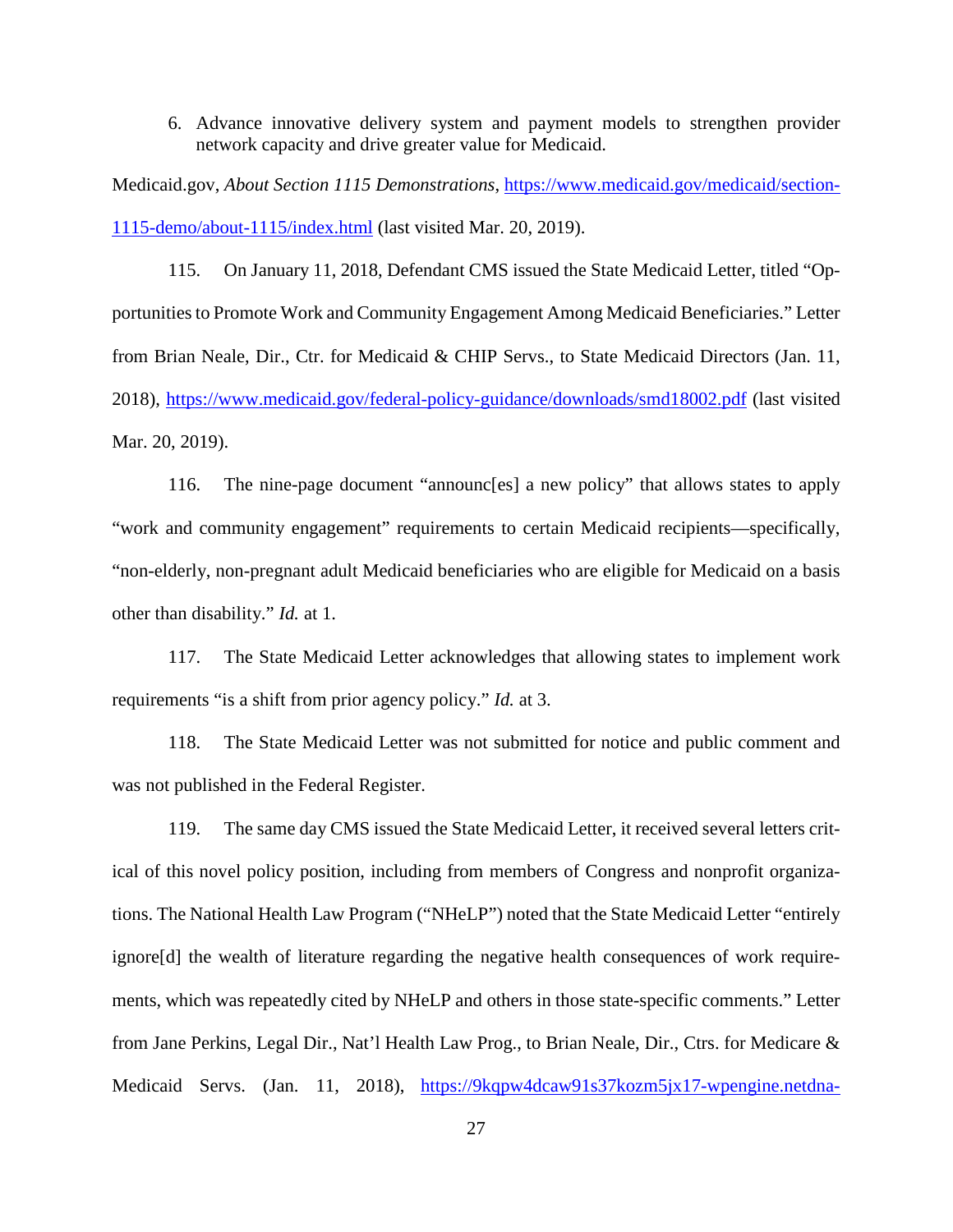ssl.com/wp-content/uploads/2018/01/NHeLP-Letter-Re-Work-DSMD.pdf (last visited Mar. 20, 2019).

120. On or about January 18, 2018, CMS further emphasized that it disagrees with the legislative expansion of Medicaid under the ACA and that it had announced the "new policy guidance" to support state implementation of work requirements intended to target that expansion population. CMS, Community Engagement Initiative Frequently Asked Questions, https://www.medicaid.gov/medicaid/section-1115-demo/community-engagement/index.html (last visited Mar. 20, 2019).

121. In approving the Premium Assistance Amendment's work and community engagement requirement, CMS cited the State Medicaid Letter. *See* Premium Assistance Approval at 3. In both the Premium Assistance Approval and the Granite Advantage Approval, CMS included terms and conditions that require New Hampshire to follow requirements set out in the State Medicaid Letter. *See*, *e.g.*, Premium Assistance Amendment Approval at Special Terms and Conditions ("STCs") ¶ 44 (exempting from work requirement enrollees with an acute medical condition that would prevent compliance); Granite Advantage Approval at STCs  $\P$  19 (same); Premium Assistance Amendment Approval at STCs ¶ 44 (exempting individuals identified by the state as medically frail); Granite Advantage Approval at STCs ¶ 19 (same); Premium Assistance Amendment Approval at STCs ¶ 44 (exempting enrollees participating in substance use disorder treatment); Granite Advantage Approval at STCs ¶ 19 (same); Premium Assistance Amendment Approval at STCs ¶ 44 (exempting enrollees who are exempt from SNAP/TANF work requirements); Granite Advantage Approval at STCs ¶ 19 (same); Premium Assistance Amendment Approval at STCs ¶ 45 (counting compliance with SNAP/TANF requirements as compliance with Medicaid work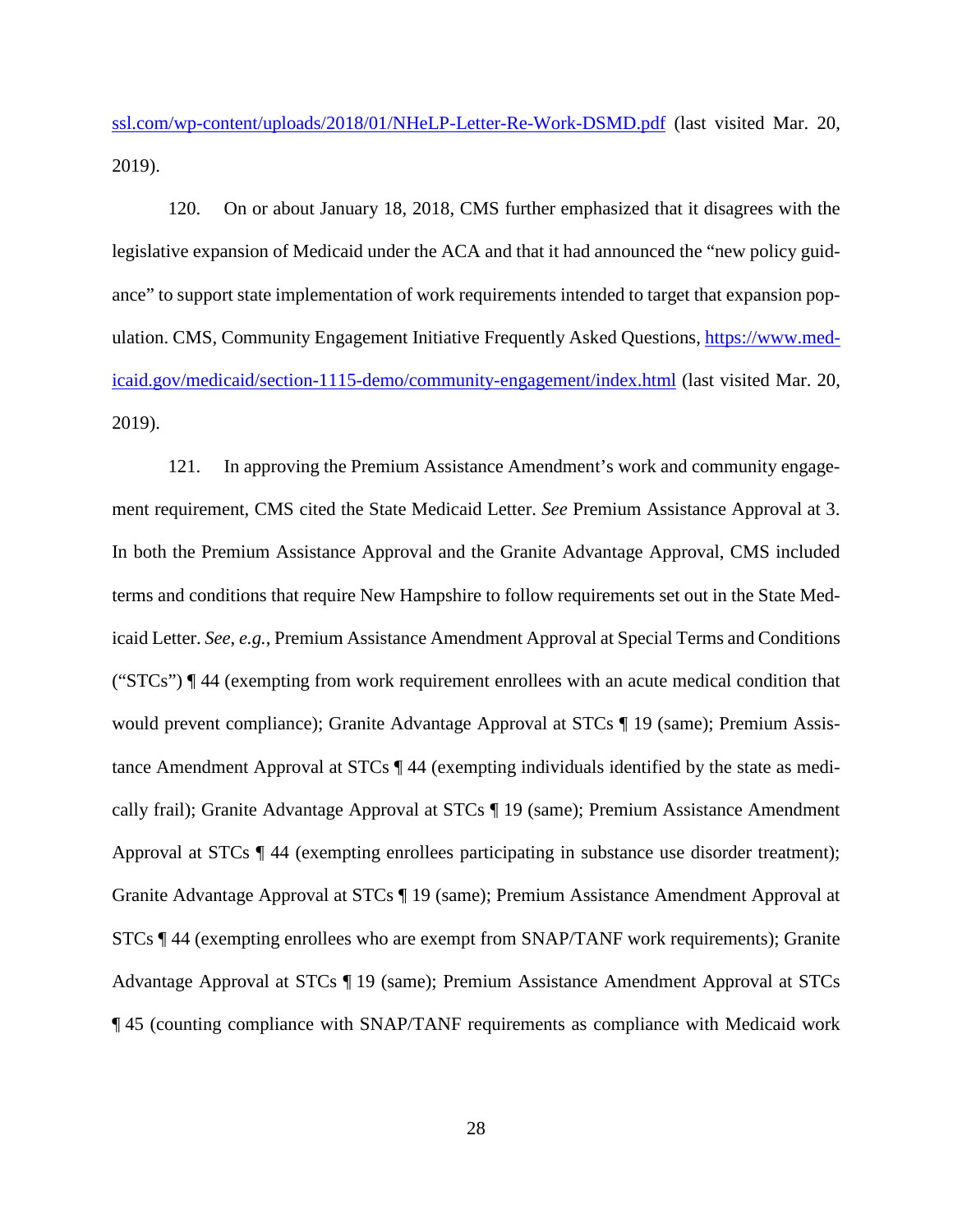requirements); Granite Advantage Approval at STCs ¶ 20 (same); Premium Assistance Amendment Approval at STCs ¶ 46(a) (requiring reasonable modifications for enrollees with ADA-protected disabilities, including exemption from participation); Granite Advantage Approval at STCs ¶ 21(a) (same); Premium Assistance Amendment Approval at STCs ¶ 48(n) (promising that New Hampshire will assess areas with limited economies and/or educational activities or higher barriers to participation to determine whether further exemptions or modifications are needed to the work requirement); Granite Advantage Approval at STCs ¶ 24(i) (same).

122. The Secretary has implemented the policy guidance in the State Medicaid Letter and approved similar work requirements in several states: Kentucky, Arkansas, Indiana, Wisconsin, Michigan, Maine, Arizona, and most recently, on March 15, 2019, in Ohio. *See also* Seema Verma, Adm'r, Ctrs. for Medicare & Medicaid Servs. (@Seema CMS), Twitter (Mar. 5, 2018, 9:45 AM), https://twitter.com/SeemaCMS/status/1076221399390478336 (last visited Mar. 20, 2019) ("Maine marks the 7th community engagement demonstration we have approved since announcing this important opportunity earlier this year.").

123. The Defendants have continued to express their opposition to the Medicaid expansion and their intent to transform the Medicaid program through work requirements. For example, Defendant Verma stated: "As you know, Obamacare put millions of people, millions of able-bodied individuals, into a program that was built for our most needy, for our most vulnerable citizens. And so, we think that the program needs change. It needs to be more adaptable and more flexible to address the needs of the newly-covered population." Interview by Bertha Coombs, CNBC, with Seema Verma, Adm'r, Ctrs. for Medicare & Medicaid Servs. (May 1, 2018).

124. In July 2018, after *Stewart v. Azar*, 313 F. Supp. 3d 237 (D.D.C. 2018) vacated and remanded HHS's approval of Kentucky's Section 1115 waiver to, among other things, impose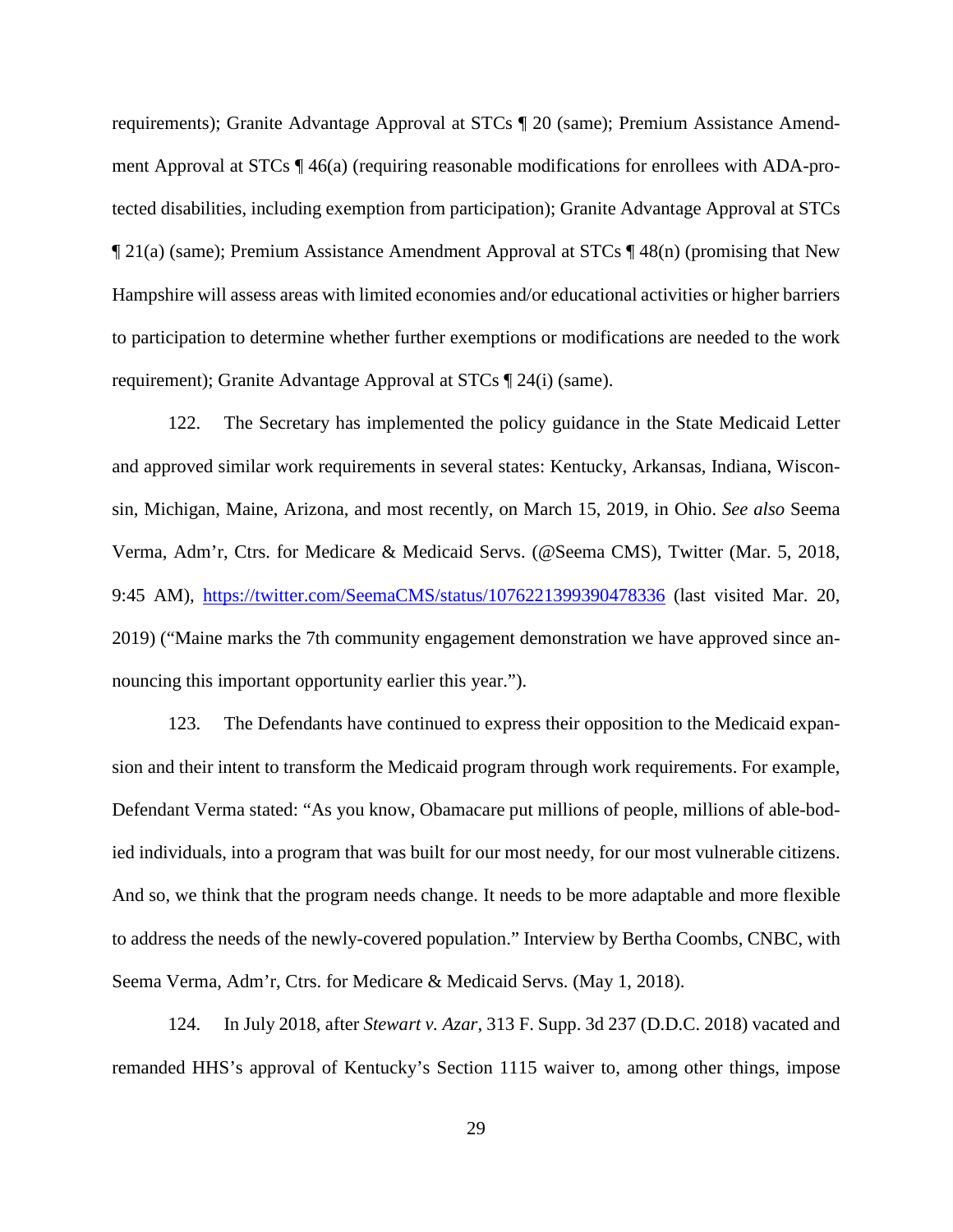work requirements and terminate retroactive coverage, Defendant Verma reiterated that CMS is "very committed" to work requirements and wants "to push ahead with our policy initiatives and goals." Dan Goldberg, *Verma: Court ruling won't close door on other Medicaid work requests*, Politico, July 17, 2018, https://www.politico.com/story/2018/07/17/trump-medicaid-work-requests-states-verma-726303 (last visited Mar. 20, 2019).

125. In July 2018, Defendant Azar similarly stated: "We are undeterred. We are proceeding forward. . . . We're fully committed to work requirements and community participation in the Medicaid program. . . . we will continue to litigate, we will continue to approve plans, we will continue to work with states. We are moving forward." Colby Itkowitz, *The Health 202: Trump administration 'undeterred' by court ruling against Medicaid work requirements,* Wash. Post,July 25, 2018, https://www.washingtonpost.com/news/powerpost/paloma/the-health-202/2018/07/27/the-health-202-trump-administration-undeterred-by-court-ruling-against-medicaid-work-requirements/5b5a10bb1b326b1e64695577/?utm term=.7ba76e8a0719 (last visited Mar. 20, 2019); *see also* Alex M. Azar II, Sec'y, U.S. Dep't of Health & Human Servs., Remarks on State Healthcare Innovation at the American Legislative Exchange Council Annual Meeting (Aug. 8, 2018) ("[Defendant Verma] is now overseeing the next great generation of transformation in Medicaid, through our efforts to encourage work and other forms of community engagement.").

126. In a speech on September 27, 2018, Defendant Verma explained that the State Medicaid Letter "guidance was followed by four approvals of innovative Medicaid demonstrations" and elaborated that "[w]e are committed to this issue and we are moving closer to approving even more state waivers. As such, I'm happy to share with you today that we have finalized the terms for our next innovative community engagement demonstration, which we expect to deliver to the state very soon." Ctrs. for Medicare & Medicaid Servs., "SPEECH: Remarks by Administrator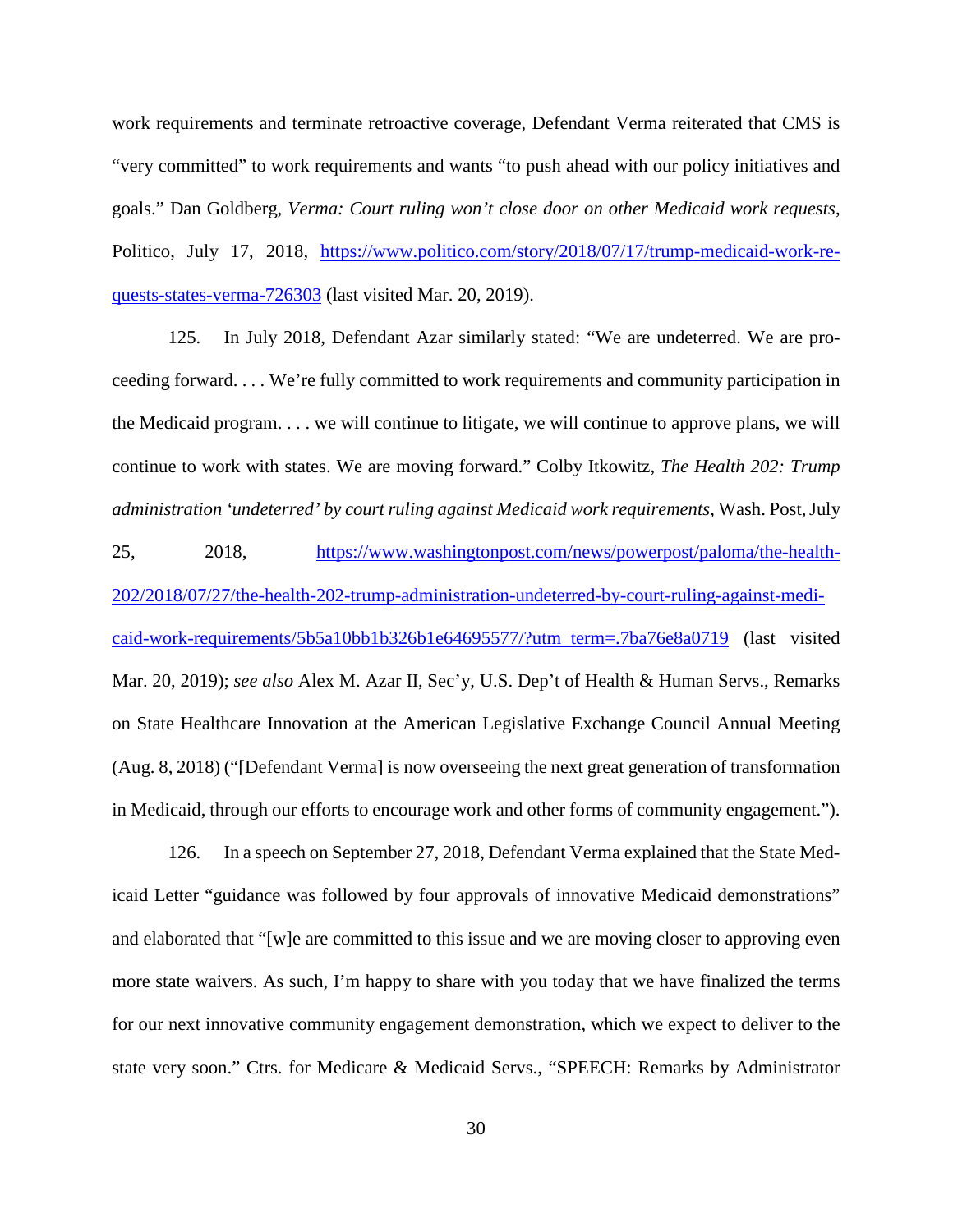Seema Verma at the 2018 Medicaid Managed Care Summit" (Sep. 27, 2018), https://www.cms.gov/newsroom/press-releases/speech-remarks-administrator-seema-verma-2018-medicaid-managed-care-summit (last visited Mar. 20, 2019).

127. On December 21, 2018, Administrator Verma tweeted, "The Christmas sleigh has made deliveries to Kansas, Rhode Island, Michigan, and Maine to drop off signed #Medicaid waivers. Christmas came early for these Governors. . . ." Seema Verma, Adm'r, Ctrs. for Medicare & Medicaid Servs. (@Seema CMS), Twitter (Mar. 5, 2018, 1:13 PM), https://twitter.com/seemacms/status/1076224135037108224?lang=en (last visited Mar. 20, 2019).

128. On March 11, 2019, President Trump issued his proposed 2020 budget. That budget proposes legislation to impose work requirements nationally and estimates the requirement will save \$130 billion over ten years. *See* Dep't of Health & Human Servs., *FY 2020 Budget in Brief*, 100 (Mar. 11, 2019), https://www.hhs.gov/sites/default/files/fy-2020-budget-in-brief.pdf (last visited Mar. 20, 2019).

129. On March 14, 2019, CMS issued new guidance, further implementing the policies announced in the State Medicaid Letter. The new guidance provides "standard monitoring metrics" that States must use to evaluate projects that require work or community engagement among working age adults. Ctrs. for Medicare & Medicaid Servs., "Press Release: CMS Strengthens Monitoring and Evaluation Expectations for Medicaid 1115 Demonstrations" (Mar. 14, 2019), https://www.cms.gov/newsroom/press-releases/cms-strengthens-monitoring-and-evaluation-expectations-medicaid-1115-demonstrations (last visited Mar. 20, 2019).

130. The guidance repeatedly notes CMS will continue to apply the guidelines set forth in the January 11, 2018 State Medicaid Letter and clarifies that the January Letter communicates "CMS's expectation that states test the effects of community engagement requirements on health,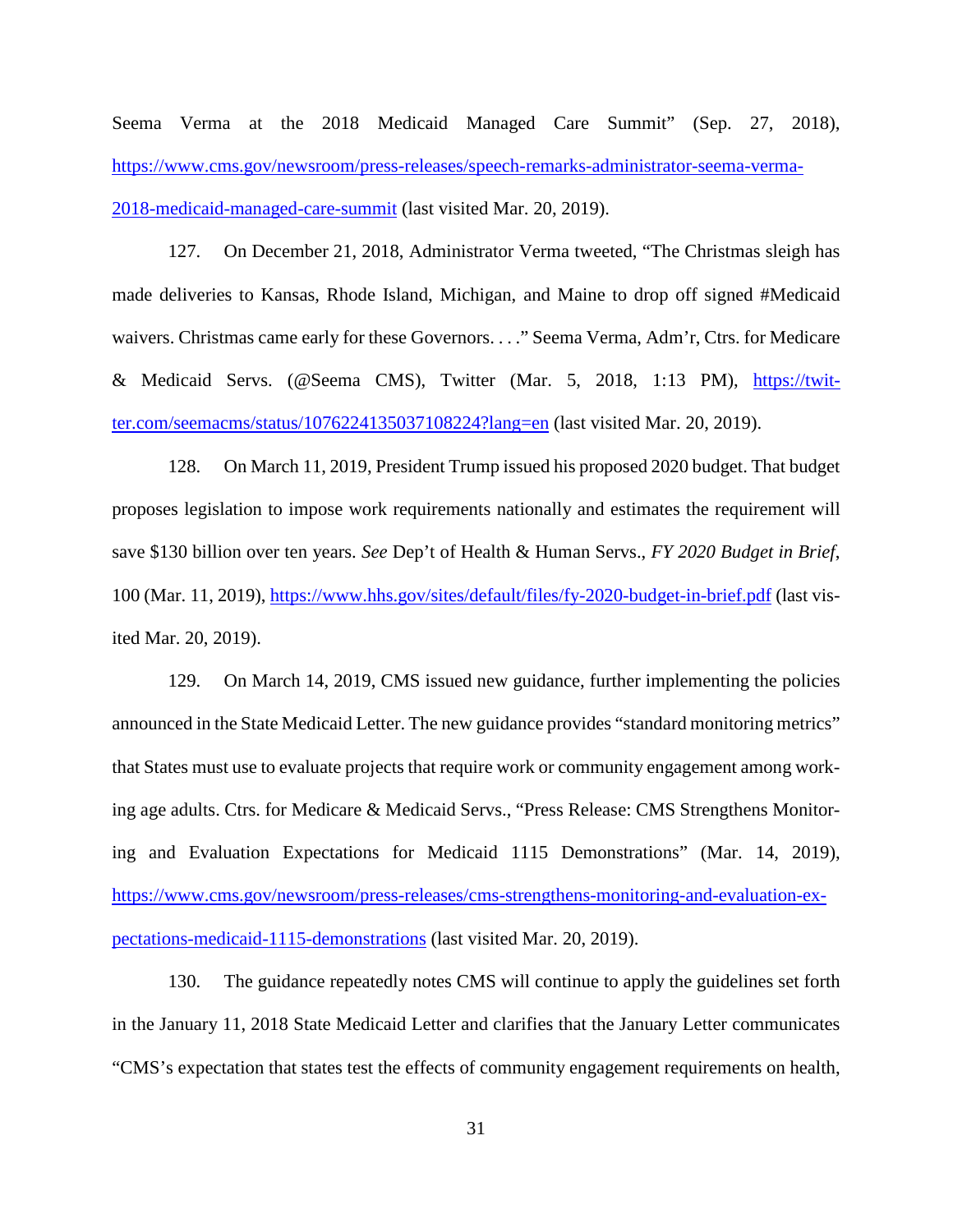well-being, independence, and the sustainability of the Medicaid program." Ctrs. for Medicare & Medicaid Servs., Evaluation Design Guidance for Section 1115 Eligibility and Coverage Demonstrations 2 https://www.medicaid.gov/medicaid/section-1115-demo/downloads/evaluation-reports/ce-evaluation-design-guidance.pdf (last visited Mar. 20, 2019); Ctrs. for Medicare & Medicaid Servs., Appendix to Evaluation Design Guidance for Section 1115 Eligibility & Coverage Demonstrations: Community Engagement 1, https://www.medicaid.gov/medicaid/section-1115demo/downloads/evaluation-reports/ce-evaluation-design-guidance-appendix.pdf (last visited Mar. 20, 2019) (State Medicaid Letter "signaled [CMS's] expectation that states will test hypotheses that such policies lead to increased employment and community engagement rates and that increased employment will promote health and wellbeing."); Seema Verma, "Good Ideas Must Be Evaluated," Ctrs. for Medicare & Medicaid Servs. Blog (Mar. 14, 2019), https://www.cms.gov/blog/good-ideas-must-be-evaluated (last visited Mar. 20, 2019) (noting that the guidance gives states "specific direction").

### **H. Effects of the Granite Advantage Approval on the Plaintiffs**

131. By approving the Granite Advantage Application, the Secretary has enabled the State to impose requirements and procedures that harm Plaintiffs by prohibiting them from obtaining and retaining Medicaid coverage.

132. The Granite Advantage Approval permits New Hampshire to eliminate all coverage prior to the date of application. If a Plaintiff loses coverage and then reapplies, the Plaintiff will not have retroactive coverage for health services received during the gap in coverage. Plaintiffs whose coverage is suspended or terminated for non-compliance with the work requirement and then re-activate or re-enroll will lose the three months of retroactive coverage they would have otherwise had during the gap in coverage.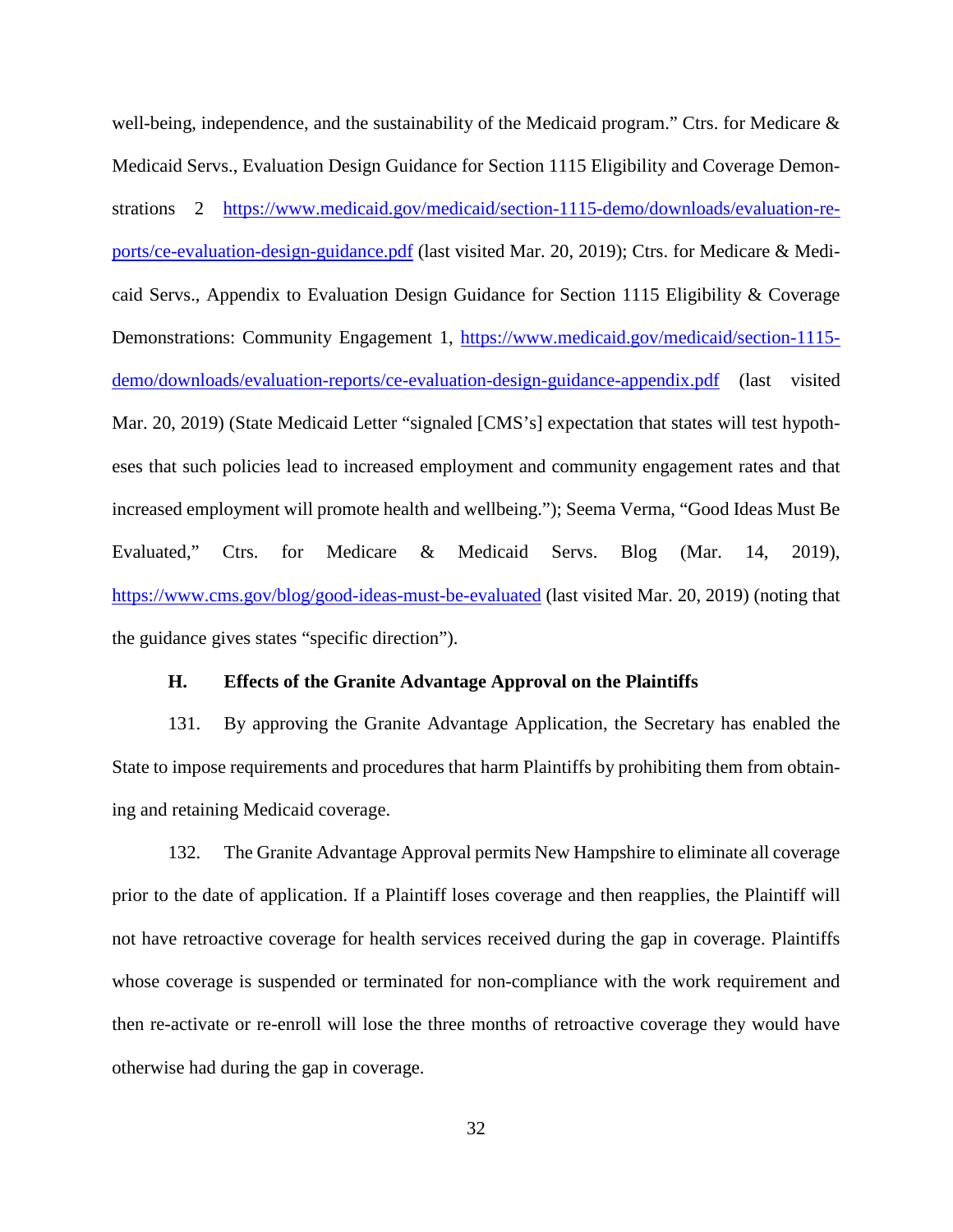133. Continuous and adequate health insurance coverage is fundamental for each Plaintiff's ability to stay as healthy as possible and to work.

134. The Secretary's action approving Granite Advantage will cause harm to Plaintiffs. Specifically:

135. Plaintiff Samuel Philbrick is 26 years old and lives in Henniker, New Hampshire with his mother and father.

136. Mr. Philbrick has a two-year associate's degree from a local community college. He currently works as a cashier in a sporting goods store where he makes \$11.33 per hour. Until recently, he made \$11 per hour.

137. His schedule is irregular. For instance, in January and February, one week he worked 16 hours, and the next week he worked 24 hours. His manager determines his schedule, along with the schedules of the other cashiers.

138. There is little to no public transportation near Mr. Philbrick's home. Mr. Philbrick does not have a driver's license. He generally has to rely on his father to drive him places, including his job.

139. Mr. Philbrick used to work at a pizza restaurant that was closer to home, and easier to reach, but he was assigned fewer hours and paid less than at the sporting goods store.

140. Mr. Philbrick enrolled in Medicaid in 2018, when he turned 26. Before that, he was insured as a dependent through his mother's insurance.

141. Mr. Philbrick has chronic insomnia and takes Clonidine. Without the medication, he would be awake most of the night and would be groggy and cranky throughout the day. It would be hard for him to keep a job without the medication. He also sees his primary care physician regularly for an annual checkup and any ongoing needs.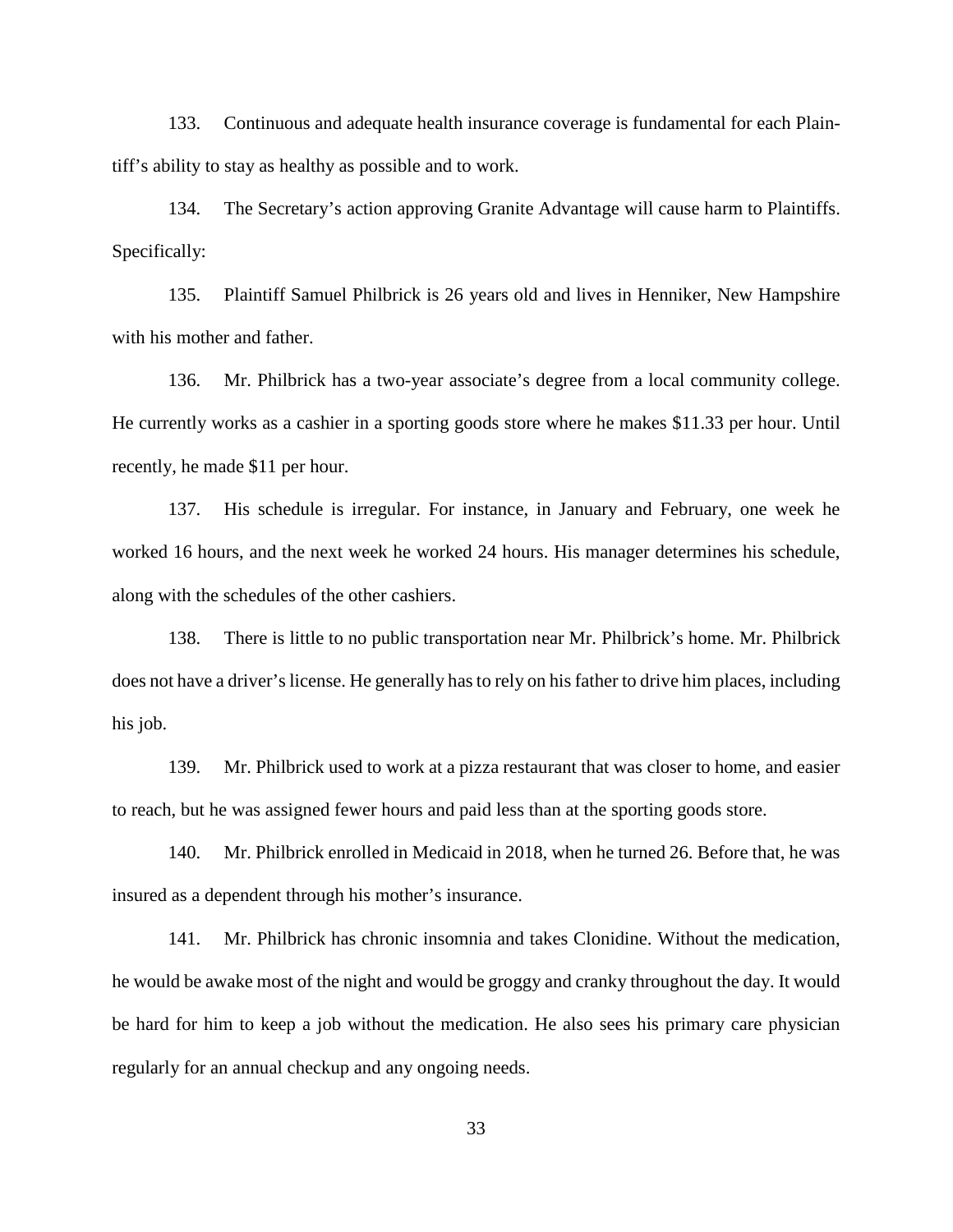142. Mr. Philbrick received a letter stating that he would have to comply with the work requirement. He will need to complete 100 hours of work or other activities per month to maintain his Medicaid eligibility. Mr. Philbrick has difficulty keeping track of all of the Medicaid paperwork he receives.

143. It is unlikely that Mr. Philbrick will be able to comply with the work requirement because he does not regularly receive 100 hours of work each month at his current job, and he will have difficulty getting transportation to complete other qualifying activities.

144. Mr. Philbrick is afraid he will lose his Medicaid coverage, be unable to afford private insurance, and have to pay out of pocket for his medications.

145. Had Mr. Philbrick known about the State Medicaid Letter and that it would allow states to condition Medicaid eligibility on work, he would have wanted to weigh in by submitting comments.

146. Plaintiff Ian Ludders is 40 years old and lives in Unity, New Hampshire.

147. Mr. Ludders lives by himself in a small cabin on a land trust, where he lives as part of a small cooperative community that emphasizes low-impact living. He has chosen to live a subsistence lifestyle that prioritizes living off the land.

148. Mr. Ludders supports himself through seasonal work. He has worked in apple orchards for several years. He often prunes apple trees between January and April and picks apples during the harvest season between September and November. Some years, instead of working in the orchards, he has picked vegetables on farms and found other jobs, such as roofing, small-scale logging, lobster fishing, and tree maintenance work.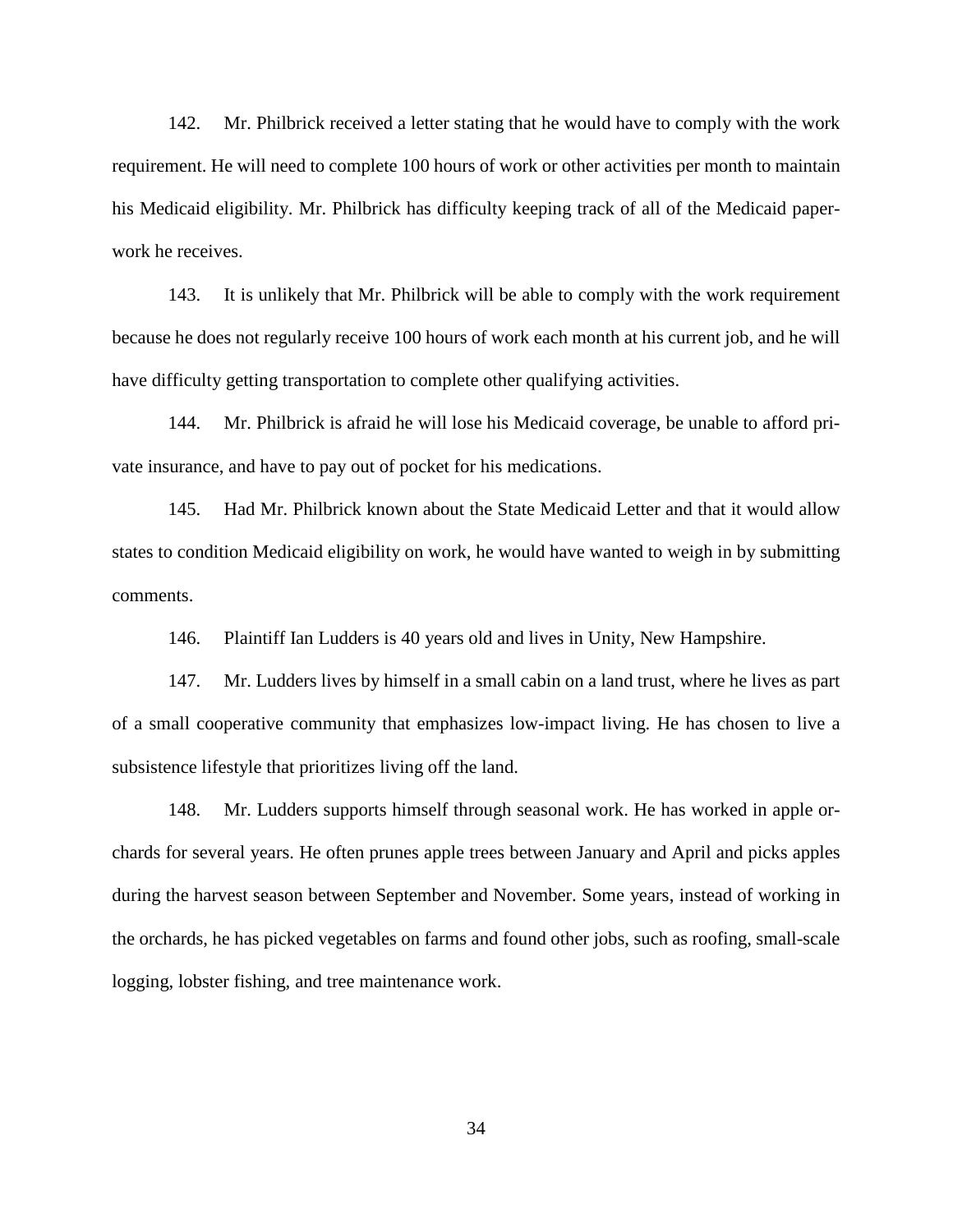149. This work is time-limited and depends on the needs of the various farms or orchards, the season, and the weather. There are often months where Mr. Ludders does not work 100 hours, particularly when he is in between paid jobs.

150. This year, Mr. Ludders has lined up jobs pruning apple trees through approximately April or May 2019. After May 2019, he does not have any paid work lined up.

151. The time off between jobs is important to Mr. Ludders, because that time allows him to focus on subsistence activities. He spends this time growing his own food and preparing firewood to heat his cabin. To gather enough firewood, Mr. Ludders fells trees, splits wood, and stacks logs, all by hand. Because the wood takes approximately one year to dry enough to be usable, he must plan ahead to ensure he has enough wood.

152. These subsistence activities help Mr. Ludders keep expenses down. He spends approximately \$570 per month to meet his needs, including land trust fees, food, utilities, car insurance, gas, car repairs, phone, and miscellaneous household expenses.

153. These subsistence activities are also important to him because they enable him maintain his own self-sufficiency by living off the land.

154. Mr. Ludders also spends time, when he is not working paid jobs, helping his older neighbors, completing activities such as hauling water and cutting and stacking firewood for their homes.

155. Mr. Ludders has received Medicaid coverage since approximately 2015. He regularly sees his primary care provider and has also seen an eye doctor. He appreciates having Medicaid coverage in case he is injured while working, since his work can be dangerous.

156. Mr. Ludders will be required to complete 100 hours of work or other activities per month. In early March 2019 he received a letter stating that he would have to comply with the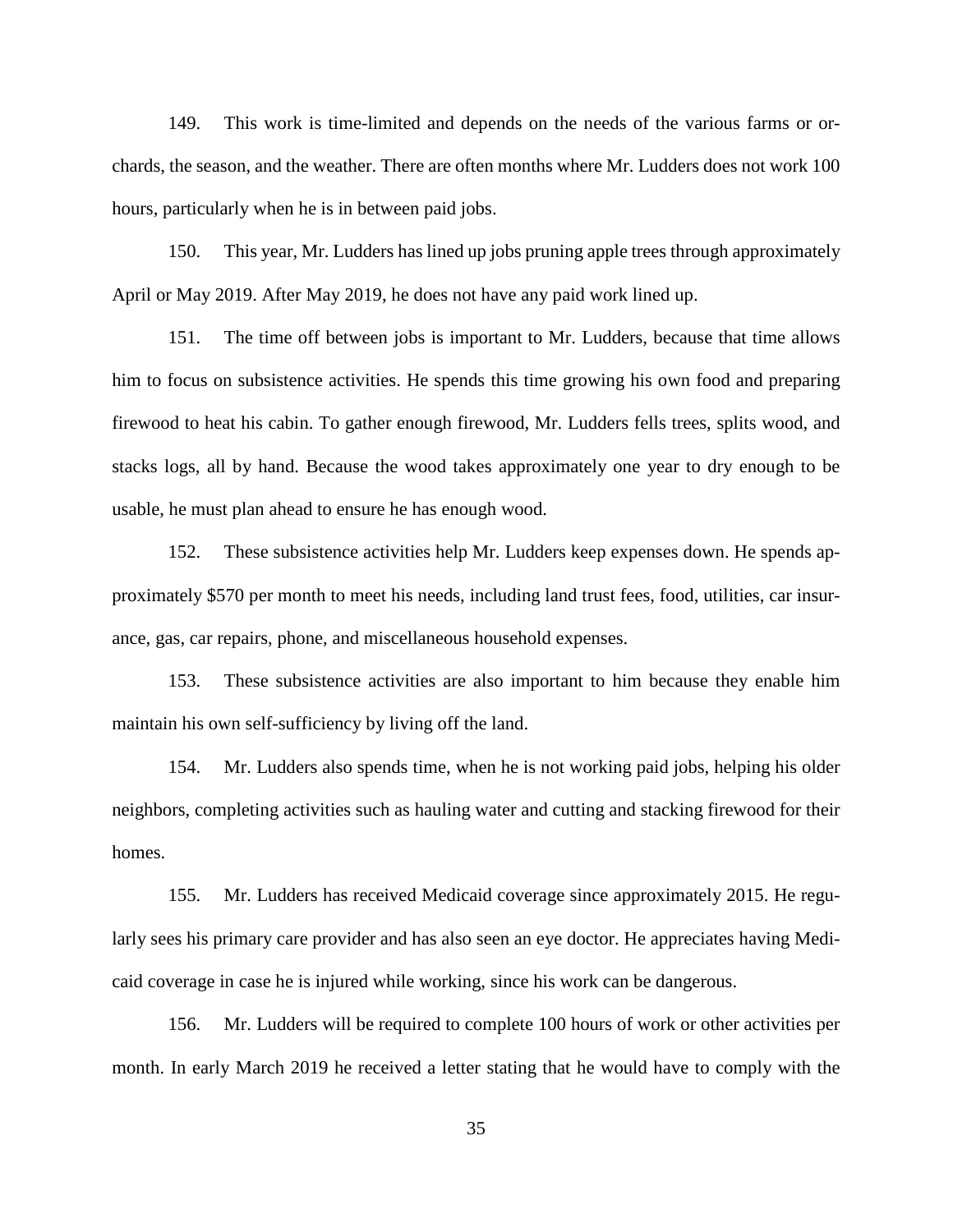work requirements. He is worried he will not be able to comply because he often has months where he does not have paid work, and because he has no jobs lined up for June and July of 2019 when the work requirements go into effect.

157. While he believes that helping his neighbors is a form of community service, he understands that it will not count towards his required 100 hours because the information he received said that the volunteer hours must be completed for an approved organization or agency. He anticipates that he will have to help his neighbors less because of the new work requirement.

158. Mr. Ludders also expects that he will no longer have time to complete the various activities he does for subsistence living, like growing his own food and collecting firewood. As a result his heating and food expenses will likely increase.

159. If his Medicaid coverage is suspended, Mr. Ludders will not be able to afford private insurance and worries about how he would pay for medical treatment if he were injured while uninsured.

160. Had Mr. Ludders known about the State Medicaid Letter and that it would allow states to condition Medicaid eligibility on work, he would have wanted to weigh in by submitting comments to explain how seasonal work would make it hard to comply.

161. Plaintiff Karin VLK is 36 years old and lives in Laconia, New Hampshire.

162. Plaintiff Joshua VLK is 30 years old and lives in Laconia, New Hampshire.

163. Mr. and Mrs. VLK are married and live together with three children, ages 5, 7, and 11. The youngest child will turn six on July 31, 2019. Mrs. VLK has a 14-year-old child who lives with the child's other parent.

164. The VLK family is currently enrolled in the New Hampshire Medicaid program. Mrs. VLK was first enrolled in in Medicaid as a child. As an adult, she has been on Medicaid since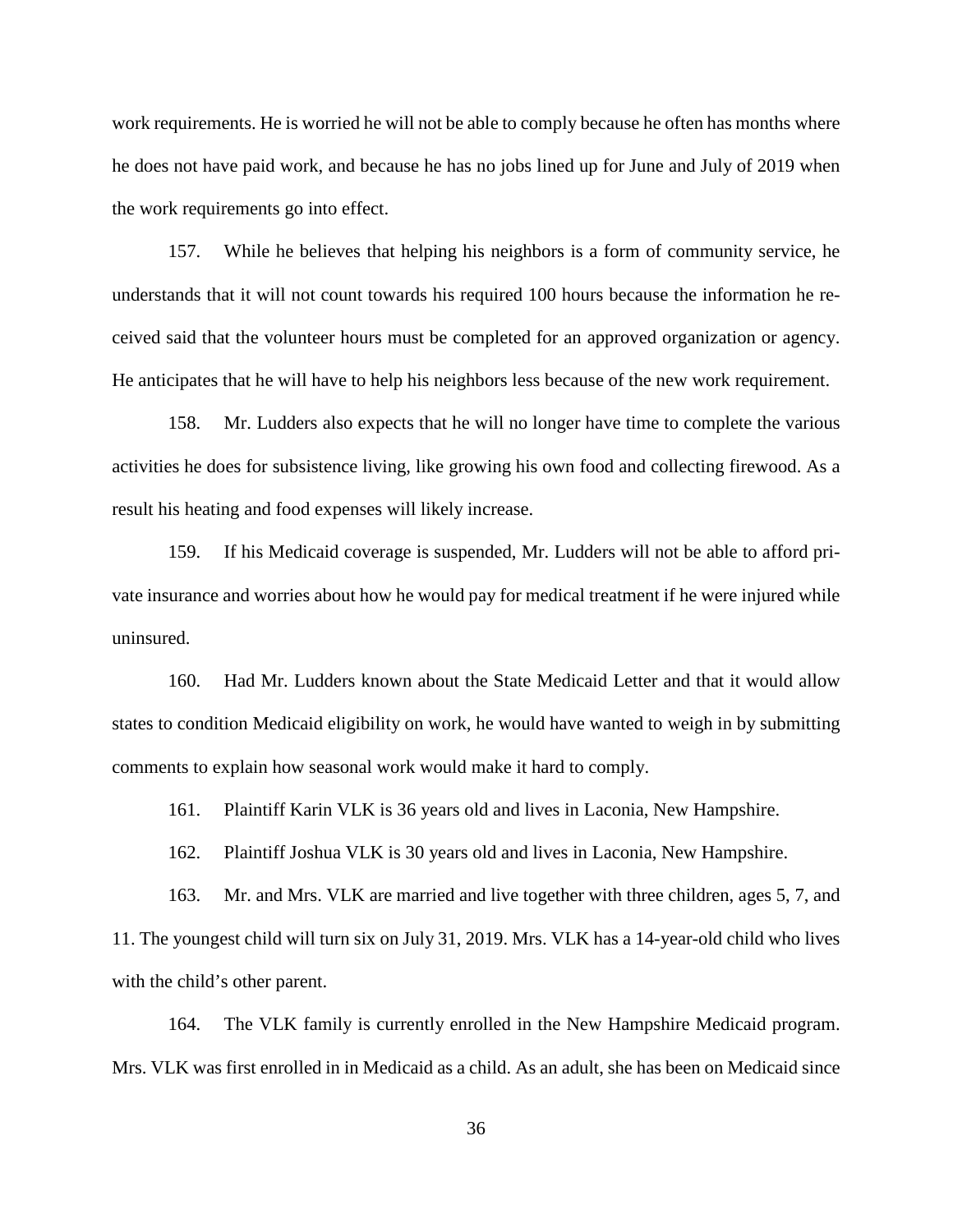about 2016. In the interim, she tried to enroll in Medicaid but was frustrated trying to get the paperwork together that NHDHHS claimed it needed for her to qualify. Mr. VLK enrolled in Medicaid after the couple married in June 2018. Before that he was uninsured for about five years.

165. Mr. VLK has his GED and currently works in construction. He recently switched companies in an effort to find more hours and better pay. His current job pays \$17 an hour, but the schedule is irregular. His company told him he could be assigned full time work soon, but there is no guarantee he will be offered full time hours. The number of hours he works depends on the jobs his employer books, and Mr. VLK's hours can be low if his employer is in between jobs or if they are waiting on supplies like lumber. For instance, in early March 2019, there was a week he only worked 16 hours, and another when he did not work any hours.

166. Mr. VLK also has to be available to take time off of work to care for Karin or the children when they are not well.

167. While he wants to work full time, between his variable schedule and his caregiving responsibilities, Mr. VLK expects there may be some months that he is not able to work 100 hours.

168. Mr. VLK suffers from an abdominal hernia, which hurts more after physical exertion. The family recently moved from an apartment to a rented house, and Mr. VLK overexerted himself when packing and lifting boxes. He often has to push his hernia back into his abdomen. When it is aggravated, the hernia limits his mobility and prevents him from lifting things. He is counting on Medicaid coverage to pay for surgery to treat the hernia. He wants to have the hernia surgery so he can lift heavier items at his construction job.

169. Mr. VLK is also currently in counseling to treat his severe anxiety, mild depression, and Attention Deficit Hyperactivity Disorder. Medicaid covers those counseling sessions.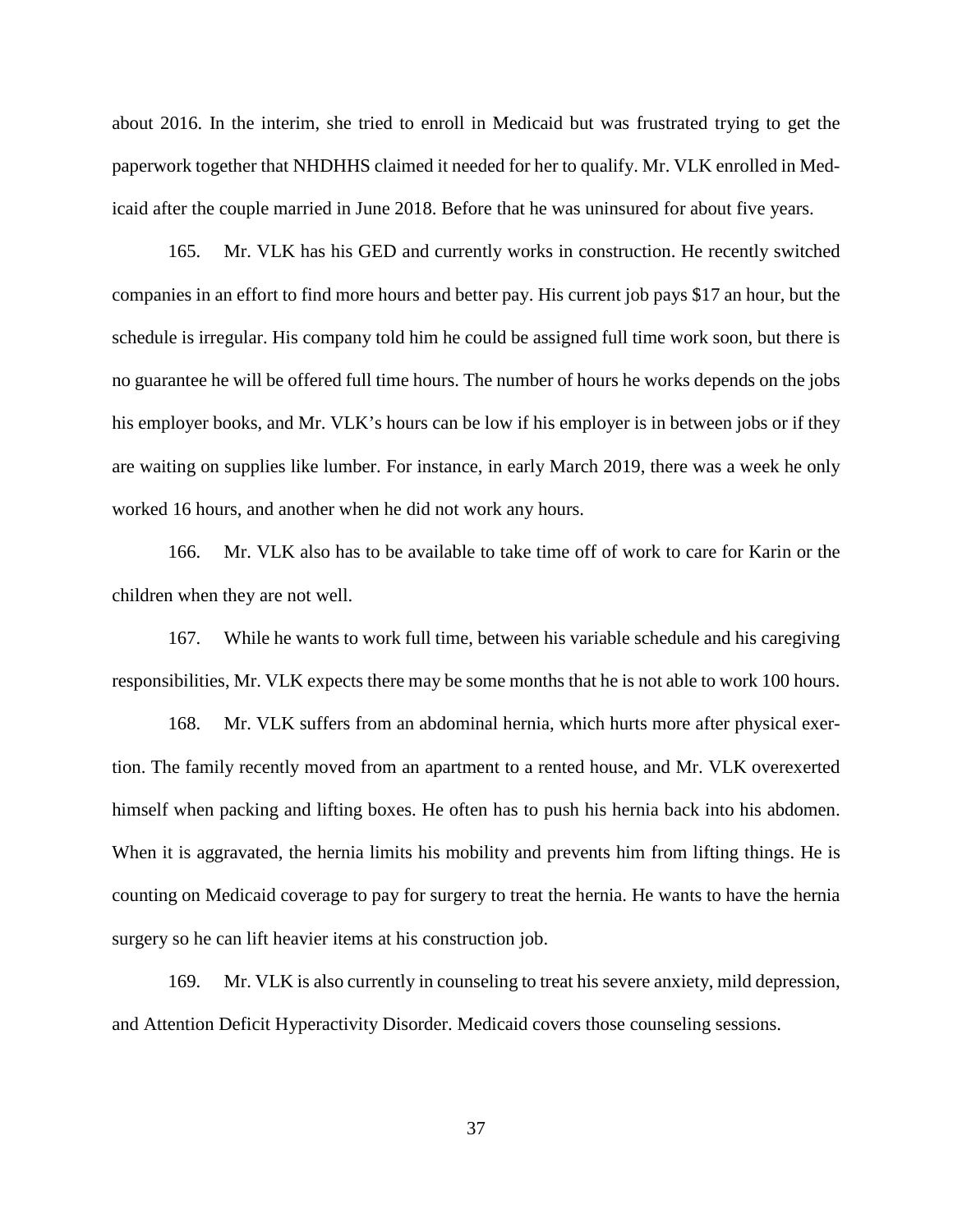170. He also participates in drug counseling that was ordered by a state court while he is on probation. The court order lasts for approximately six more months, but Mr. VLK plans to continue attending counseling afterwards to maintain his recovery and prevent a downward spiral into depression. He will rely on Medicaid to cover those appointments. If he did not have Medicaid, he would likely not be able to attend the appointments, and he would then be in violation of the terms of his probation.

171. Medicaid also covers his prescription for suboxone, which is used to treat opioid addiction.

172. Mr. VLK's online account currently states that he is exempt from the work requirements because he is exempt from the SNAP work requirements. But he does not know what the specific reason is for the exemption; how long that exemption will last; what the specific reporting requirements connected to his Medicaid exemption status are; or what he must do to maintain his exemption status.

173. Mrs. VLK is not currently working. She has her high school diploma and used to work jobs doing home caregiving. She performed tasks like helping people shop for groceries, bathe, and get ready for bed. She stopped working in May 2018 because her health problems have gotten worse, and she is no longer able to work.

174. Mrs. VLK suffers from nerve damage and a neurological degeneration of the discs of her spine, a progressive disease that runs in her family. She had surgery on her lower back to treat the effects of the disease approximately 10 years ago.

175. Her pain level has been increasing lately as a result of her back problems, and it is currently hard for Mrs. VLK to walk. Basic activities like driving and going to the grocery store make her very tired. She often lacks the energy to take her children to the public library to use the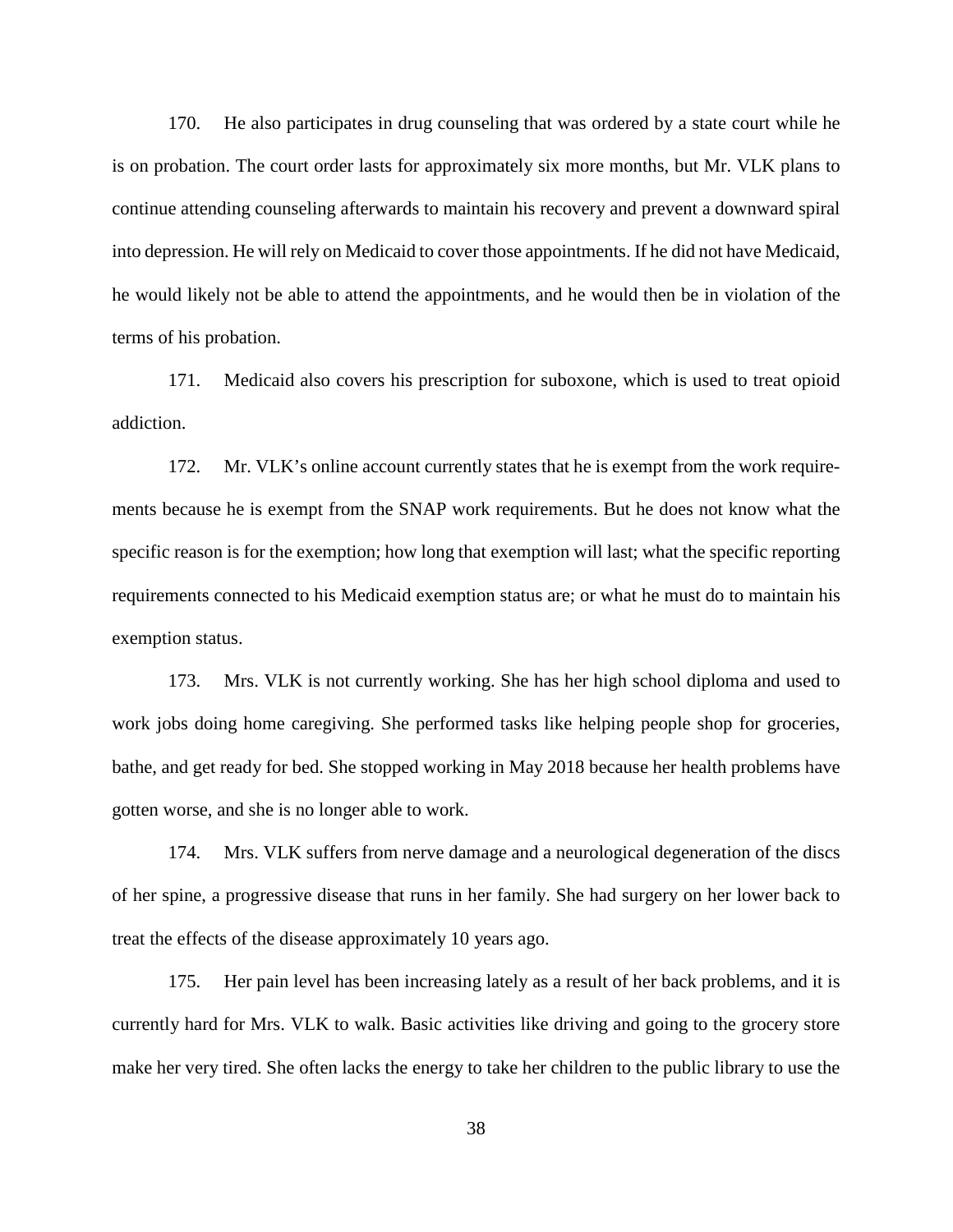library computers. Sometimes she is in so much pain that she cannot swallow food. When the family was packing and moving boxes recently, she felt so ill she almost passed out.

176. Mrs. VLK used to volunteer for her church but does not do so anymore because she does not feel well enough.

177. She needs surgery to treat her back condition and is counting on her Medicaid coverage to obtain the surgery. She thinks that if she can get the surgery, she may be able to go back to work after she recovers. She understands that the surgery will have no guarantees and that she will likely need future surgeries as well.

178. Mrs. VLK also suffers from Attention Deficit Hyperactivity Disorder and Obsessive Compulsive Disorder. She experiences anxiety and depression as a result of her chronic pain and concern about her medical problems. Medicaid covers her counselling sessions for these conditions, as well as her prescriptions for Clonazepan and Hydroxyzine, which treat her anxiety.

179. The VLK family expects that after their recent move, they will have at least \$1,800 in expenses each month between rent, utilities, groceries, gas, cell phone bills, and other household expenses. Because they just moved to a new house, however, they do not know how much their utility costs will be each month. The VLKs have chosen not to purchase internet or cable to save money for other expenses. The VLKs have obtained clothing for the children through a local church pantry.

180. The VLK family receives SNAP benefits, but still has challenges meeting their food needs. Because of Karin's health conditions, she may sometimes be on a liquid diet and then relies on Ensure. Ensure is very expensive. Sometimes they call their pastor's wife who will bring them items like meat and cereal.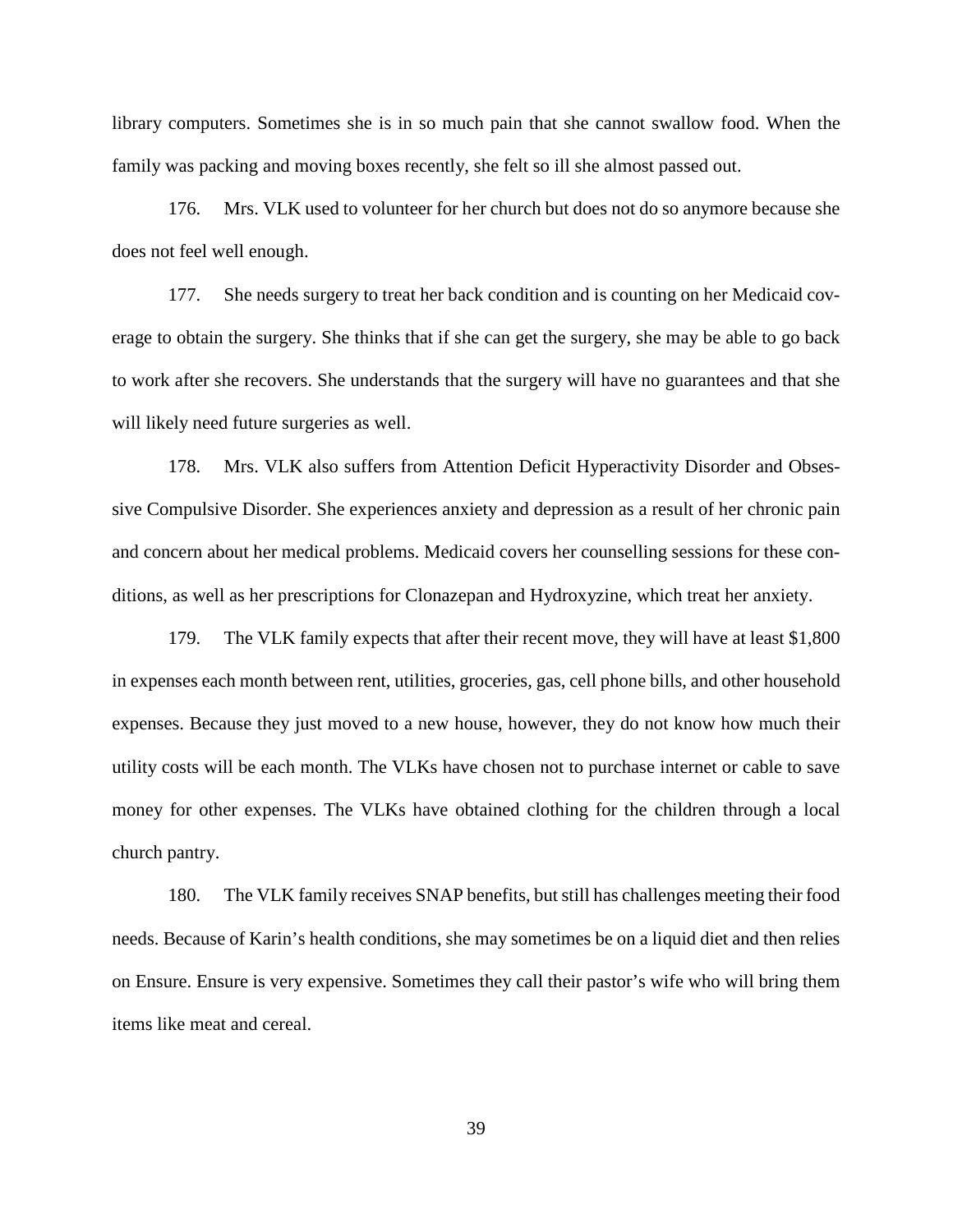181. Mrs. VLK manages the families' paperwork to maintain their eligibility for Medicaid and SNAP. She provides NHDHHS with copies of Mr. VLK's paystubs and other information when necessary to renew their eligibility. She has an online account and has tried to upload documents in the past. But she has had several problems in the past uploading documents through her phone, which she uses to access the online portal because the VLKs do not have internet at home.

182. When she has trouble uploading documents, Mrs. VLK must go in person to the NHDHHS office to provide the information. Mr. VLK does not have a driver's license, so when the family needs to drop off forms in person, Karin must drive, even if she is not feeling well.

183. Mrs. VLK received a notice from NHDHHS and she understood from that notice that she would be required to complete 100 hours of work activities when her child turns six on July 31, 2019.

184. Mrs. VLK is worried about the increased reporting the family will have to do to comply with the work requirements, and the burden that will place on her. Her ADHD and OCD make it difficult for her to complete paperwork. She is also worried about filling out and uploading the various forms and other documents to apply for exemptions and/or report the number of hours Mr. VLK works. She does not want to have to go into the office to drop off the forms because getting there and sitting in the office is painful and tiring. But the VLKs do not want Mr. VLK to miss work hours to go to the NHDHHS office during the day, and he does not have a driver's license, so Mrs. VLK will be the one completing and submitting the paperwork.

185. Mrs. VLK is also worried about the process of getting documentation of her medical conditions from her doctors to try to prove an exemption once her child turns six this coming July. She does not want to spend time at her doctor's appointments completing paperwork to apply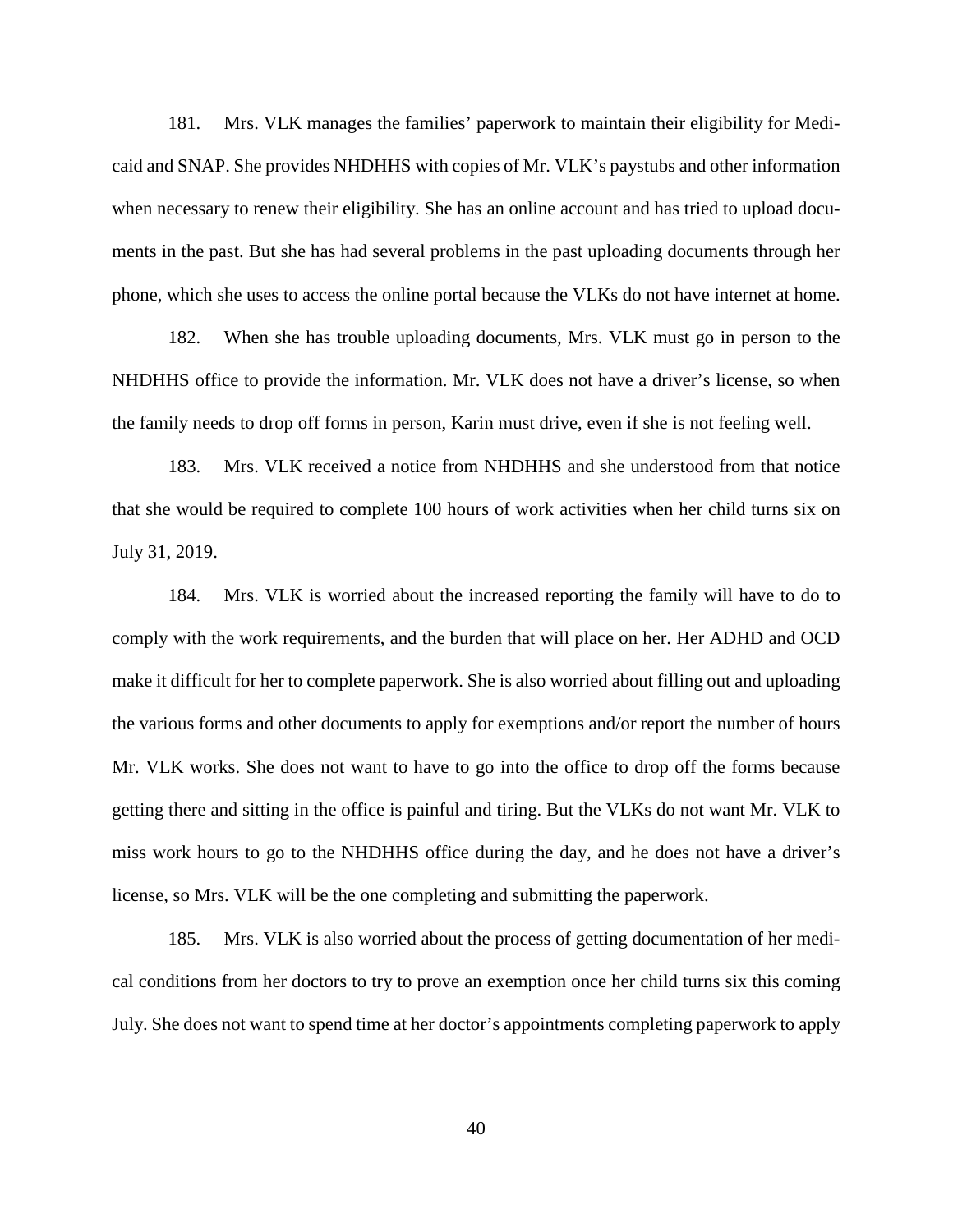for an exemption. She would rather spend the time with her doctors talking about her own health concerns.

186. Without Medicaid coverage, the VLKs will be unable to pay for necessary medical care, including prescriptions, counselling, Mrs. VLK's back surgery and Mr. VLK's surgery to treat his hernia.

187. Had Mr. and Mrs. VLK known about the State Medicaid Letter and that it would allow states to condition Medicaid eligibility on work, they would have wanted to weigh in by submitting comments objecting to the new requirements. They would have wanted to explain, based on their personal experiences, that when people lose their Medicaid coverage, they end up paying for emergency care and then often are forced to skip other bills, like a car loan or rent. They would have explained that, as a result, families end up being homeless or they lose their jobs, causing really bad results for the parents and the children.

# **COUNT ONE: VIOLATION OF ADMINISTRATIVE PROCEDURE ACT (STATE MEDICAID LETTER)**

188. Plaintiffs repeat and incorporate herein by reference each and every allegation contained in the preceding paragraphs as if fully set forth herein.

189. The Administrative Procedure Act provides that a reviewing court may "hold unlawful and set aside" agency actions that are "arbitrary, capricious, an abuse of discretion, or otherwise not in accordance with law"; "contrary to constitutional right, power, privilege, or immunity"; "in excess of statutory jurisdiction, authority, or limitations, or short of statutory right"; or "without observance of procedure required by law." 5 U.S.C. § 706(2)(A)-(D).

190. The Premium Assistance Amendment Approval was explicitly based in substantial part on the policy announced in the January 11, 2018 State Medicaid Letter. Premium Assistance Amendment Approval at 3.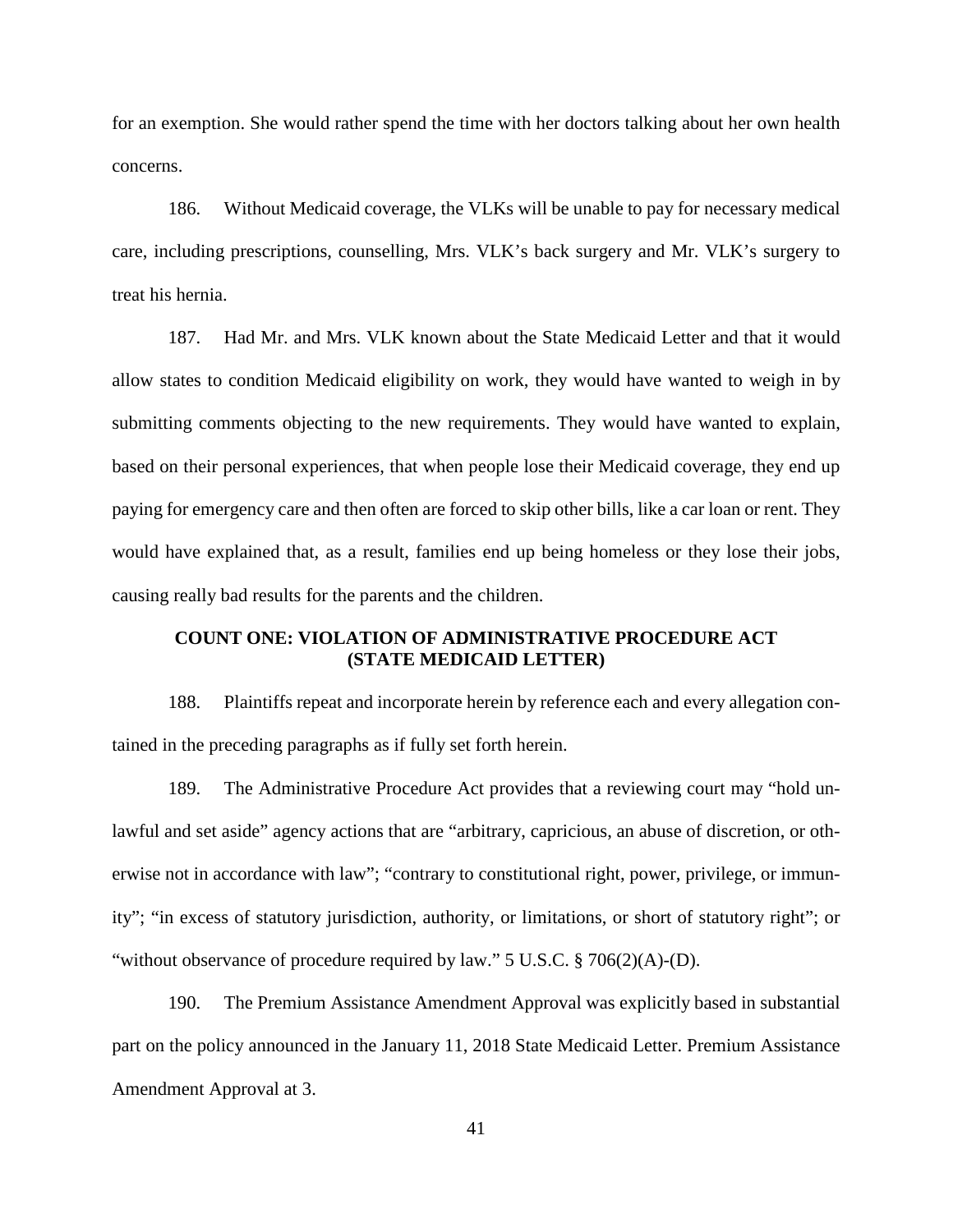191. The Granite Advantage Approval, which extended the waivers first authorized in the Premium Assistance Amendment Approval, is also based in substantial part on the policy announced in the January 11, 2018 State Medicaid Letter.

192. The State Medicaid Letter was required to be, but was not, issued through notice and comment rulemaking. *See* 5 U.S.C. § 553.

193. In issuing the State Medicaid Letter, the Defendants purported to act pursuant to Section 1115 of the Medicaid Act.

194. Authorization of work and community engagement requirements is categorically outside the scope of the Secretary's Section 1115 waiver authority.

195. In the State Medicaid Letter, the Defendants relied on factors that Congress has not intended them to consider, entirely failed to consider several important aspects of the problem, and offered an explanation for their decision that runs counter to the evidence.

196. The Defendants' issuance of the State Medicaid Letter exceeded the Secretary's Section 1115 waiver authority, otherwise violated the Medicaid Act, was arbitrary and capricious and an abuse of discretion, and ran counter to the evidence in the record.

## **COUNT TWO: VIOLATION OF ADMINISTRATIVE PROCEDURE ACT (GRANITE ADVANTAGE APPROVAL)**

197. Plaintiffs repeat and incorporate herein by reference each and every allegation contained in the preceding paragraphs as if fully set forth herein.

198. The Administrative Procedure Act provides that a reviewing court may "hold unlawful and set aside" agency actions that are "arbitrary, capricious, an abuse of discretion, or otherwise not in accordance with law"; "contrary to constitutional right, power, privilege, or immunity"; "in excess of statutory jurisdiction, authority, or limitations, or short of statutory right"; or "without observance of procedure required by law." 5 U.S.C. § 706(2)(A)-(D).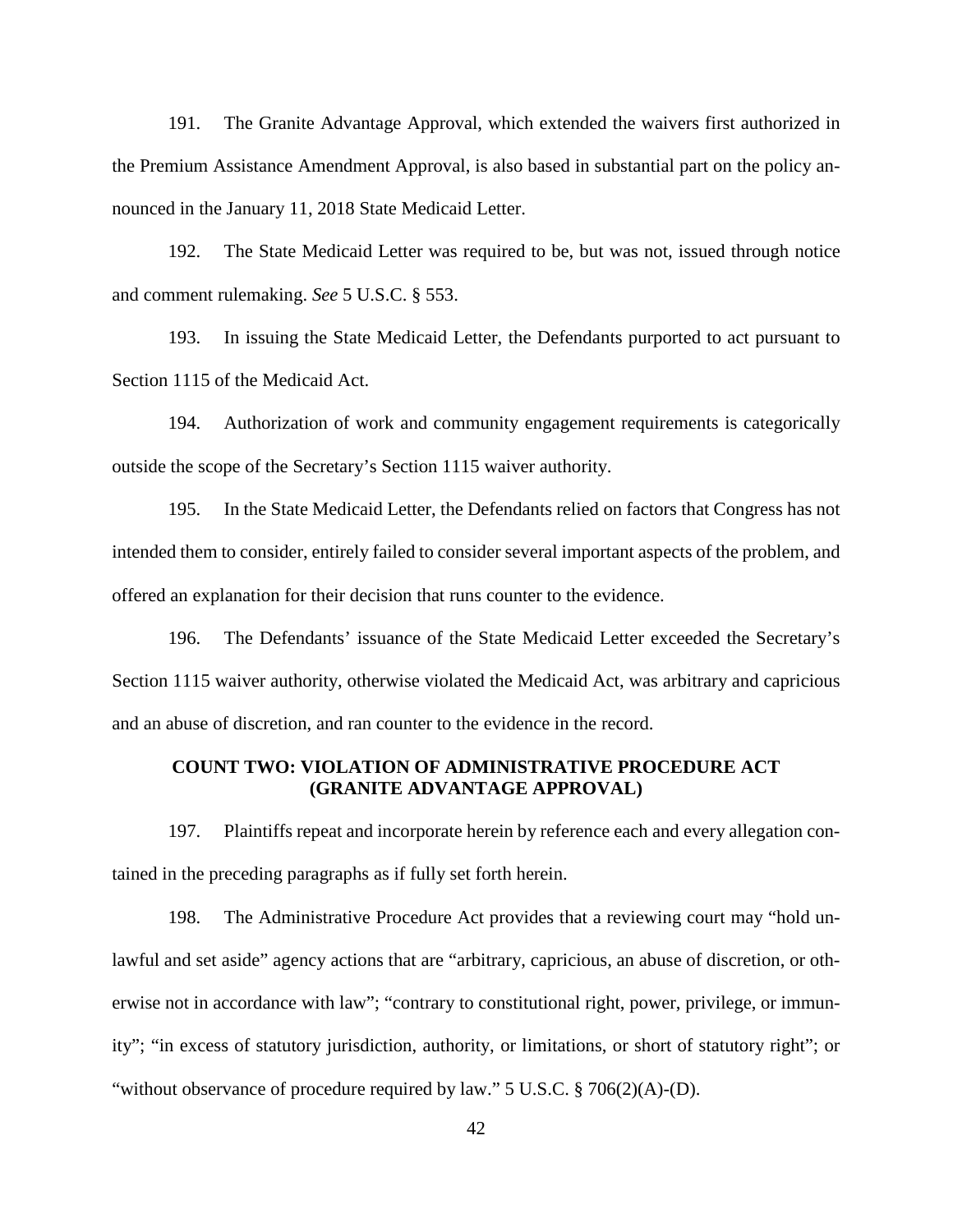199. The Secretary's decision to approve Granite Advantage as described herein exceeded his authority under 42 U.S.C. § 1315, otherwise violated the Medicaid Act, was arbitrary and capricious and an abuse of discretion, and ran counter to the evidence in the record.

200. Plaintiffs will suffer irreparable injury if the Secretary's actions approving Granite Advantage are not declared unlawful because those actions have harmed and will continue to harm Plaintiffs.

201. Plaintiffs are in danger of suffering irreparable harm and have no adequate remedy at law.

# **COUNT THREE: VIOLATION OF THE TAKE CARE CLAUSE, ARTICLE II, SECTION 3, CLAUSE 5**

202. Plaintiffs repeat and incorporate herein by reference each and every allegation contained in the preceding paragraphs as if fully set forth herein.

203. Plaintiffs have a non-statutory right of action to enjoin and declare unlawful official action that is ultra vires.

204. The United States Constitution provides that "All legislative Powers herein granted shall be vested in a Congress of the United States." U.S. Const., art. I, § 1. Congress is authorized to "make all laws which shall be necessary and proper for carrying into Execution" its general powers. *Id.* §§ 1, 8.

205. The Defendants' actions, as described herein, seek to undermine the ACA, including its expansion of Medicaid, and represent a fundamental alteration to those statutes.

206. After a federal law is duly enacted, the President has a constitutional duty to "take Care that the Laws be faithfully executed." *Id.* art. II, § 3.

207. The Take Care Clause is judicially enforceable against presidential action that undermines statutes enacted by Congress and signed into law. *See, e.g.*, *Angelus Milling Co. v.*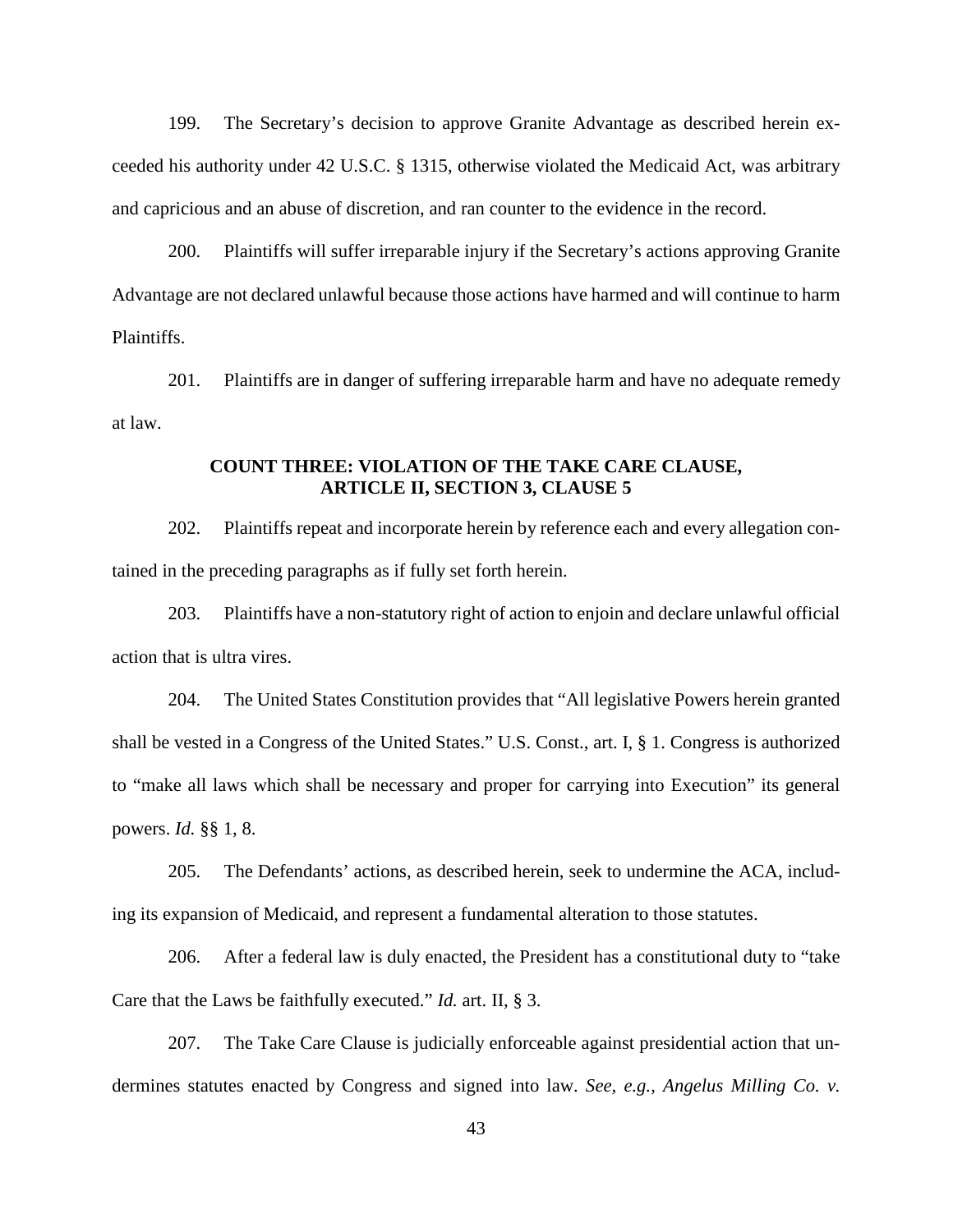*Comm'r*, 325 U.S. 293, 296 (1945) ("Insofar as Congress has made explicit statutory requirements, they must be observed and are beyond the dispensing power of [the Executive Branch]."); *Kendall v. United States ex rel. Stokes*, 37 U.S. (12 Pet.) 524, 612-13 (1838).

208. The Take Care Clause limits the President's power, as well as the officers he personally appoints, including Defendant Azar, and ensures that the President and officers will faithfully execute the laws that Congress has passed.

209. Under the Constitution, the President and his officers lack the authority to rewrite congressional statutes or to direct federal officers or agencies to effectively amend the statutes he is constitutionally required to execute.

210. The Administrator of CMS has expressed the need to "fundamentally transform Medicaid."

211. The power to "transform" a congressional program is a legislative power vested in Congress. An effort to "transform" a statute outside that legislative process is at odds with the President's constitutional duty to take care that the laws be faithfully executed.

212. The Medicaid population targeted by the Granite Advantage Approval is the expansion population, which Congress added to Medicaid by passing the Affordable Care Act. The Executive Branch has repeatedly expressed its hostility to the Affordable Care Act and its desire to undermine its operation. An effort to undermine the Affordable Care Act by undoing the extension of Medicaid to the expansion population is at odds with the President's duty to take care that the laws be faithfully executed.

213. The President's Executive Order set out herein direct agencies to take action contrary to the ACA, the Medicaid Act, and other laws passed by Congress.

214. The Defendants' actions, as described herein, followed that Executive Order.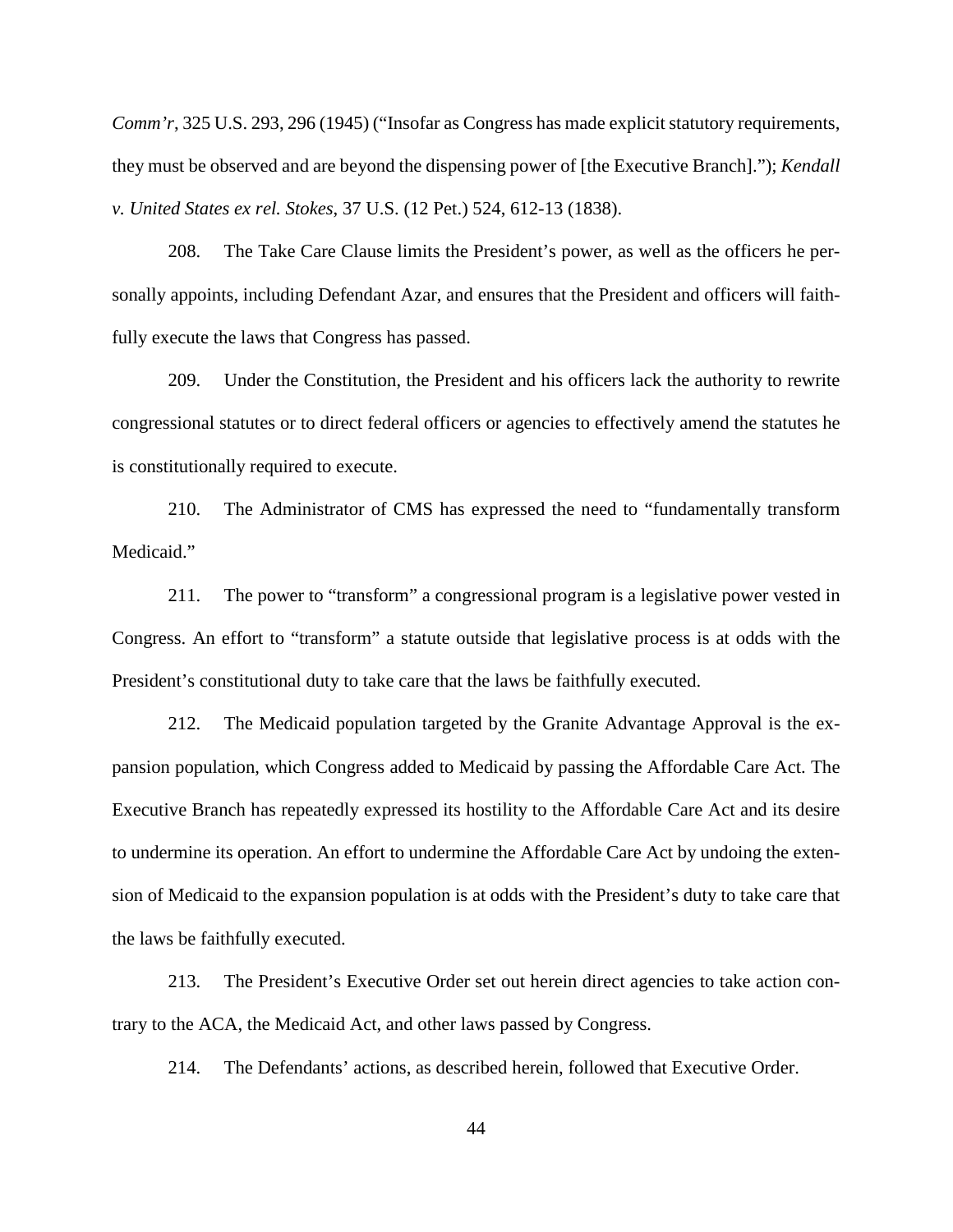215. The Defendants' actions, as described herein, seek to redefine the purposes and objectives of the Medicaid Act, including through the granting of the Granite Advantage Approval, and represent a fundamental alteration of Medicaid.

216. The Defendants' actions, as described herein, seek to undermine the ACA, including its expansion of Medicaid, and represent a fundamental alteration to those statutes.

217. Accordingly, the Defendants' actions are in violation of the Take Care Clause and are ultra vires.

218. Plaintiffs will suffer irreparable injury if the Secretary's actions following the President's Executive Orders are not declared unlawful and unconstitutional because those actions have injured or will continue to harm Plaintiffs.

219. Plaintiffs are in danger of suffering irreparable harm and have no adequate remedy at law.

### **PRAYER FOR RELIEF**

WHEREFORE, Plaintiffs respectfully ask that this Court:

- 1. Certify this case as a class action pursuant to Federal Rule of Civil Procedure 23(a) and  $(b)(2)$ ;
- 2. Declare that Defendants' issuance of the January 11, 2018 State Medicaid Letter violates the Administrative Procedure Act, the Social Security Act, and the United States Constitution in the respects set forth above;
- 3. Declare that Defendants' approval of work and community engagement activities as a condition of Medicaid eligibility and elimination of retroactive coverage violates the Administrative Procedure Act, the Social Security Act, and the United States Constitution in the respects set forth above;